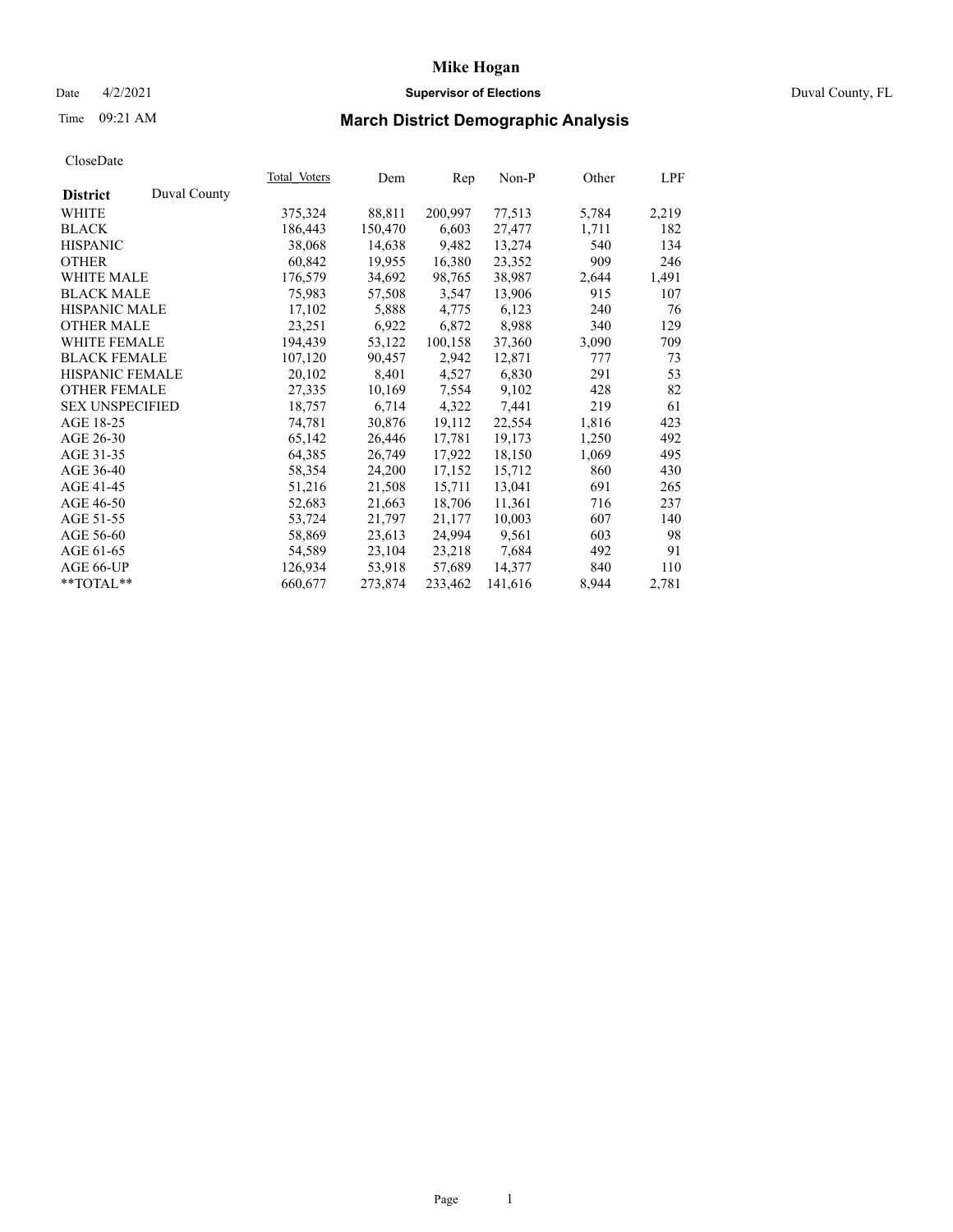## **Mike Hogan** Date 4/2/2021 **Supervisor of Elections** Duval County, FL

# Time 09:21 AM **March District Demographic Analysis**

| Total Voters                    | Dem    | Rep    | Non-P | Other | LPF |
|---------------------------------|--------|--------|-------|-------|-----|
| City Council District 1         |        |        |       |       |     |
| 21,336                          | 5,220  | 11,075 | 4,609 | 317   | 115 |
| 14,749                          | 11,488 | 600    | 2,491 | 150   | 20  |
| 3,572                           | 1,466  | 805    | 1,246 | 45    | 10  |
| 4,155                           | 1,460  | 994    | 1,631 | 51    | 19  |
| 9,940                           | 2,017  | 5,396  | 2,312 | 139   | 76  |
| 5,902                           | 4,315  | 303    | 1,194 | 80    | 10  |
| <b>HISPANIC MALE</b><br>1,543   | 596    | 384    | 537   | 20    | 6   |
| 1,473                           | 457    | 427    | 559   | 18    | 12  |
| WHITE FEMALE<br>11,093          | 3,123  | 5,538  | 2,222 | 174   | 36  |
| <b>BLACK FEMALE</b><br>8,503    | 6,934  | 280    | 1,211 | 68    | 10  |
| HISPANIC FEMALE<br>1,938        | 830    | 403    | 676   | 25    | 4   |
| <b>OTHER FEMALE</b><br>1,848    | 749    | 433    | 632   | 28    | 6   |
| <b>SEX UNSPECIFIED</b><br>1,570 | 612    | 310    | 633   | 11    | 4   |
| 5,448                           | 2,437  | 1,127  | 1,738 | 116   | 30  |
| 4,532                           | 2,067  | 936    | 1,427 | 78    | 24  |
| 4,449                           | 2,075  | 965    | 1,310 | 72    | 27  |
| 3,870                           | 1,743  | 930    | 1,113 | 61    | 23  |
| 3,325                           | 1,561  | 866    | 844   | 39    | 15  |
| 3,356                           | 1,513  | 1,035  | 744   | 48    | 16  |
| 3,529                           | 1,620  | 1,193  | 668   | 38    | 10  |
| 3,882                           | 1,688  | 1,481  | 662   | 45    | 6   |
| 3,469                           | 1,544  | 1,357  | 535   | 29    | 4   |
| 7,952                           | 3,386  | 3,584  | 936   | 37    | 9   |
| 43,812                          | 19,634 | 13,474 | 9,977 | 563   | 164 |
|                                 |        |        |       |       |     |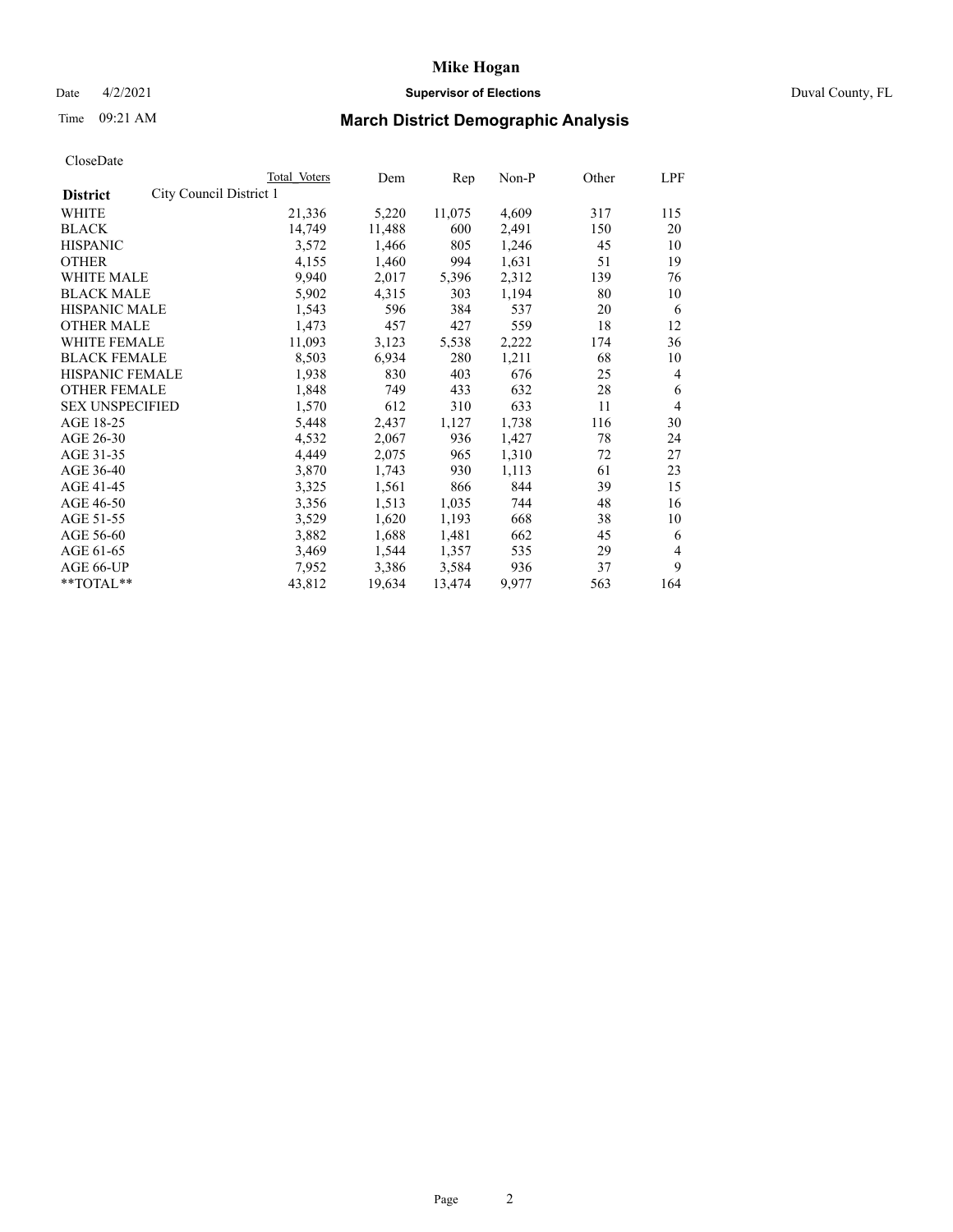### Date 4/2/2021 **Supervisor of Elections** Duval County, FL

# Time 09:21 AM **March District Demographic Analysis**

|                                            | Total Voters | Dem    | Rep    | Non-P  | Other | LPF            |
|--------------------------------------------|--------------|--------|--------|--------|-------|----------------|
| City Council District 2<br><b>District</b> |              |        |        |        |       |                |
| WHITE                                      | 33,994       | 6,318  | 20,514 | 6,488  | 491   | 183            |
| <b>BLACK</b>                               | 9,856        | 7,541  | 458    | 1,710  | 133   | 14             |
| <b>HISPANIC</b>                            | 3,095        | 1,100  | 890    | 1,066  | 35    | $\overline{4}$ |
| <b>OTHER</b>                               | 4,807        | 1,299  | 1,641  | 1,787  | 60    | 20             |
| WHITE MALE                                 | 16,333       | 2,533  | 10,115 | 3,335  | 232   | 118            |
| <b>BLACK MALE</b>                          | 4,369        | 3,077  | 263    | 949    | 67    | 13             |
| <b>HISPANIC MALE</b>                       | 1,433        | 442    | 462    | 509    | 18    | $\overline{2}$ |
| <b>OTHER MALE</b>                          | 1,901        | 474    | 687    | 709    | 20    | 11             |
| WHITE FEMALE                               | 17,293       | 3,723  | 10,185 | 3,065  | 256   | 64             |
| <b>BLACK FEMALE</b>                        | 5,339        | 4,359  | 193    | 721    | 65    | 1              |
| <b>HISPANIC FEMALE</b>                     | 1,595        | 633    | 413    | 531    | 16    | $\overline{2}$ |
| <b>OTHER FEMALE</b>                        | 2,192        | 679    | 759    | 716    | 31    | 7              |
| <b>SEX UNSPECIFIED</b>                     | 1,297        | 338    | 426    | 516    | 14    | 3              |
| AGE 18-25                                  | 5,541        | 1,820  | 1,927  | 1,626  | 143   | 25             |
| AGE 26-30                                  | 4,574        | 1,463  | 1,605  | 1,366  | 102   | 38             |
| AGE 31-35                                  | 5,142        | 1,558  | 1,972  | 1,494  | 76    | 42             |
| AGE 36-40                                  | 4,820        | 1,511  | 1,826  | 1,372  | 65    | 46             |
| AGE 41-45                                  | 4,326        | 1,416  | 1,702  | 1,126  | 57    | 25             |
| AGE 46-50                                  | 4,457        | 1,506  | 1,971  | 899    | 62    | 19             |
| AGE 51-55                                  | 4,536        | 1,405  | 2,250  | 819    | 54    | 8              |
| AGE 56-60                                  | 4,889        | 1,427  | 2,663  | 743    | 50    | 6              |
| AGE 61-65                                  | 4,240        | 1,312  | 2,325  | 554    | 45    | 4              |
| AGE 66-UP                                  | 9,227        | 2,840  | 5,262  | 1,052  | 65    | 8              |
| **TOTAL**                                  | 51,752       | 16,258 | 23,503 | 11,051 | 719   | 221            |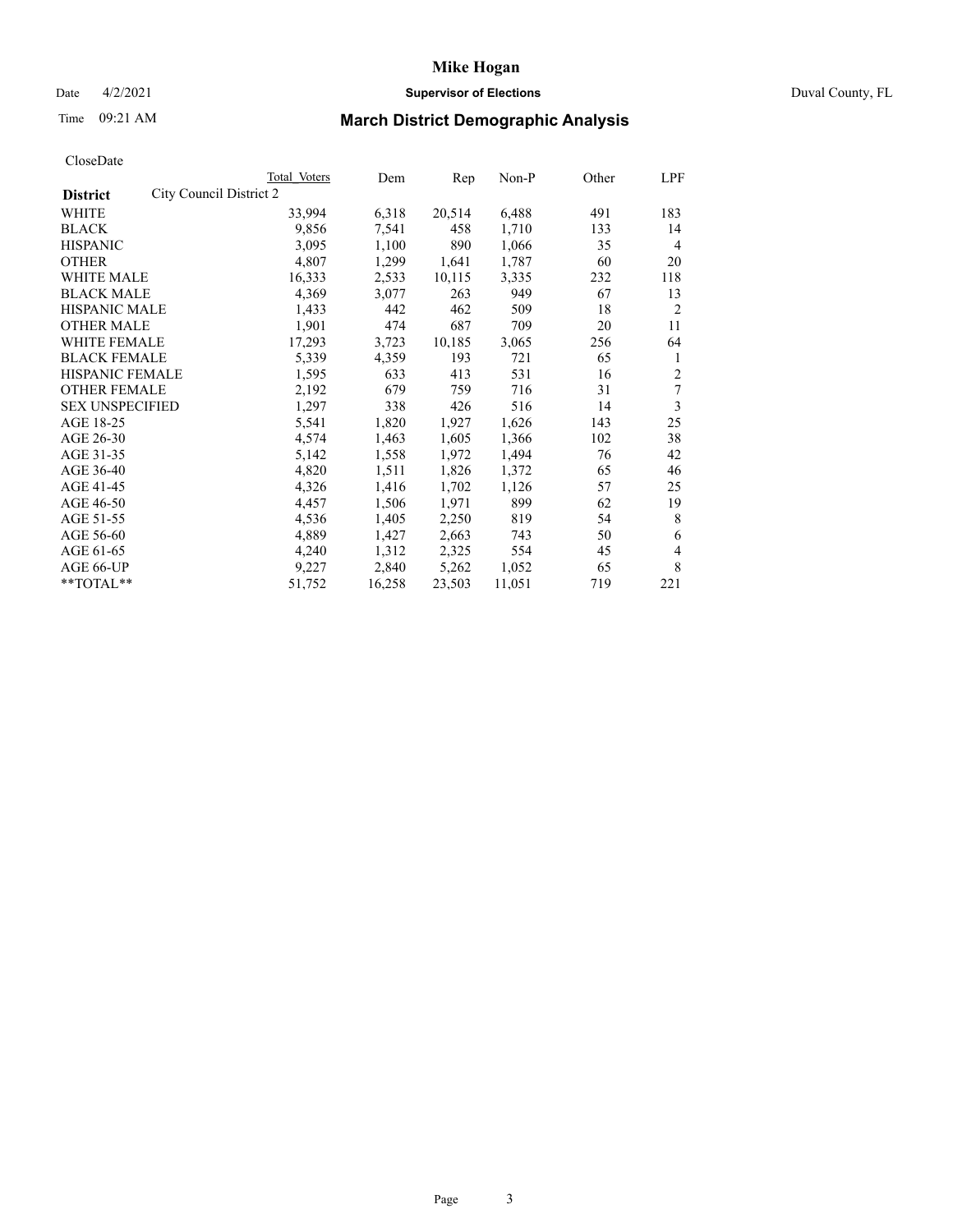## Date 4/2/2021 **Supervisor of Elections** Duval County, FL

# Time 09:21 AM **March District Demographic Analysis**

|                                            | Total Voters | Dem    | Rep    | Non-P  | Other | LPF      |
|--------------------------------------------|--------------|--------|--------|--------|-------|----------|
| City Council District 3<br><b>District</b> |              |        |        |        |       |          |
| WHITE                                      | 36,144       | 7,684  | 19,684 | 8,021  | 548   | 207      |
| <b>BLACK</b>                               | 4,787        | 3,529  | 267    | 936    | 52    | 3        |
| <b>HISPANIC</b>                            | 3,255        | 1,134  | 966    | 1,095  | 55    | 5        |
| <b>OTHER</b>                               | 6,685        | 1,848  | 2,179  | 2,558  | 80    | 20       |
| WHITE MALE                                 | 17,042       | 2,829  | 9,827  | 3,981  | 254   | 151      |
| <b>BLACK MALE</b>                          | 2,261        | 1,538  | 167    | 523    | 31    | 2        |
| <b>HISPANIC MALE</b>                       | 1,419        | 422    | 448    | 517    | 28    | 4        |
| <b>OTHER MALE</b>                          | 2,694        | 699    | 892    | 1,058  | 33    | 12       |
| <b>WHITE FEMALE</b>                        | 18,691       | 4,764  | 9,672  | 3,917  | 285   | 53       |
| <b>BLACK FEMALE</b>                        | 2,459        | 1,948  | 95     | 394    | 21    | 1        |
| <b>HISPANIC FEMALE</b>                     | 1,761        | 690    | 502    | 543    | 26    | $\theta$ |
| <b>OTHER FEMALE</b>                        | 3,151        | 946    | 1,077  | 1,084  | 39    | 5        |
| <b>SEX UNSPECIFIED</b>                     | 1,392        | 359    | 416    | 592    | 18    | 7        |
| AGE 18-25                                  | 5,533        | 1,750  | 1,904  | 1,695  | 149   | 35       |
| AGE 26-30                                  | 4,740        | 1,354  | 1,785  | 1,475  | 82    | 44       |
| AGE 31-35                                  | 4,649        | 1,319  | 1,733  | 1,491  | 73    | 33       |
| AGE 36-40                                  | 4,674        | 1,256  | 1,848  | 1,452  | 76    | 42       |
| AGE 41-45                                  | 4,140        | 1,168  | 1,644  | 1,259  | 49    | 20       |
| AGE 46-50                                  | 4,239        | 1,150  | 1,946  | 1,061  | 63    | 19       |
| AGE 51-55                                  | 4,218        | 1,099  | 2,160  | 895    | 45    | 19       |
| AGE 56-60                                  | 4,553        | 1,133  | 2,431  | 926    | 55    | 8        |
| AGE 61-65                                  | 4,203        | 1,187  | 2,175  | 773    | 59    | 9        |
| AGE 66-UP                                  | 9,922        | 2,779  | 5,470  | 1,583  | 84    | 6        |
| $*$ TOTAL $*$                              | 50,871       | 14,195 | 23,096 | 12,610 | 735   | 235      |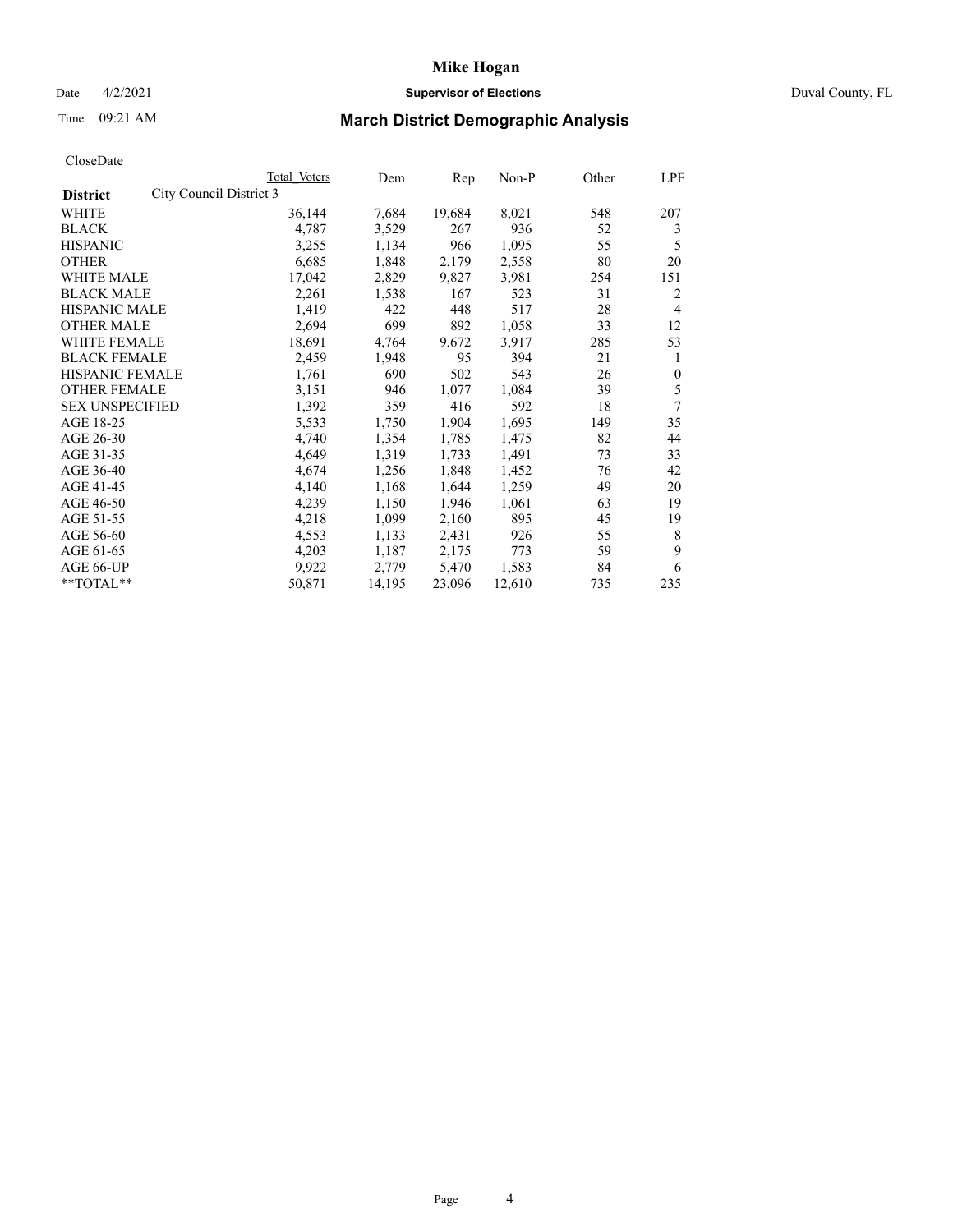## Date 4/2/2021 **Supervisor of Elections** Duval County, FL

# Time 09:21 AM **March District Demographic Analysis**

|                                            | <b>Total Voters</b> | Dem    | Rep    | $Non-P$ | Other | <b>LPF</b> |
|--------------------------------------------|---------------------|--------|--------|---------|-------|------------|
| City Council District 4<br><b>District</b> |                     |        |        |         |       |            |
| WHITE                                      | 26,843              | 6,610  | 13,597 | 6,009   | 452   | 175        |
| <b>BLACK</b>                               | 8,017               | 6,110  | 347    | 1,444   | 106   | 10         |
| <b>HISPANIC</b>                            | 4,167               | 1,615  | 947    | 1,523   | 67    | 15         |
| <b>OTHER</b>                               | 5,608               | 1,813  | 1,434  | 2,279   | 64    | 18         |
| WHITE MALE                                 | 12,617              | 2,607  | 6,670  | 3,009   | 218   | 113        |
| <b>BLACK MALE</b>                          | 3,217               | 2,241  | 186    | 729     | 54    | 7          |
| <b>HISPANIC MALE</b>                       | 1,834               | 632    | 476    | 688     | 31    | 7          |
| <b>OTHER MALE</b>                          | 2,232               | 662    | 609    | 918     | 33    | 10         |
| WHITE FEMALE                               | 13,867              | 3,918  | 6,768  | 2,890   | 231   | 60         |
| <b>BLACK FEMALE</b>                        | 4,652               | 3,759  | 156    | 684     | 50    | 3          |
| HISPANIC FEMALE                            | 2,229               | 944    | 447    | 795     | 35    | $\,$ $\,$  |
| <b>OTHER FEMALE</b>                        | 2,513               | 917    | 668    | 896     | 27    | 5          |
| <b>SEX UNSPECIFIED</b>                     | 1,474               | 468    | 345    | 646     | 10    | 5          |
| AGE 18-25                                  | 5,382               | 2,074  | 1,350  | 1,779   | 147   | 32         |
| AGE 26-30                                  | 5,243               | 1,920  | 1,484  | 1,680   | 118   | 41         |
| AGE 31-35                                  | 4,593               | 1,674  | 1,337  | 1,464   | 84    | 34         |
| AGE 36-40                                  | 3,909               | 1,402  | 1,199  | 1,206   | 71    | 31         |
| AGE 41-45                                  | 3,324               | 1,243  | 1,025  | 976     | 54    | 26         |
| AGE 46-50                                  | 3,330               | 1,182  | 1,244  | 832     | 52    | 20         |
| AGE 51-55                                  | 3,427               | 1,192  | 1,412  | 780     | 33    | 10         |
| AGE 56-60                                  | 3,899               | 1,326  | 1,725  | 795     | 47    | 6          |
| AGE 61-65                                  | 3,558               | 1,191  | 1,676  | 650     | 30    | 11         |
| AGE 66-UP                                  | 7,970               | 2,944  | 3,873  | 1,093   | 53    | 7          |
| **TOTAL**                                  | 44,635              | 16,148 | 16,325 | 11,255  | 689   | 218        |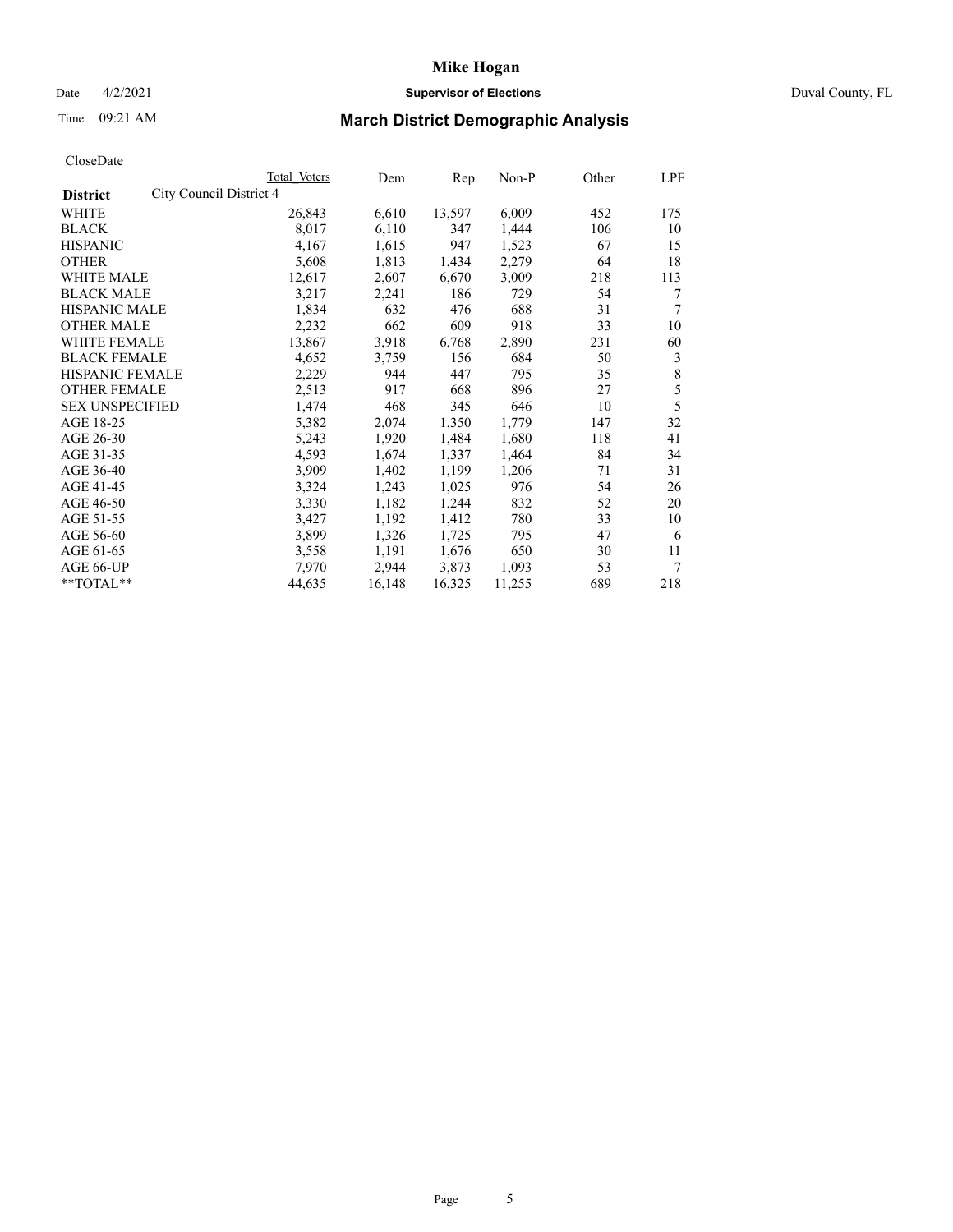## Date 4/2/2021 **Supervisor of Elections** Duval County, FL

# Time 09:21 AM **March District Demographic Analysis**

|                                            | Total Voters | Dem    | Rep    | $Non-P$ | Other | LPF |
|--------------------------------------------|--------------|--------|--------|---------|-------|-----|
| City Council District 5<br><b>District</b> |              |        |        |         |       |     |
| WHITE                                      | 28,457       | 8,236  | 14,238 | 5,450   | 365   | 168 |
| <b>BLACK</b>                               | 7,038        | 5,395  | 283    | 1,293   | 60    | 7   |
| <b>HISPANIC</b>                            | 2,710        | 1,083  | 660    | 928     | 32    | 7   |
| <b>OTHER</b>                               | 3,777        | 1,147  | 1,106  | 1,451   | 57    | 16  |
| <b>WHITE MALE</b>                          | 13,074       | 3,243  | 6,816  | 2,749   | 157   | 109 |
| <b>BLACK MALE</b>                          | 2,925        | 2,097  | 144    | 648     | 32    | 4   |
| <b>HISPANIC MALE</b>                       | 1,238        | 464    | 338    | 419     | 13    | 4   |
| <b>OTHER MALE</b>                          | 1,461        | 399    | 488    | 550     | 18    | 6   |
| WHITE FEMALE                               | 15,042       | 4,891  | 7,280  | 2,608   | 207   | 56  |
| <b>BLACK FEMALE</b>                        | 3,993        | 3,210  | 135    | 618     | 27    | 3   |
| HISPANIC FEMALE                            | 1,395        | 590    | 305    | 479     | 18    | 3   |
| <b>OTHER FEMALE</b>                        | 1,603        | 565    | 463    | 538     | 30    | 7   |
| <b>SEX UNSPECIFIED</b>                     | 1,250        | 402    | 318    | 512     | 12    | 6   |
| AGE 18-25                                  | 4,093        | 1,601  | 1,171  | 1,181   | 113   | 27  |
| AGE 26-30                                  | 3,977        | 1,484  | 1,150  | 1,235   | 72    | 36  |
| AGE 31-35                                  | 4,104        | 1,634  | 1,219  | 1,143   | 68    | 40  |
| AGE 36-40                                  | 3,531        | 1,342  | 1,101  | 1,015   | 39    | 34  |
| AGE 41-45                                  | 2,991        | 1,073  | 1,031  | 832     | 40    | 15  |
| AGE 46-50                                  | 3,143        | 1,124  | 1,183  | 788     | 32    | 16  |
| AGE 51-55                                  | 3,249        | 1,142  | 1,401  | 672     | 23    | 11  |
| AGE 56-60                                  | 3,737        | 1,349  | 1,702  | 636     | 43    | 7   |
| AGE 61-65                                  | 3,705        | 1,435  | 1,692  | 538     | 36    | 4   |
| AGE 66-UP                                  | 9,452        | 3,677  | 4,637  | 1,082   | 48    | 8   |
| **TOTAL**                                  | 41,982       | 15,861 | 16,287 | 9,122   | 514   | 198 |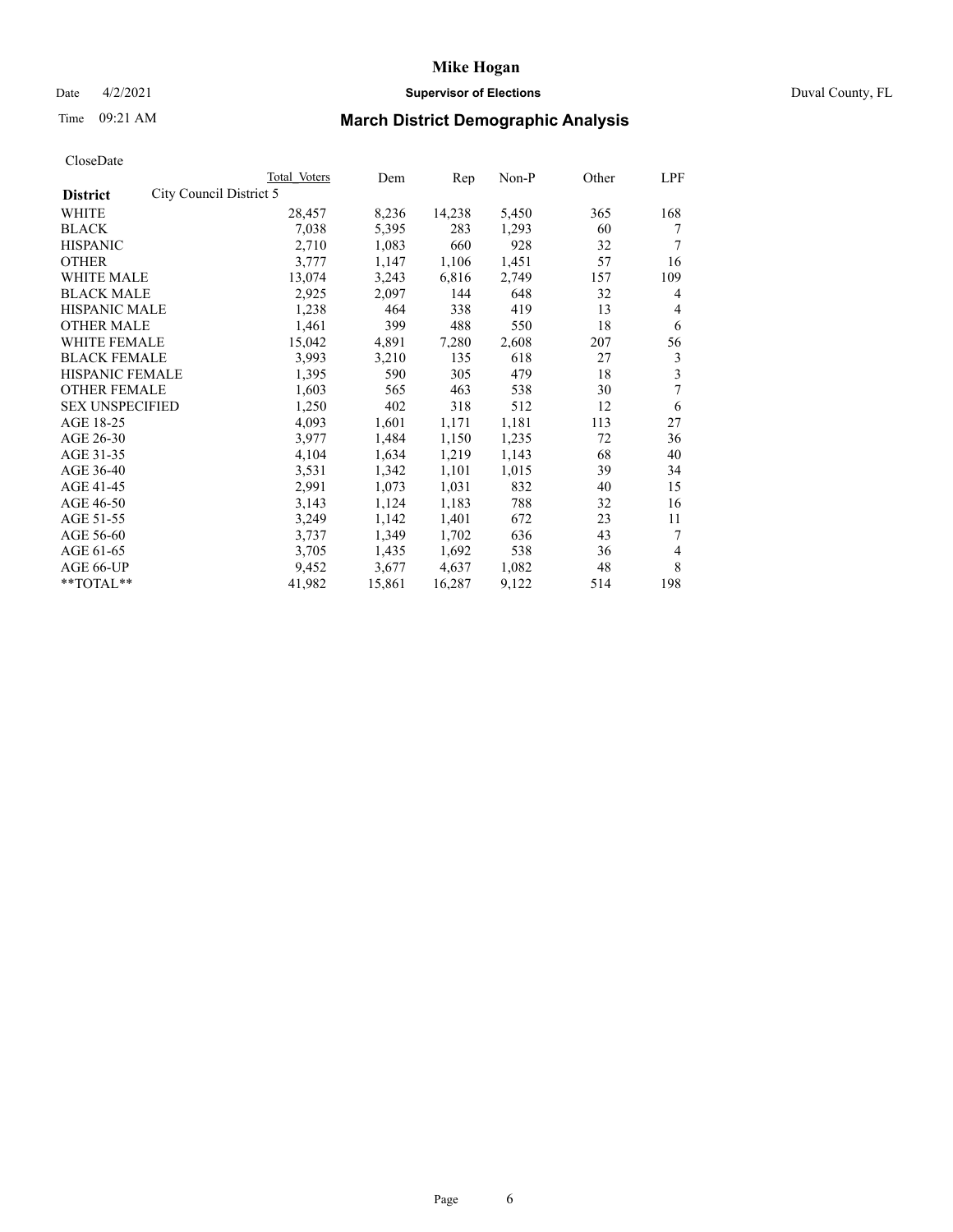## Date 4/2/2021 **Supervisor of Elections** Duval County, FL

# Time 09:21 AM **March District Demographic Analysis**

|                        | Total Voters | Dem                     | Rep    | $Non-P$ | Other | LPF            |
|------------------------|--------------|-------------------------|--------|---------|-------|----------------|
|                        |              |                         |        |         |       |                |
|                        | 41,749       | 8,961                   | 24,145 | 7,882   | 521   | 240            |
|                        | 3,816        | 2,810                   | 214    | 728     | 58    | 6              |
|                        | 3,056        | 985                     | 1,003  | 1,015   | 43    | 10             |
|                        | 4,660        | 1,289                   | 1,558  | 1,711   | 79    | 23             |
|                        | 19,758       | 3,454                   | 11,841 | 4,068   | 234   | 161            |
|                        | 1,735        | 1,184                   | 130    | 385     | 35    | 1              |
| <b>HISPANIC MALE</b>   | 1,388        | 394                     | 496    | 471     | 19    | 8              |
|                        | 1,881        | 474                     | 662    | 705     | 30    | 10             |
| <b>WHITE FEMALE</b>    | 21,611       | 5,426                   | 12,089 | 3,733   | 285   | 78             |
| <b>BLACK FEMALE</b>    | 2,030        | 1,593                   | 80     | 329     | 23    | 5              |
| <b>HISPANIC FEMALE</b> | 1,611        | 577                     | 494    | 515     | 23    | $\overline{2}$ |
| <b>OTHER FEMALE</b>    | 2,124        | 685                     | 713    | 680     | 36    | 10             |
| <b>SEX UNSPECIFIED</b> | 1,143        | 258                     | 415    | 450     | 16    | 4              |
|                        | 5,410        | 1,432                   | 2,243  | 1,570   | 133   | 32             |
|                        | 4,110        | 1,079                   | 1,726  | 1,171   | 87    | 47             |
|                        | 4,396        | 1,207                   | 1,812  | 1,256   | 68    | 53             |
|                        | 4,311        | 1,112                   | 1,886  | 1,204   | 68    | 41             |
|                        | 3,891        | 988                     | 1,707  | 1,112   | 56    | 28             |
|                        | 4,127        | 1,018                   | 2,039  | 985     | 55    | 30             |
|                        | 4,541        | 1,022                   | 2,510  | 927     | 69    | 13             |
|                        | 5,057        | 1,201                   | 2,921  | 884     | 43    | 8              |
|                        | 4,783        | 1,293                   | 2,747  | 696     | 33    | 14             |
|                        | 12,655       | 3,693                   | 7,329  | 1,531   | 89    | 13             |
|                        | 53,281       | 14,045                  | 26,920 | 11,336  | 701   | 279            |
|                        |              | City Council District 6 |        |         |       |                |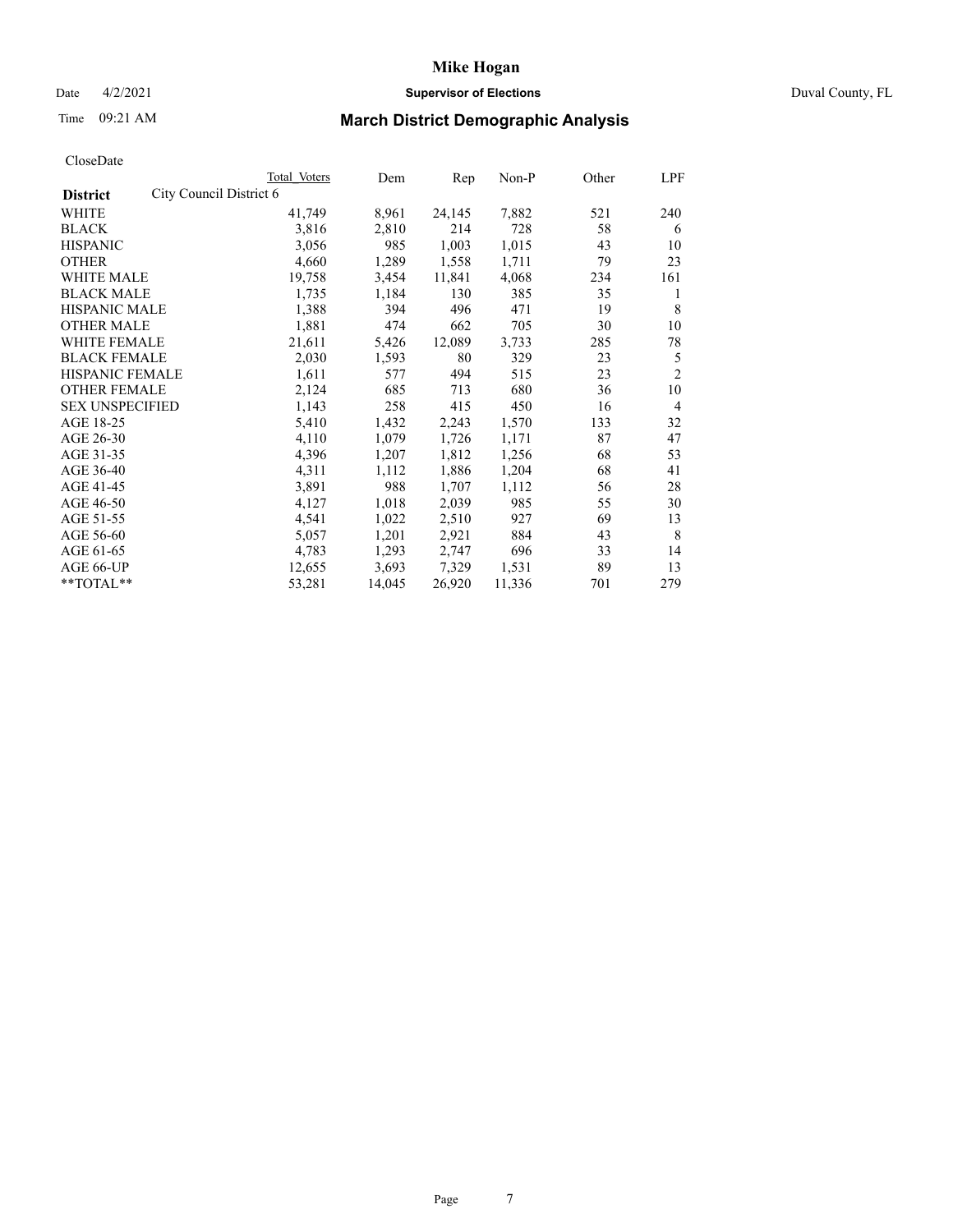## Date 4/2/2021 **Supervisor of Elections** Duval County, FL

# Time 09:21 AM **March District Demographic Analysis**

|                                            | Total Voters | Dem    | Rep   | Non-P | Other | LPF            |
|--------------------------------------------|--------------|--------|-------|-------|-------|----------------|
| City Council District 7<br><b>District</b> |              |        |       |       |       |                |
| WHITE                                      | 12,916       | 3,421  | 6,147 | 2,989 | 264   | 95             |
| <b>BLACK</b>                               | 25,832       | 21,720 | 756   | 3,158 | 182   | 16             |
| <b>HISPANIC</b>                            | 1,585        | 702    | 293   | 557   | 24    | 9              |
| <b>OTHER</b>                               | 3,148        | 1,422  | 472   | 1,173 | 62    | 19             |
| WHITE MALE                                 | 6,373        | 1,443  | 3,181 | 1,557 | 126   | 66             |
| <b>BLACK MALE</b>                          | 10,504       | 8,383  | 412   | 1,600 | 98    | 11             |
| <b>HISPANIC MALE</b>                       | 722          | 286    | 160   | 260   | 10    | 6              |
| <b>OTHER MALE</b>                          | 1,117        | 475    | 188   | 419   | 28    | 7              |
| WHITE FEMALE                               | 6,366        | 1,933  | 2,884 | 1,383 | 137   | 29             |
| <b>BLACK FEMALE</b>                        | 14,865       | 12,987 | 336   | 1,458 | 80    | $\overline{4}$ |
| <b>HISPANIC FEMALE</b>                     | 828          | 399    | 130   | 282   | 14    | 3              |
| <b>OTHER FEMALE</b>                        | 1,361        | 705    | 210   | 412   | 24    | 10             |
| <b>SEX UNSPECIFIED</b>                     | 1,345        | 654    | 167   | 506   | 15    | 3              |
| AGE 18-25                                  | 5,136        | 2,880  | 648   | 1,488 | 91    | 29             |
| AGE 26-30                                  | 4,255        | 2,438  | 632   | 1,113 | 48    | 24             |
| AGE 31-35                                  | 4,262        | 2,474  | 637   | 1,047 | 76    | 28             |
| AGE 36-40                                  | 4,089        | 2,477  | 671   | 869   | 55    | 17             |
| AGE 41-45                                  | 3,587        | 2,184  | 611   | 729   | 50    | 13             |
| AGE 46-50                                  | 3,822        | 2,283  | 785   | 700   | 46    | 8              |
| AGE 51-55                                  | 3,703        | 2,350  | 784   | 522   | 43    | 4              |
| AGE 56-60                                  | 3,758        | 2,435  | 796   | 478   | 43    | 6              |
| AGE 61-65                                  | 3,618        | 2,540  | 664   | 372   | 36    | 6              |
| AGE 66-UP                                  | 7,251        | 5,204  | 1,440 | 559   | 44    | 4              |
| $*$ $TOTAL**$                              | 43,481       | 27,265 | 7,668 | 7,877 | 532   | 139            |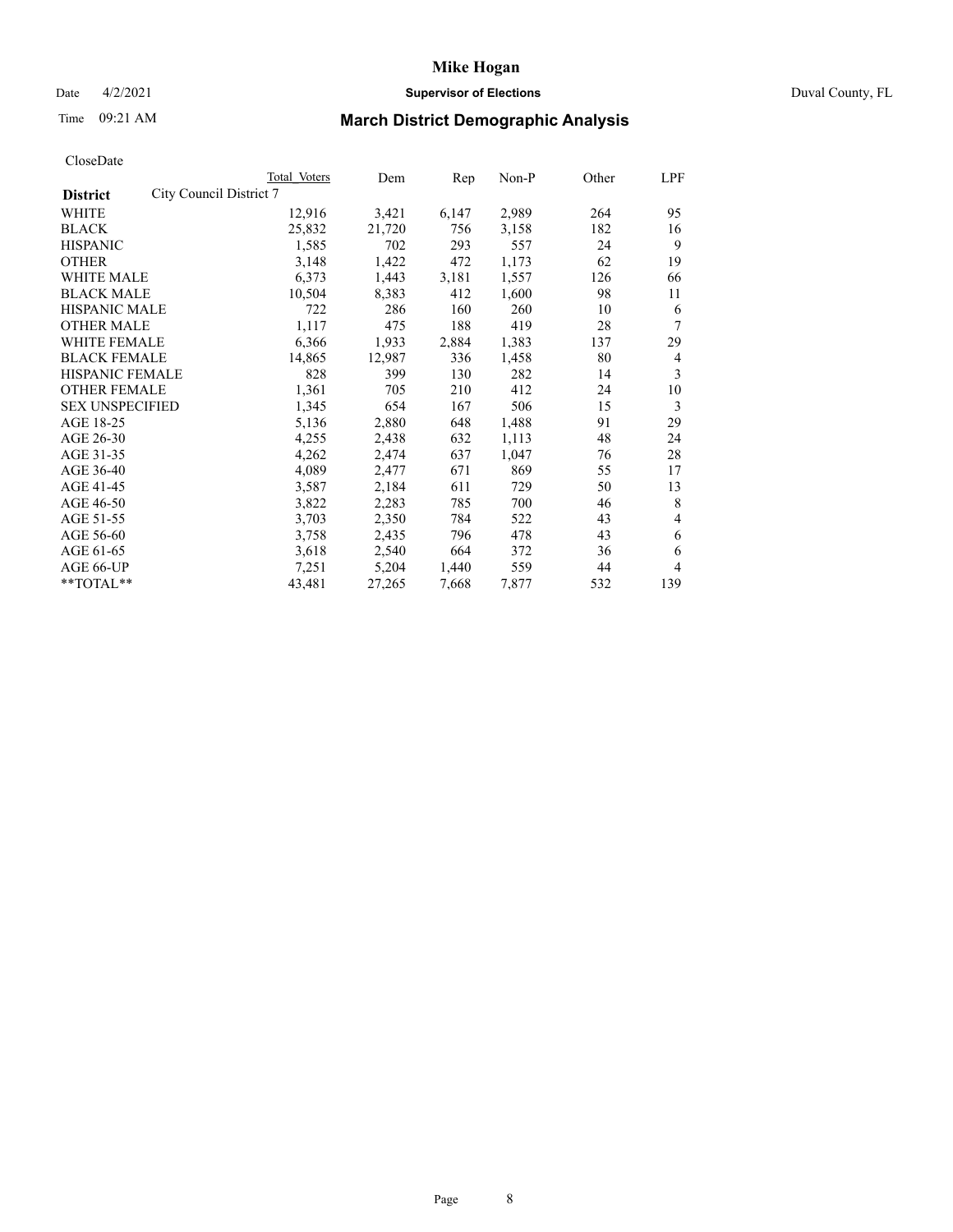## Date 4/2/2021 **Supervisor of Elections** Duval County, FL

# Time 09:21 AM **March District Demographic Analysis**

|                                                   | Total Voters | Dem    | Rep   | Non-P | Other | LPF          |
|---------------------------------------------------|--------------|--------|-------|-------|-------|--------------|
| <b>City Council District 8</b><br><b>District</b> |              |        |       |       |       |              |
| WHITE                                             | 11,339       | 2,319  | 6,753 | 2,073 | 145   | 49           |
| <b>BLACK</b>                                      | 29,467       | 25,247 | 755   | 3,278 | 163   | 24           |
| <b>HISPANIC</b>                                   | 884          | 361    | 204   | 306   | 10    | 3            |
| <b>OTHER</b>                                      | 2,614        | 1,160  | 348   | 1,074 | 22    | 10           |
| WHITE MALE                                        | 5,279        | 924    | 3,275 | 981   | 69    | 30           |
| <b>BLACK MALE</b>                                 | 11,742       | 9,593  | 400   | 1,635 | 101   | 13           |
| <b>HISPANIC MALE</b>                              | 411          | 145    | 115   | 145   | 5     | 1            |
| <b>OTHER MALE</b>                                 | 871          | 374    | 135   | 349   | 7     | 6            |
| WHITE FEMALE                                      | 5,905        | 1,366  | 3,395 | 1,049 | 76    | 19           |
| <b>BLACK FEMALE</b>                               | 17,230       | 15,265 | 344   | 1,549 | 61    | 11           |
| <b>HISPANIC FEMALE</b>                            | 453          | 209    | 82    | 155   | 5     | 2            |
| <b>OTHER FEMALE</b>                               | 1,024        | 542    | 153   | 318   | 8     | 3            |
| <b>SEX UNSPECIFIED</b>                            | 1,389        | 669    | 161   | 550   | 8     | 1            |
| AGE 18-25                                         | 5,439        | 3,192  | 657   | 1,503 | 71    | 16           |
| AGE 26-30                                         | 3,902        | 2,307  | 556   | 986   | 35    | 18           |
| AGE 31-35                                         | 3,992        | 2,542  | 552   | 844   | 34    | 20           |
| AGE 36-40                                         | 3,786        | 2,456  | 583   | 708   | 31    | 8            |
| AGE 41-45                                         | 3,391        | 2,295  | 499   | 561   | 33    | 3            |
| AGE 46-50                                         | 3,534        | 2,369  | 640   | 488   | 32    | 5            |
| AGE 51-55                                         | 3,729        | 2,465  | 794   | 421   | 41    | 8            |
| AGE 56-60                                         | 4,072        | 2,716  | 904   | 426   | 26    | $\mathbf{0}$ |
| AGE 61-65                                         | 4,034        | 2,784  | 890   | 341   | 14    | 5            |
| AGE 66-UP                                         | 8,425        | 5,961  | 1,985 | 453   | 23    | 3            |
| $*$ $TOTAL**$                                     | 44,304       | 29,087 | 8,060 | 6,731 | 340   | 86           |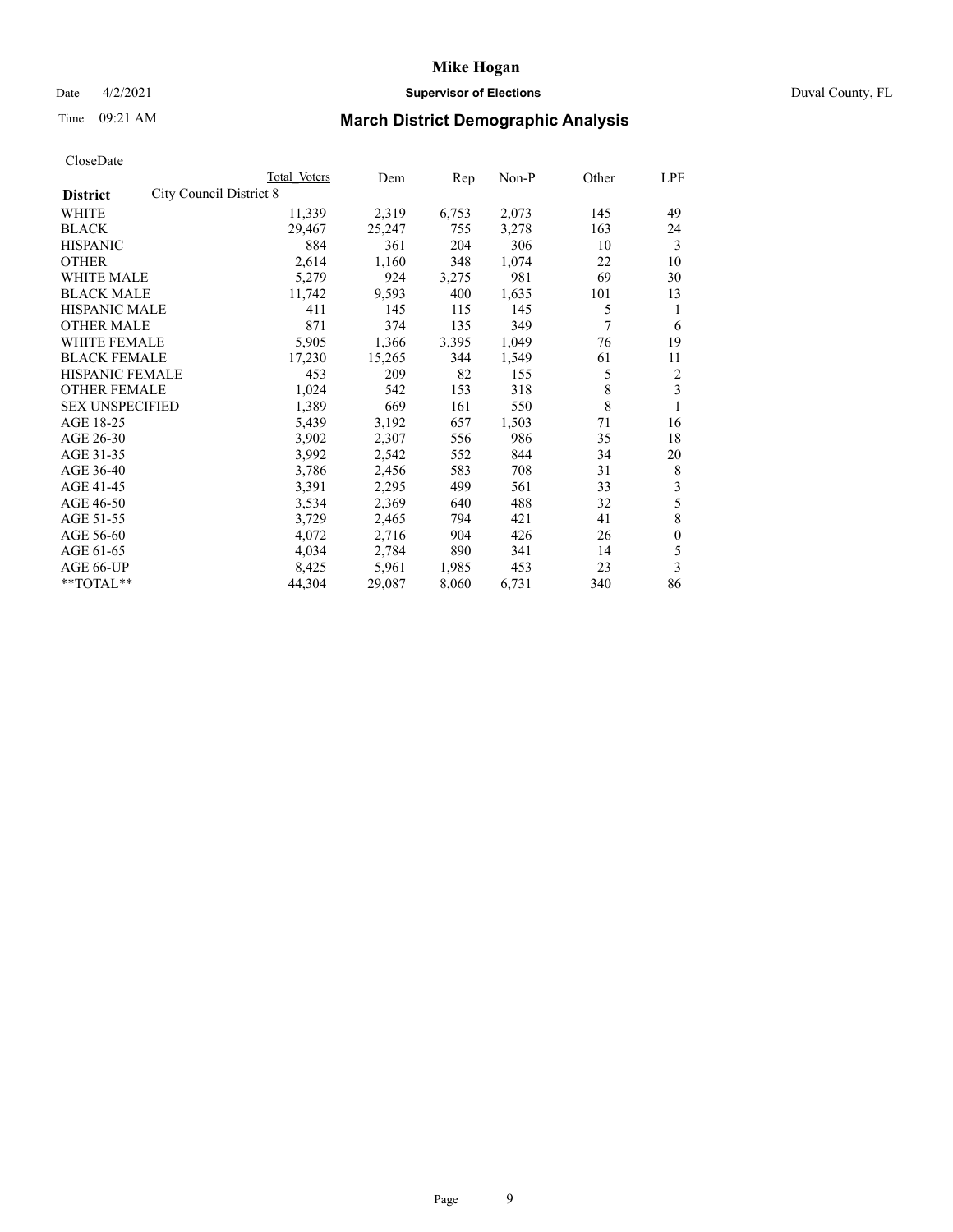## Date 4/2/2021 **Supervisor of Elections** Duval County, FL

# Time 09:21 AM **March District Demographic Analysis**

|                                            | Total Voters | Dem    | Rep   | $Non-P$ | Other | LPF |
|--------------------------------------------|--------------|--------|-------|---------|-------|-----|
| City Council District 9<br><b>District</b> |              |        |       |         |       |     |
| WHITE                                      | 11,854       | 3,495  | 5,283 | 2,748   | 231   | 97  |
| <b>BLACK</b>                               | 22,680       | 18,660 | 703   | 3,131   | 163   | 23  |
| <b>HISPANIC</b>                            | 1,862        | 768    | 305   | 751     | 32    | 6   |
| <b>OTHER</b>                               | 3,233        | 1,278  | 600   | 1,295   | 48    | 12  |
| <b>WHITE MALE</b>                          | 5,495        | 1,382  | 2,635 | 1,298   | 115   | 65  |
| <b>BLACK MALE</b>                          | 8,818        | 6,913  | 325   | 1,485   | 82    | 13  |
| <b>HISPANIC MALE</b>                       | 800          | 298    | 164   | 318     | 17    | 3   |
| <b>OTHER MALE</b>                          | 1,140        | 423    | 239   | 456     | 16    | 6   |
| WHITE FEMALE                               | 6,204        | 2,065  | 2,596 | 1,399   | 113   | 31  |
| <b>BLACK FEMALE</b>                        | 13,394       | 11,382 | 361   | 1,562   | 79    | 10  |
| HISPANIC FEMALE                            | 1,002        | 441    | 134   | 412     | 12    | 3   |
| <b>OTHER FEMALE</b>                        | 1,457        | 651    | 295   | 485     | 22    | 4   |
| <b>SEX UNSPECIFIED</b>                     | 1,319        | 646    | 142   | 510     | 18    | 3   |
| AGE 18-25                                  | 4,868        | 2,695  | 518   | 1,542   | 94    | 19  |
| AGE 26-30                                  | 4,418        | 2,531  | 549   | 1,235   | 71    | 32  |
| AGE 31-35                                  | 4,290        | 2,596  | 483   | 1,103   | 84    | 24  |
| AGE 36-40                                  | 3,656        | 2,224  | 495   | 870     | 49    | 18  |
| AGE 41-45                                  | 3,074        | 1,868  | 481   | 668     | 41    | 16  |
| AGE 46-50                                  | 3,046        | 1,896  | 521   | 592     | 31    | 6   |
| AGE 51-55                                  | 3,057        | 1,901  | 622   | 506     | 24    | 4   |
| AGE 56-60                                  | 3,400        | 2,158  | 779   | 423     | 30    | 10  |
| AGE 61-65                                  | 3,165        | 2,034  | 726   | 383     | 19    | 3   |
| AGE 66-UP                                  | 6,655        | 4,298  | 1,717 | 603     | 31    | 6   |
| $*$ $TOTAL**$                              | 39,629       | 24,201 | 6,891 | 7,925   | 474   | 138 |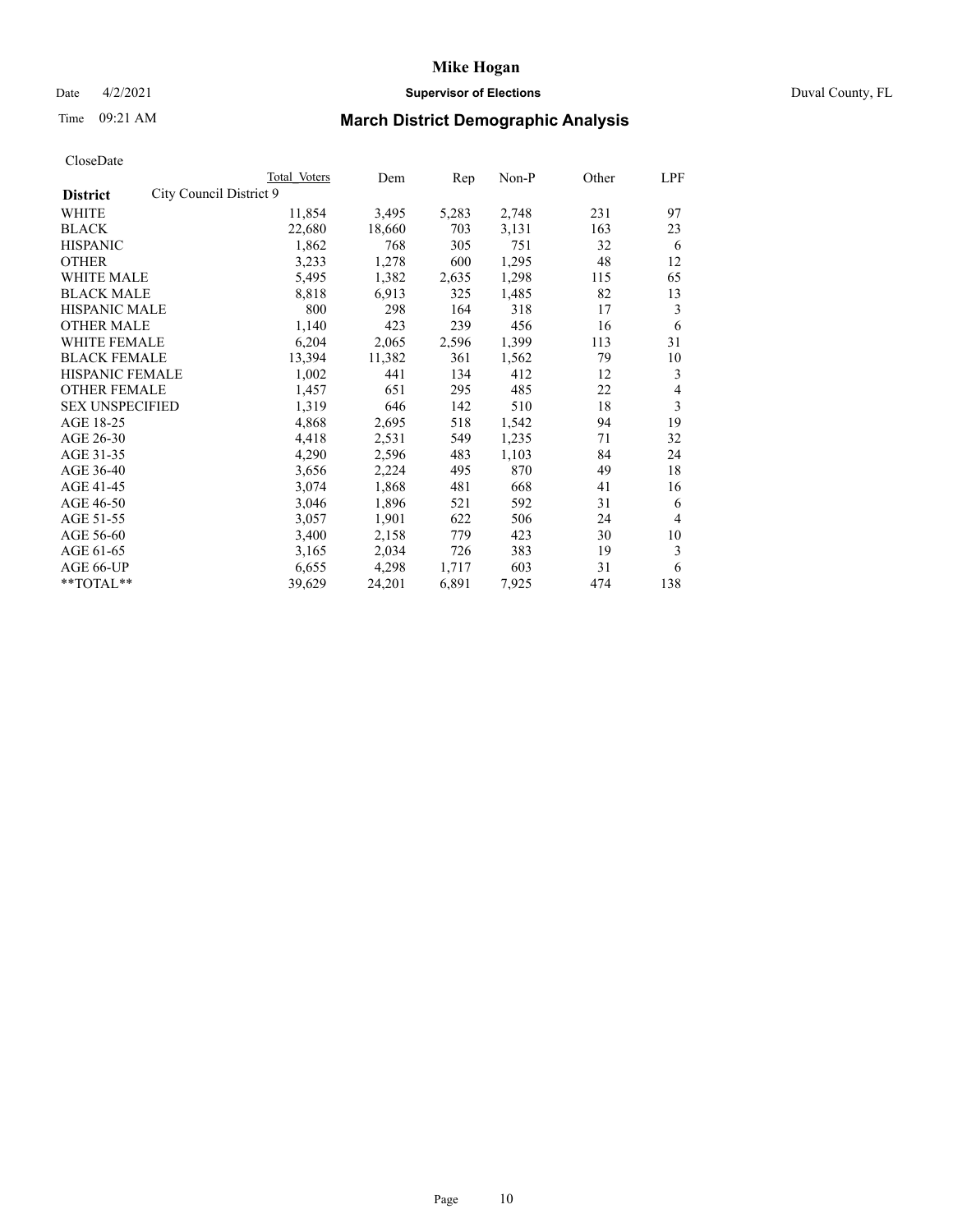## Date 4/2/2021 **Supervisor of Elections** Duval County, FL

# Time 09:21 AM **March District Demographic Analysis**

|                                             | Total Voters | Dem    | Rep   | Non-P | Other | LPF                     |
|---------------------------------------------|--------------|--------|-------|-------|-------|-------------------------|
| City Council District 10<br><b>District</b> |              |        |       |       |       |                         |
| WHITE                                       | 12,217       | 2,873  | 6,435 | 2,642 | 194   | 73                      |
| <b>BLACK</b>                                | 26,509       | 22,309 | 748   | 3,243 | 197   | 12                      |
| <b>HISPANIC</b>                             | 2,123        | 908    | 404   | 776   | 28    | 7                       |
| <b>OTHER</b>                                | 3,546        | 1,365  | 799   | 1,336 | 36    | 10                      |
| <b>WHITE MALE</b>                           | 5,635        | 1,124  | 3,120 | 1,249 | 88    | 54                      |
| <b>BLACK MALE</b>                           | 10,481       | 8,338  | 395   | 1,636 | 104   | 8                       |
| <b>HISPANIC MALE</b>                        | 957          | 350    | 216   | 372   | 14    | 5                       |
| <b>OTHER MALE</b>                           | 1,302        | 449    | 345   | 491   | 12    | 5                       |
| WHITE FEMALE                                | 6,421        | 1,707  | 3,244 | 1,347 | 104   | 19                      |
| <b>BLACK FEMALE</b>                         | 15,563       | 13,597 | 342   | 1,531 | 89    | 4                       |
| <b>HISPANIC FEMALE</b>                      | 1,117        | 534    | 183   | 384   | 14    | $\overline{\mathbf{c}}$ |
| <b>OTHER FEMALE</b>                         | 1,549        | 668    | 369   | 493   | 16    | 3                       |
| <b>SEX UNSPECIFIED</b>                      | 1,370        | 688    | 172   | 494   | 14    | $\overline{2}$          |
| AGE 18-25                                   | 5,223        | 2,853  | 622   | 1,637 | 95    | 16                      |
| AGE 26-30                                   | 4,198        | 2,379  | 596   | 1,141 | 61    | 21                      |
| AGE 31-35                                   | 4,110        | 2,442  | 573   | 1,031 | 46    | 18                      |
| AGE 36-40                                   | 3,691        | 2,262  | 547   | 824   | 49    | 9                       |
| AGE 41-45                                   | 3,377        | 2,113  | 561   | 661   | 36    | 6                       |
| AGE 46-50                                   | 3,604        | 2,250  | 687   | 609   | 46    | 12                      |
| AGE 51-55                                   | 3,482        | 2,189  | 736   | 519   | 29    | 9                       |
| AGE 56-60                                   | 3,937        | 2,473  | 902   | 532   | 27    | 3                       |
| AGE 61-65                                   | 3,714        | 2,308  | 953   | 424   | 28    | 1                       |
| AGE 66-UP                                   | 9,059        | 6,186  | 2,209 | 619   | 38    | 7                       |
| **TOTAL**                                   | 44,395       | 27,455 | 8,386 | 7,997 | 455   | 102                     |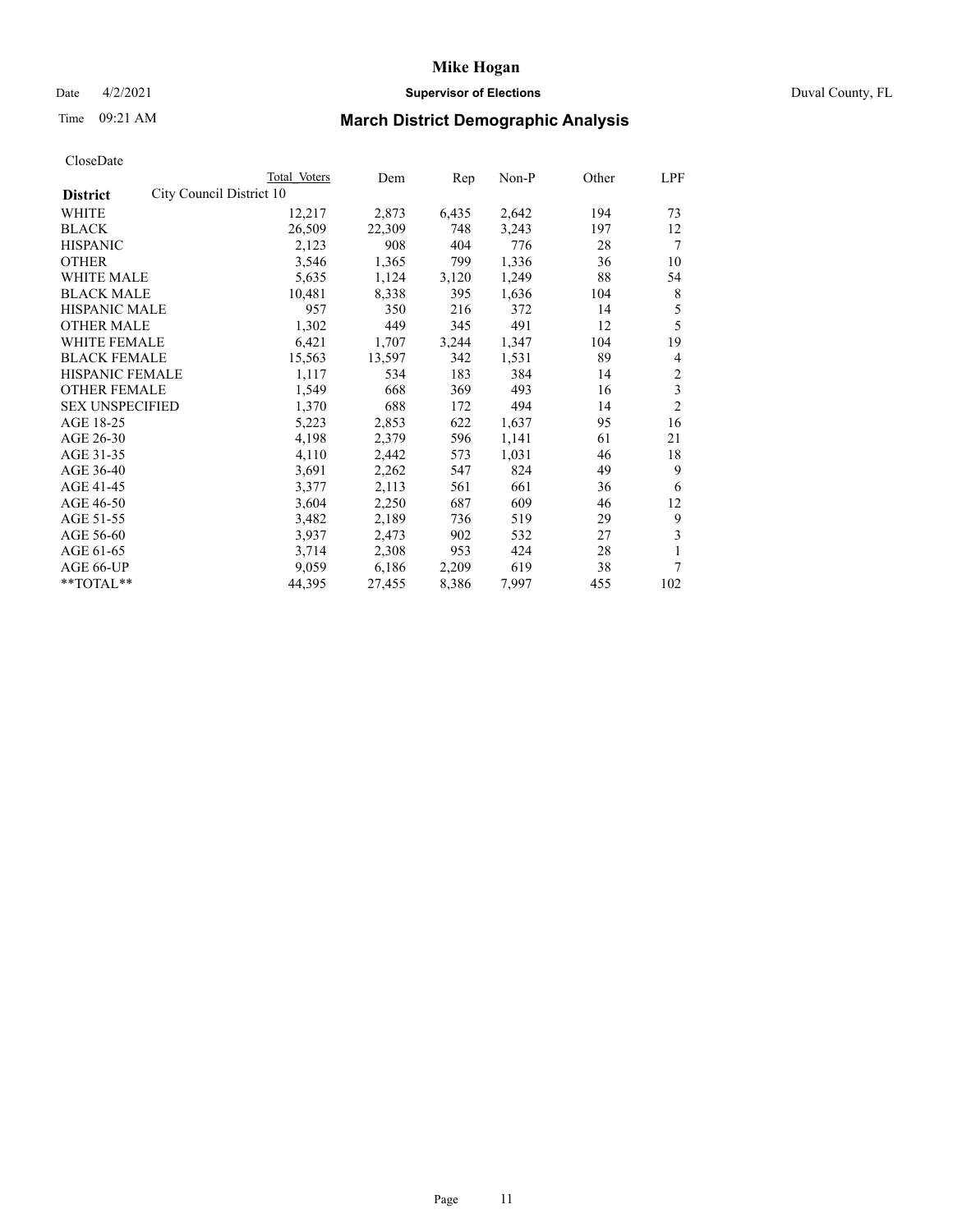## Date 4/2/2021 **Supervisor of Elections** Duval County, FL

# Time 09:21 AM **March District Demographic Analysis**

| Total Voters             | Dem    | Rep    | Non-P  |       | LPF   |
|--------------------------|--------|--------|--------|-------|-------|
| City Council District 11 |        |        |        |       |       |
| 36,551                   | 8,673  | 18,628 | 8,268  | 762   | 220   |
| 8,902                    | 6,466  | 391    | 1,866  | 162   | 17    |
| 4,500                    | 1,677  | 1,150  | 1,592  | 58    | 23    |
| 7,625                    | 2,597  | 1,854  | 3,028  | 120   | 26    |
| 16,752                   | 3,333  | 8,868  | 4,086  | 319   | 146   |
| 3,670                    | 2,400  | 207    | 983    | 74    | 6     |
| 1,998                    | 671    | 549    | 742    | 22    | 14    |
| 3,083                    | 921    | 805    | 1,293  | 46    | 18    |
| 19,416                   | 5,248  | 9,606  | 4,059  | 431   | 72    |
| 5,098                    | 3,973  | 177    | 851    | 86    | 11    |
| HISPANIC FEMALE<br>2,426 | 969    | 583    | 830    | 36    | 8     |
| 3,590                    | 1,409  | 856    | 1,260  | 59    | 6     |
| 1,545                    | 489    | 372    | 650    | 29    | 5     |
| 7,833                    | 2,903  | 2,307  | 2,300  | 259   | 64    |
| 7,173                    | 2,615  | 2,111  | 2,217  | 176   | 54    |
| 6,064                    | 2,198  | 1,836  | 1,849  | 127   | 54    |
| 4,947                    | 1,747  | 1,545  | 1,539  | 81    | 35    |
| 4,472                    | 1,559  | 1,482  | 1,344  | 63    | 24    |
| 4,575                    | 1,453  | 1,793  | 1,221  | 81    | 27    |
| 4,371                    | 1,361  | 1,861  | 1,075  | 70    | 4     |
| 4,489                    | 1,361  | 2,101  | 949    | 71    | 7     |
| 3,797                    | 1,161  | 1,861  | 720    | 51    | 4     |
| 9,857                    | 3,055  | 5,126  | 1,540  | 123   | 13    |
| 57,578                   | 19,413 | 22,023 | 14,754 | 1,102 | 286   |
|                          |        |        |        |       | Other |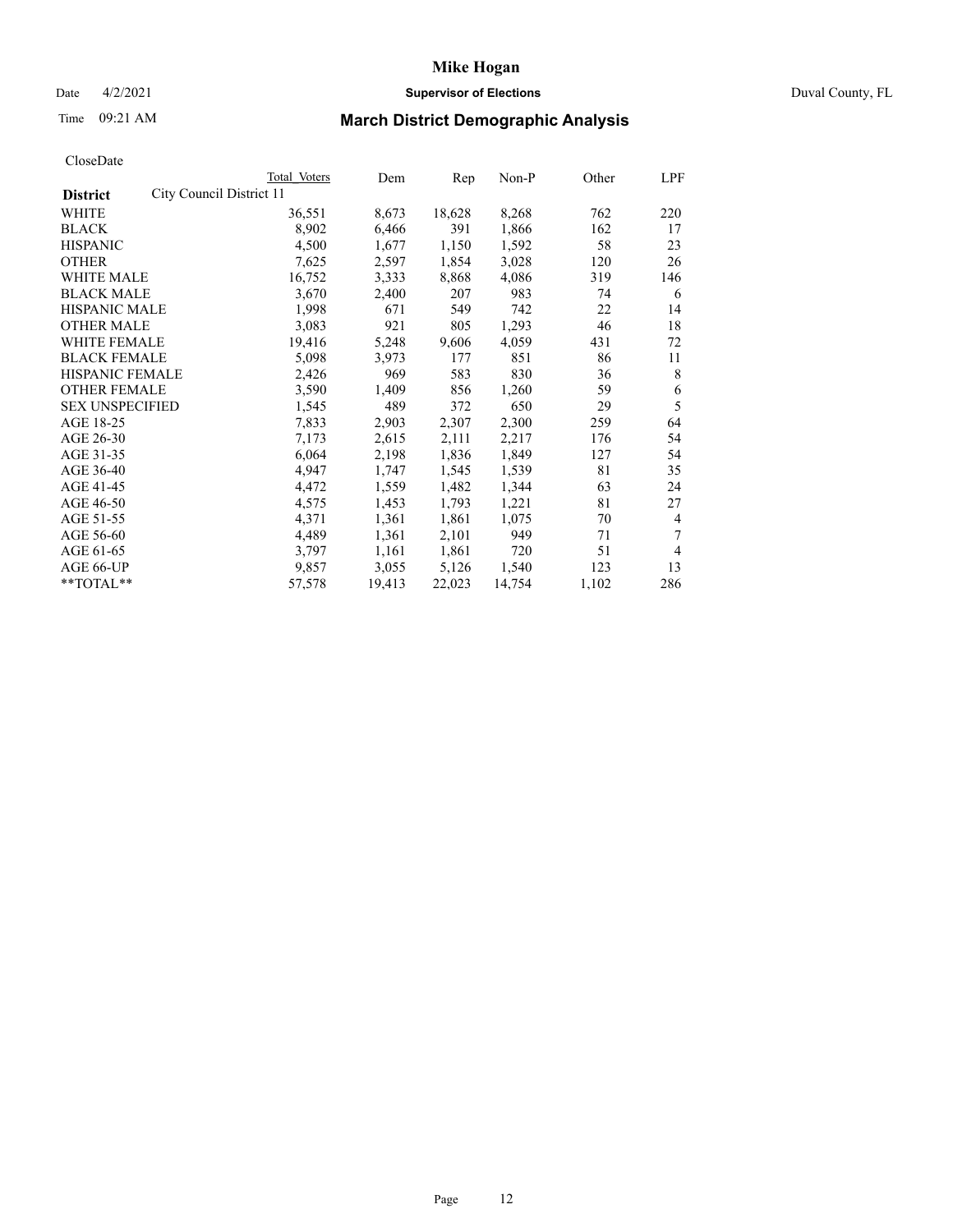## Date 4/2/2021 **Supervisor of Elections** Duval County, FL

# Time 09:21 AM **March District Demographic Analysis**

|                        |                          | Total Voters | Dem    | Rep    | Non-P | Other | LPF            |
|------------------------|--------------------------|--------------|--------|--------|-------|-------|----------------|
| <b>District</b>        | City Council District 12 |              |        |        |       |       |                |
| WHITE                  |                          | 26,235       | 4,446  | 16,567 | 4,761 | 327   | 134            |
| <b>BLACK</b>           |                          | 14,477       | 11,430 | 571    | 2,313 | 152   | 11             |
| <b>HISPANIC</b>        |                          | 2,812        | 1,060  | 683    | 1,032 | 30    | 7              |
| <b>OTHER</b>           |                          | 3,896        | 1,183  | 1,228  | 1,405 | 72    | 8              |
| <b>WHITE MALE</b>      |                          | 12,351       | 1,742  | 8,106  | 2,261 | 159   | 83             |
| <b>BLACK MALE</b>      |                          | 6,022        | 4,452  | 327    | 1,157 | 80    | 6              |
| <b>HISPANIC MALE</b>   |                          | 1,334        | 473    | 372    | 473   | 12    | 4              |
| <b>OTHER MALE</b>      |                          | 1,410        | 388    | 499    | 496   | 23    | 4              |
| WHITE FEMALE           |                          | 13,547       | 2,651  | 8,263  | 2,416 | 167   | 50             |
| <b>BLACK FEMALE</b>    |                          | 8,191        | 6,784  | 233    | 1,097 | 72    | 5              |
| HISPANIC FEMALE        |                          | 1,418        | 561    | 301    | 535   | 18    | 3              |
| <b>OTHER FEMALE</b>    |                          | 1,816        | 617    | 573    | 586   | 38    | $\overline{c}$ |
| <b>SEX UNSPECIFIED</b> |                          | 1,329        | 451    | 375    | 488   | 12    | 3              |
| AGE 18-25              |                          | 5,566        | 2,102  | 1,631  | 1,685 | 126   | 22             |
| AGE 26-30              |                          | 4,280        | 1,489  | 1,385  | 1,279 | 96    | 31             |
| AGE 31-35              |                          | 4,312        | 1,621  | 1,405  | 1,207 | 60    | 19             |
| AGE 36-40              |                          | 4,197        | 1,651  | 1,448  | 1,021 | 55    | 22             |
| AGE 41-45              |                          | 3,911        | 1,631  | 1,340  | 875   | 47    | 18             |
| AGE 46-50              |                          | 4,110        | 1,657  | 1,618  | 759   | 59    | 17             |
| AGE 51-55              |                          | 4,297        | 1,787  | 1,765  | 693   | 41    | 11             |
| AGE 56-60              |                          | 4,655        | 1,768  | 2,183  | 676   | 22    | 6              |
| AGE 61-65              |                          | 4,011        | 1,545  | 1,930  | 504   | 23    | 9              |
| AGE 66-UP              |                          | 8,081        | 2,868  | 4,344  | 812   | 52    | 5              |
| **TOTAL**              |                          | 47,420       | 18,119 | 19,049 | 9,511 | 581   | 160            |
|                        |                          |              |        |        |       |       |                |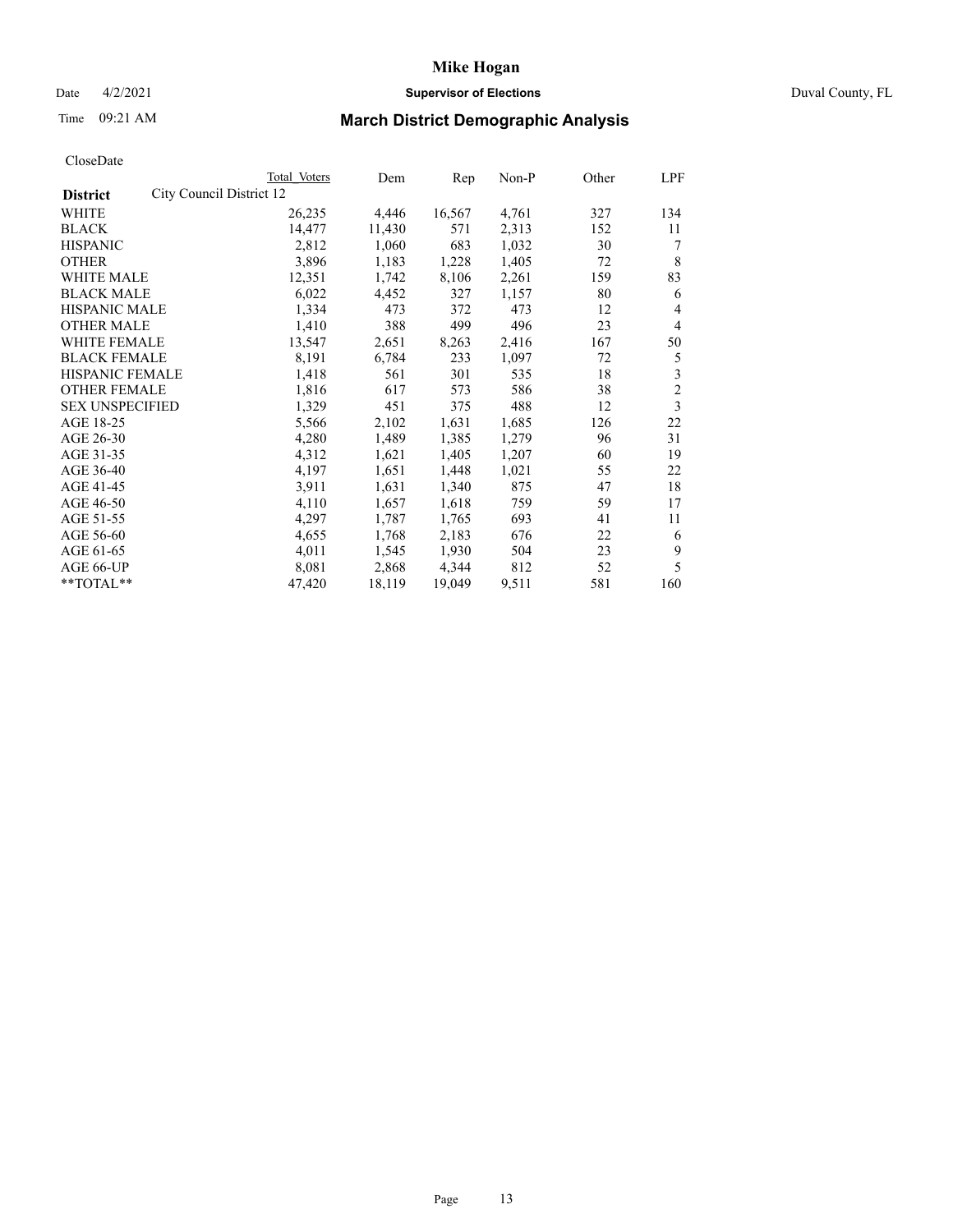## Date 4/2/2021 **Supervisor of Elections** Duval County, FL

# Time 09:21 AM **March District Demographic Analysis**

|                        |                          | Total Voters | Dem    | Rep    | Non-P  | Other | LPF            |
|------------------------|--------------------------|--------------|--------|--------|--------|-------|----------------|
| <b>District</b>        | City Council District 13 |              |        |        |        |       |                |
| WHITE                  |                          | 41,823       | 10,317 | 21,463 | 9,170  | 635   | 238            |
| <b>BLACK</b>           |                          | 2,621        | 1,893  | 162    | 525    | 33    | 8              |
| <b>HISPANIC</b>        |                          | 1,644        | 596    | 514    | 490    | 30    | 14             |
| <b>OTHER</b>           |                          | 3,138        | 826    | 1,078  | 1,143  | 66    | 25             |
| <b>WHITE MALE</b>      |                          | 20,133       | 3,951  | 10,881 | 4,842  | 294   | 165            |
| <b>BLACK MALE</b>      |                          | 1,163        | 745    | 92     | 302    | 19    | 5              |
| <b>HISPANIC MALE</b>   |                          | 747          | 222    | 259    | 248    | 11    | 7              |
| <b>OTHER MALE</b>      |                          | 1,164        | 274    | 429    | 425    | 25    | 11             |
| WHITE FEMALE           |                          | 21,275       | 6,269  | 10,381 | 4,216  | 337   | 72             |
| <b>BLACK FEMALE</b>    |                          | 1,417        | 1,117  | 68     | 216    | 14    | $\overline{2}$ |
| HISPANIC FEMALE        |                          | 862          | 360    | 243    | 234    | 19    | 6              |
| <b>OTHER FEMALE</b>    |                          | 1,347        | 404    | 491    | 417    | 25    | 10             |
| <b>SEX UNSPECIFIED</b> |                          | 1,115        | 290    | 373    | 425    | 20    | 7              |
| AGE 18-25              |                          | 4,745        | 1,350  | 1,810  | 1,403  | 140   | 42             |
| AGE 26-30              |                          | 4,664        | 1,258  | 1,841  | 1,420  | 101   | 44             |
| AGE 31-35              |                          | 4,640        | 1,246  | 1,798  | 1,459  | 92    | 45             |
| AGE 36-40              |                          | 4,388        | 1,172  | 1,780  | 1,308  | 79    | 49             |
| AGE 41-45              |                          | 3,693        | 982    | 1,566  | 1,068  | 52    | 25             |
| AGE 46-50              |                          | 3,773        | 933    | 1,810  | 951    | 54    | 25             |
| AGE 51-55              |                          | 3,831        | 899    | 2,106  | 755    | 51    | 20             |
| AGE 56-60              |                          | 4,495        | 1,111  | 2,493  | 812    | 65    | 14             |
| AGE 61-65              |                          | 4,284        | 1,263  | 2,278  | 684    | 50    | 9              |
| AGE 66-UP              |                          | 10,713       | 3,418  | 5,735  | 1,468  | 80    | 12             |
| **TOTAL**              |                          | 49,226       | 13,632 | 23,217 | 11,328 | 764   | 285            |
|                        |                          |              |        |        |        |       |                |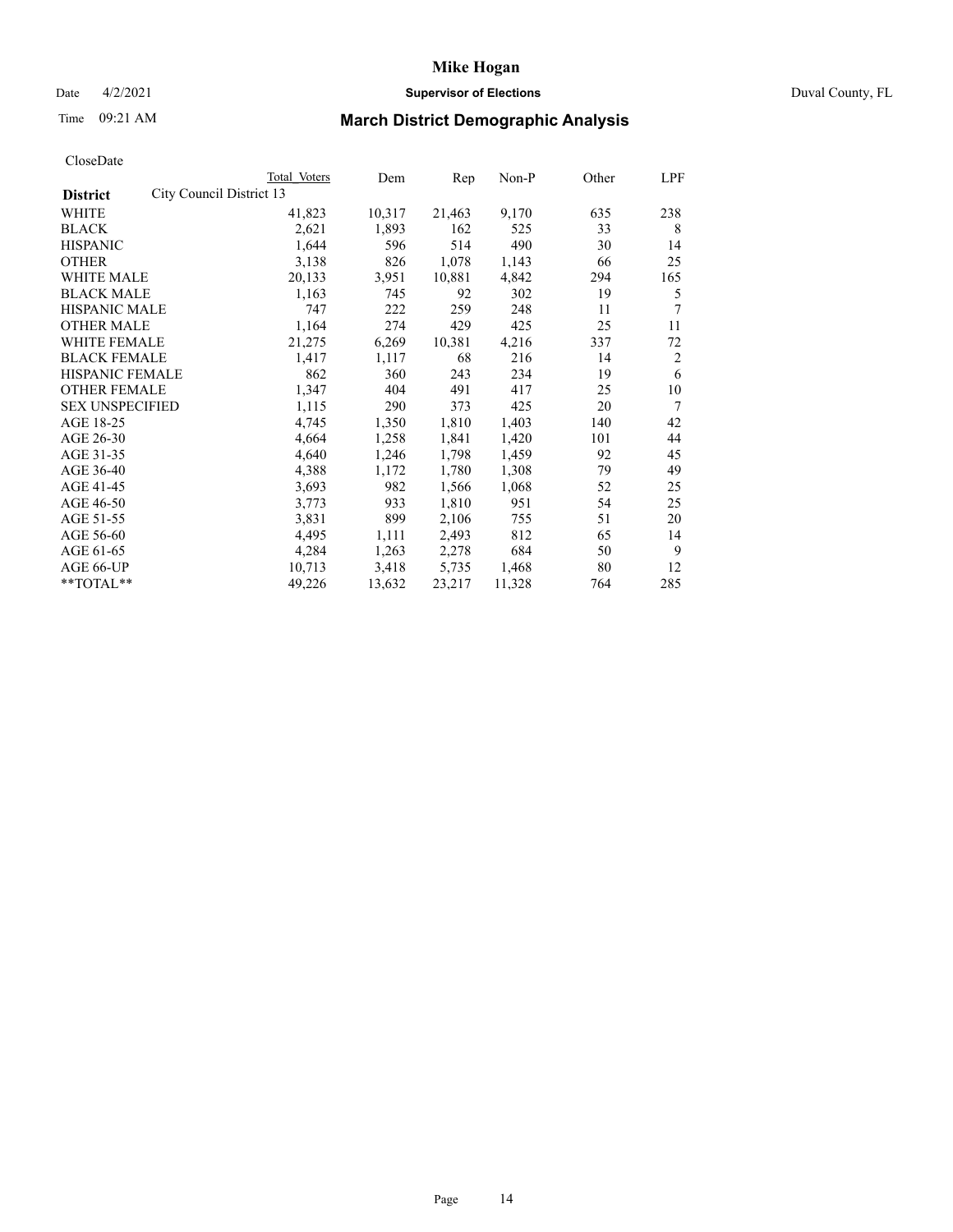## Date 4/2/2021 **Supervisor of Elections** Duval County, FL

# Time 09:21 AM **March District Demographic Analysis**

|                                             | <b>Total Voters</b> | Dem    | Rep    | $Non-P$ | Other | <b>LPF</b> |
|---------------------------------------------|---------------------|--------|--------|---------|-------|------------|
| City Council District 14<br><b>District</b> |                     |        |        |         |       |            |
| WHITE                                       | 33,866              | 10,238 | 16,468 | 6,403   | 532   | 225        |
| <b>BLACK</b>                                | 7,692               | 5,872  | 348    | 1,361   | 100   | 11         |
| <b>HISPANIC</b>                             | 2,803               | 1,183  | 658    | 897     | 51    | 14         |
| <b>OTHER</b>                                | 3,950               | 1,268  | 1,089  | 1,481   | 92    | 20         |
| <b>WHITE MALE</b>                           | 15,797              | 4,110  | 8,034  | 3,259   | 240   | 154        |
| <b>BLACK MALE</b>                           | 3,174               | 2,232  | 196    | 680     | 58    | 8          |
| <b>HISPANIC MALE</b>                        | 1,278               | 493    | 336    | 424     | 20    | 5          |
| <b>OTHER MALE</b>                           | 1,522               | 453    | 467    | 560     | 31    | 11         |
| WHITE FEMALE                                | 17,708              | 6,038  | 8,257  | 3,056   | 287   | 70         |
| <b>BLACK FEMALE</b>                         | 4,386               | 3,549  | 142    | 650     | 42    | 3          |
| HISPANIC FEMALE                             | 1,467               | 664    | 307    | 459     | 30    | 7          |
| <b>OTHER FEMALE</b>                         | 1,760               | 632    | 494    | 585     | 45    | 4          |
| <b>SEX UNSPECIFIED</b>                      | 1,219               | 390    | 330    | 469     | 22    | 8          |
| AGE 18-25                                   | 4,564               | 1,787  | 1,197  | 1,407   | 139   | 34         |
| AGE 26-30                                   | 5,076               | 2,062  | 1,425  | 1,428   | 123   | 38         |
| AGE 31-35                                   | 5,382               | 2,163  | 1,600  | 1,452   | 109   | 58         |
| AGE 36-40                                   | 4,485               | 1,845  | 1,293  | 1,211   | 81    | 55         |
| AGE 41-45                                   | 3,714               | 1,427  | 1,196  | 986     | 74    | 31         |
| AGE 46-50                                   | 3,567               | 1,329  | 1,434  | 732     | 55    | 17         |
| AGE 51-55                                   | 3,754               | 1,365  | 1,583  | 751     | 46    | 9          |
| AGE 56-60                                   | 4,046               | 1,467  | 1,913  | 619     | 36    | 11         |
| AGE 61-65                                   | 4,008               | 1,507  | 1,944  | 510     | 39    | 8          |
| AGE 66-UP                                   | 9,715               | 3,609  | 4,978  | 1,046   | 73    | 9          |
| **TOTAL**                                   | 48,311              | 18,561 | 18,563 | 10,142  | 775   | 270        |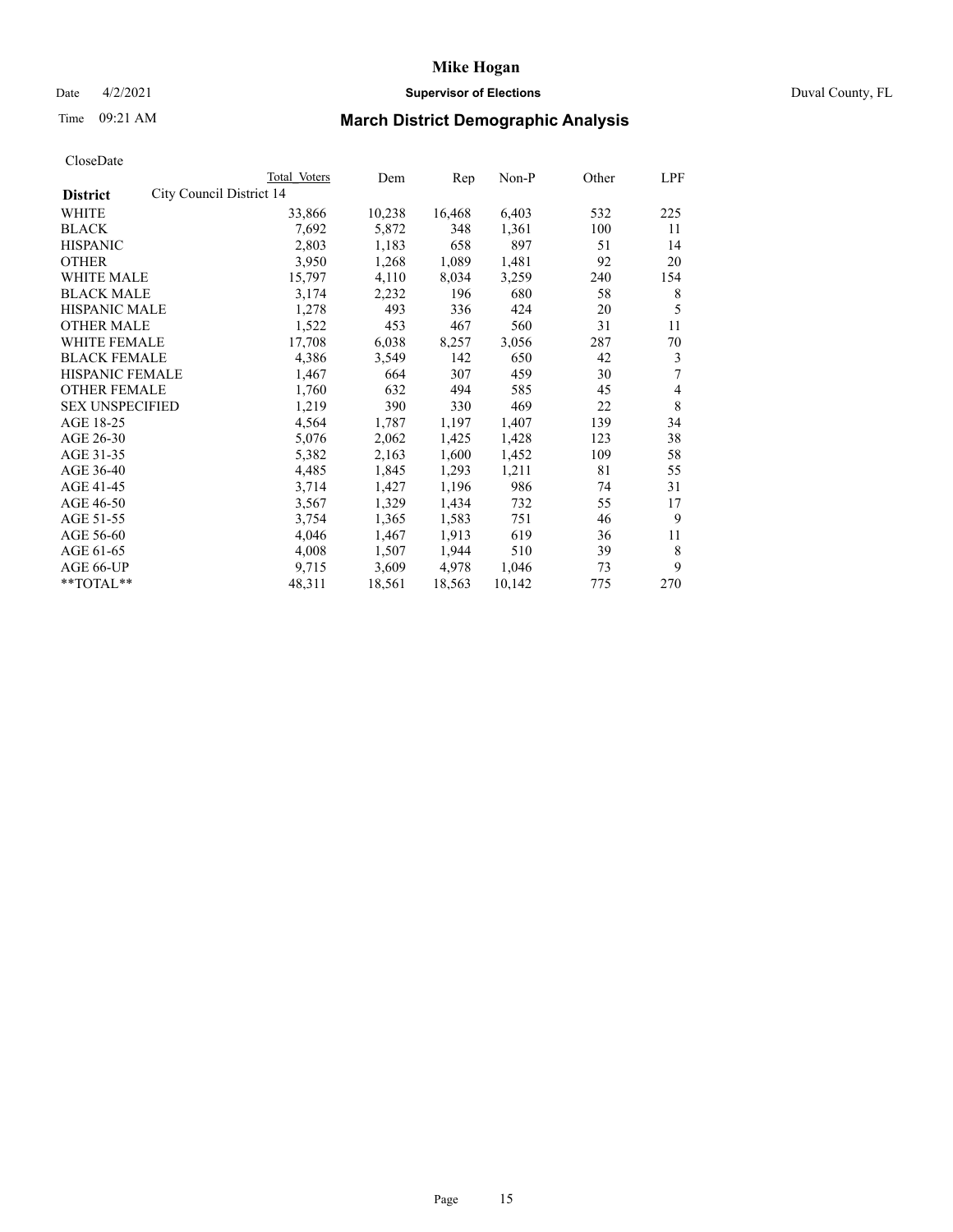## Date 4/2/2021 **Supervisor of Elections** Duval County, FL

# Time 09:21 AM **March District Demographic Analysis**

|                        |               | Total Voters | Dem      | Rep          | Non-P    | Other | LPF |
|------------------------|---------------|--------------|----------|--------------|----------|-------|-----|
| <b>District</b>        | Isle of Palms |              |          |              |          |       |     |
| WHITE                  |               | 982          | 120      | 700          | 155      | 6     |     |
| <b>BLACK</b>           |               | $\theta$     | $\theta$ | $\theta$     | $\Omega$ | 0     | 0   |
| <b>HISPANIC</b>        |               | 17           | 3        | 7            | 5        | 2     | 0   |
| <b>OTHER</b>           |               | 44           | 4        | 26           | 13       |       | 0   |
| WHITE MALE             |               | 503          | 42       | 376          | 84       |       | 0   |
| <b>BLACK MALE</b>      |               | 0            | $\theta$ | $\mathbf{0}$ | $\Omega$ | 0     | 0   |
| HISPANIC MALE          |               |              | 0        | 4            | 2        |       | 0   |
| <b>OTHER MALE</b>      |               | 14           |          | 7            | 6        | 0     | 0   |
| WHITE FEMALE           |               | 475          | 78       | 320          | 71       |       |     |
| <b>BLACK FEMALE</b>    |               | $\Omega$     | $\theta$ | $\mathbf{0}$ | $\Omega$ | 0     | 0   |
| <b>HISPANIC FEMALE</b> |               | 10           | 3        | 3            | 3        |       | 0   |
| <b>OTHER FEMALE</b>    |               | 18           | 3        | 11           | 3        |       | 0   |
| <b>SEX UNSPECIFIED</b> |               | 16           | $\theta$ | 12           | 4        |       | 0   |
| AGE 18-25              |               | 99           | 10       | 66           | 22       |       | 0   |
| AGE 26-30              |               | 46           | 5        | 30           | 11       | 0     | 0   |
| AGE 31-35              |               | 62           | 8        | 38           | 15       |       | 0   |
| AGE 36-40              |               | 89           | 8        | 61           | 17       | 2     |     |
| AGE 41-45              |               | 111          | 11       | 69           | 30       |       | 0   |
| AGE 46-50              |               | 116          | 11       | 85           | 19       |       | 0   |
| AGE 51-55              |               | 96           | 9        | 72           | 15       | 0     | 0   |
| AGE 56-60              |               | 128          | 15       | 90           | 21       | 2     | 0   |
| AGE 61-65              |               | 73           | 8        | 58           | 7        | 0     | 0   |
| AGE 66-UP              |               | 223          | 42       | 164          | 16       |       |     |
| **TOTAL**              |               | 1,043        | 127      | 733          | 173      | 9     |     |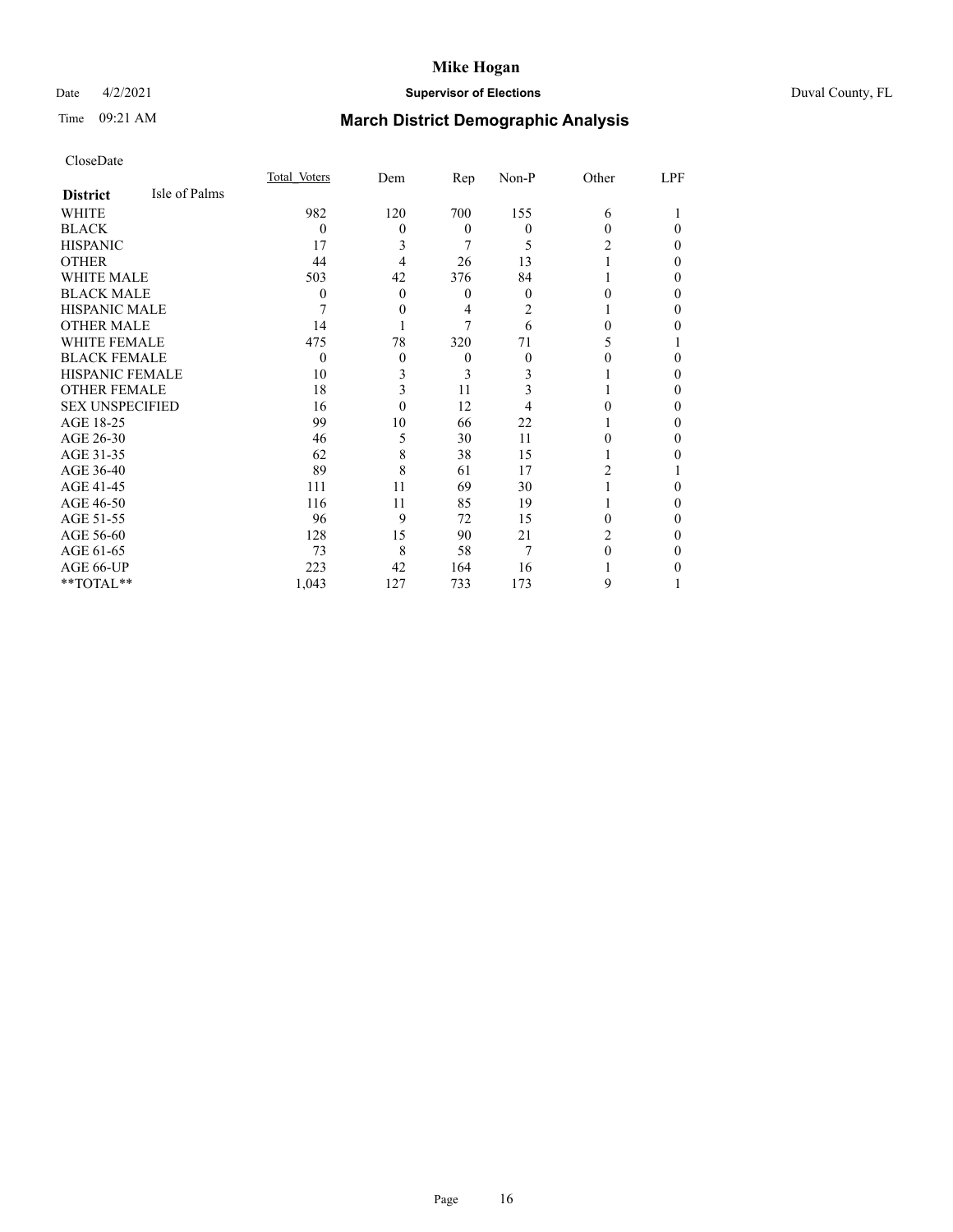## Date 4/2/2021 **Supervisor of Elections** Duval County, FL

# Time 09:21 AM **March District Demographic Analysis**

|                        |                        | Total Voters | Dem   | Rep   | $Non-P$ | Other          | LPF            |
|------------------------|------------------------|--------------|-------|-------|---------|----------------|----------------|
| <b>District</b>        | <b>Bartram Springs</b> |              |       |       |         |                |                |
| WHITE                  |                        | 2,082        | 412   | 1,124 | 494     | 32             | 20             |
| <b>BLACK</b>           |                        | 522          | 394   | 27    | 96      | 5              | $\Omega$       |
| <b>HISPANIC</b>        |                        | 258          | 97    | 66    | 94      | 1              | 0              |
| <b>OTHER</b>           |                        | 472          | 158   | 140   | 164     | 9              |                |
| <b>WHITE MALE</b>      |                        | 977          | 149   | 551   | 247     | 15             | 15             |
| <b>BLACK MALE</b>      |                        | 232          | 160   | 19    | 48      | 5              | 0              |
| <b>HISPANIC MALE</b>   |                        | 122          | 40    | 33    | 49      | 0              | 0              |
| <b>OTHER MALE</b>      |                        | 196          | 60    | 64    | 70      | 2              | 0              |
| WHITE FEMALE           |                        | 1,086        | 260   | 563   | 241     | 17             | 5              |
| <b>BLACK FEMALE</b>    |                        | 286          | 230   | 8     | 48      | $\theta$       | 0              |
| <b>HISPANIC FEMALE</b> |                        | 131          | 54    | 32    | 44      | 1              | 0              |
| <b>OTHER FEMALE</b>    |                        | 223          | 83    | 65    | 68      | 6              | 1              |
| <b>SEX UNSPECIFIED</b> |                        | 81           | 25    | 22    | 33      | 1              | 0              |
| AGE 18-25              |                        | 372          | 129   | 119   | 110     | 12             | 2              |
| AGE 26-30              |                        | 245          | 78    | 88    | 71      | 6              | 2              |
| AGE 31-35              |                        | 332          | 104   | 110   | 109     | 5              | 4              |
| AGE 36-40              |                        | 384          | 108   | 158   | 112     | 4              | 2              |
| AGE 41-45              |                        | 418          | 122   | 159   | 124     | 7              | 6              |
| AGE 46-50              |                        | 393          | 123   | 169   | 97      | $\overline{c}$ | $\overline{c}$ |
| AGE 51-55              |                        | 305          | 96    | 137   | 70      | 1              |                |
| AGE 56-60              |                        | 284          | 95    | 137   | 47      | 3              | 2              |
| AGE 61-65              |                        | 206          | 73    | 101   | 28      | 4              | $\theta$       |
| AGE 66-UP              |                        | 395          | 133   | 179   | 80      | 3              | 0              |
| **TOTAL**              |                        | 3,334        | 1,061 | 1,357 | 848     | 47             | 21             |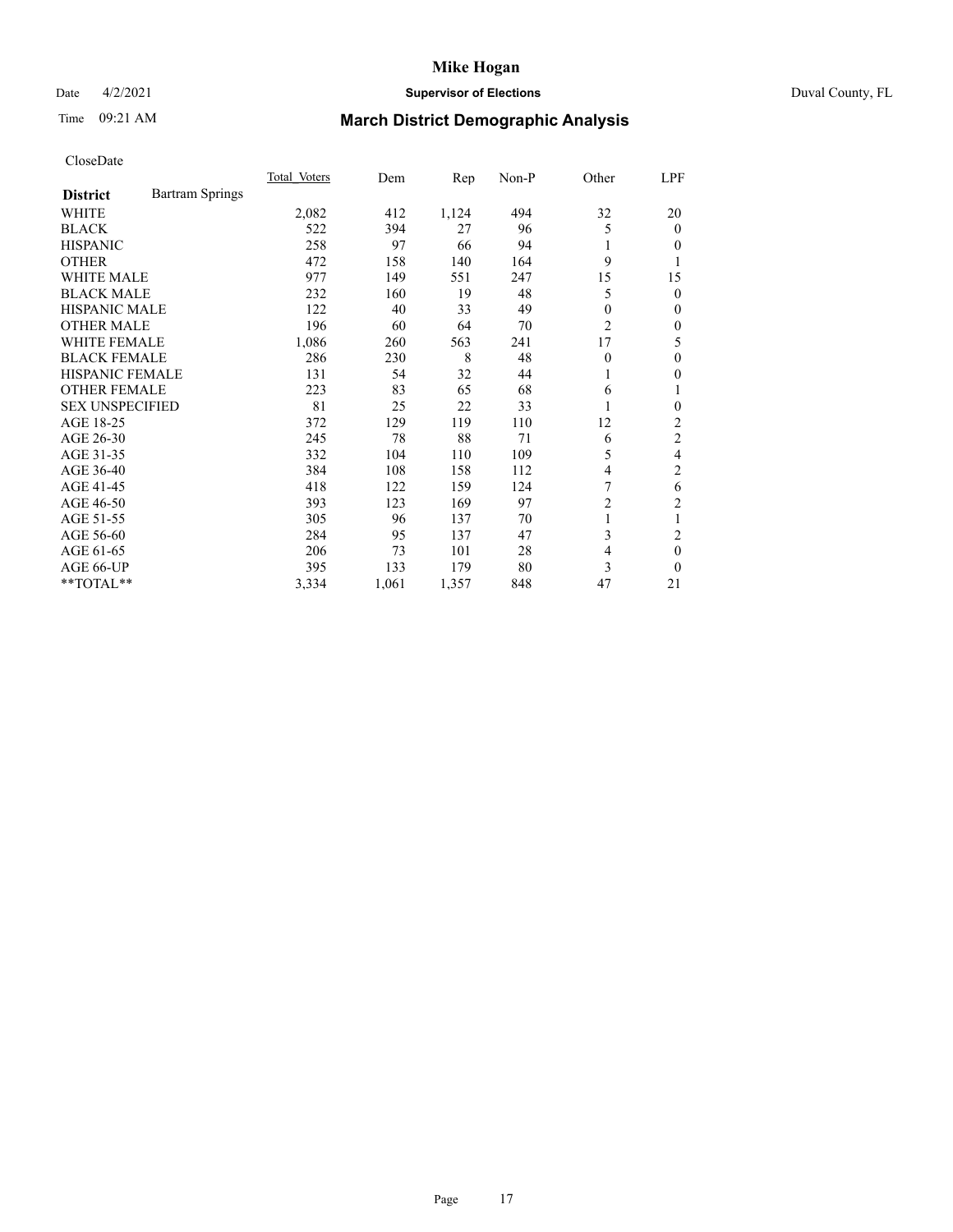## Date 4/2/2021 **Supervisor of Elections** Duval County, FL

# Time 09:21 AM **March District Demographic Analysis**

|                        |                 | Total Voters | Dem | Rep | Non-P | Other          | LPF      |
|------------------------|-----------------|--------------|-----|-----|-------|----------------|----------|
| <b>District</b>        | Wynnfield Lakes |              |     |     |       |                |          |
| WHITE                  |                 | 526          | 107 | 280 | 125   | 9              | 5        |
| <b>BLACK</b>           |                 | 142          | 101 | 6   | 33    | $\overline{2}$ | $\Omega$ |
| <b>HISPANIC</b>        |                 | 88           | 25  | 30  | 30    | 3              | 0        |
| <b>OTHER</b>           |                 | 261          | 79  | 78  | 102   | 1              |          |
| WHITE MALE             |                 | 235          | 40  | 125 | 65    | $\overline{c}$ | 3        |
| <b>BLACK MALE</b>      |                 | 68           | 43  | 5   | 18    | $\overline{c}$ | $\theta$ |
| <b>HISPANIC MALE</b>   |                 | 46           | 8   | 18  | 17    | 3              | 0        |
| <b>OTHER MALE</b>      |                 | 113          | 31  | 35  | 46    | $\mathbf{0}$   |          |
| WHITE FEMALE           |                 | 285          | 67  | 150 | 59    |                | 2        |
| <b>BLACK FEMALE</b>    |                 | 72           | 56  | 1   | 15    | $\Omega$       | $\theta$ |
| <b>HISPANIC FEMALE</b> |                 | 39           | 16  | 10  | 13    | $\Omega$       | 0        |
| <b>OTHER FEMALE</b>    |                 | 123          | 37  | 40  | 45    | 1              | 0        |
| <b>SEX UNSPECIFIED</b> |                 | 36           | 14  | 10  | 12    | $\theta$       | 0        |
| AGE 18-25              |                 | 148          | 48  | 47  | 50    | 3              | $\Omega$ |
| AGE 26-30              |                 | 94           | 23  | 37  | 32    | $\overline{c}$ | 0        |
| AGE 31-35              |                 | 117          | 34  | 46  | 35    | 1              |          |
| AGE 36-40              |                 | 126          | 31  | 45  | 43    | 4              | 3        |
| AGE 41-45              |                 | 124          | 34  | 49  | 38    | 3              | 0        |
| AGE 46-50              |                 | 105          | 34  | 44  | 26    |                | 0        |
| AGE 51-55              |                 | 73           | 31  | 27  | 12    |                | 2        |
| AGE 56-60              |                 | 60           | 21  | 22  | 17    | $\theta$       | $\theta$ |
| AGE 61-65              |                 | 52           | 18  | 20  | 14    | $\Omega$       | 0        |
| AGE 66-UP              |                 | 118          | 38  | 57  | 23    | $\theta$       | $\Omega$ |
| **TOTAL**              |                 | 1,017        | 312 | 394 | 290   | 15             | 6        |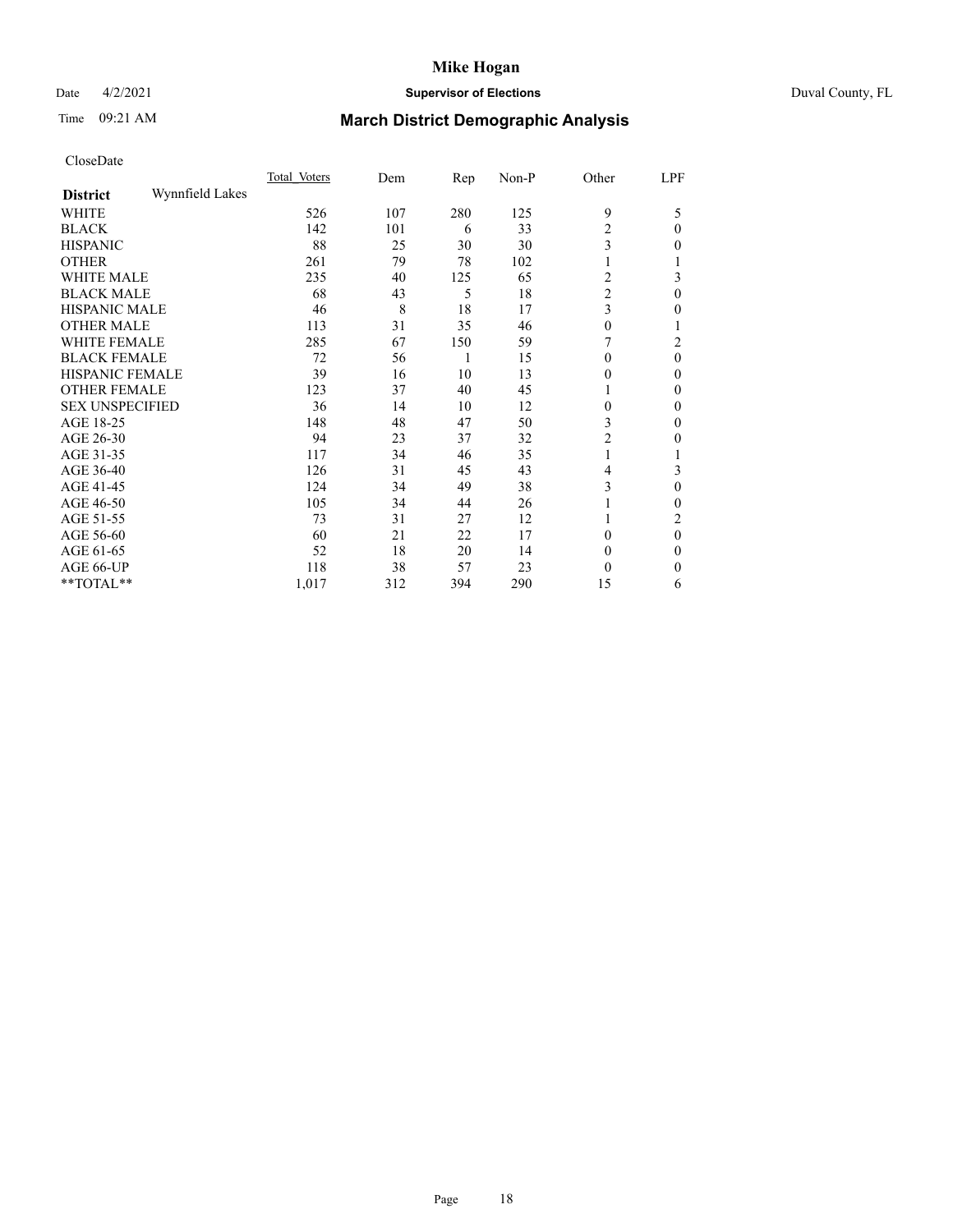## Date 4/2/2021 **Supervisor of Elections** Duval County, FL

# Time 09:21 AM **March District Demographic Analysis**

|                        |                  | Total Voters | Dem            | Rep            | Non-P    | Other | LPF |
|------------------------|------------------|--------------|----------------|----------------|----------|-------|-----|
| <b>District</b>        | Harbour Waterway |              |                |                |          |       |     |
| WHITE                  |                  | 252          | 39             | 176            | 35       | 2     | 0   |
| <b>BLACK</b>           |                  | 4            | 4              | $\theta$       | $\Omega$ | 0     | 0   |
| <b>HISPANIC</b>        |                  | 12           | 2              | 8              | 2        | 0     | 0   |
| <b>OTHER</b>           |                  | 16           | 6              | 5              | 5        |       | 0   |
| WHITE MALE             |                  | 121          | 12             | 89             | 19       |       |     |
| <b>BLACK MALE</b>      |                  | 2            | 2              | $\theta$       | 0        | 0     | 0   |
| <b>HISPANIC MALE</b>   |                  | 2            | 0              | 2              |          |       |     |
| <b>OTHER MALE</b>      |                  |              | 4              | $\overline{2}$ |          |       | 0   |
| WHITE FEMALE           |                  | 130          | 26             | 87             | 16       |       |     |
| <b>BLACK FEMALE</b>    |                  | 2            | 2              | $\theta$       | 0        | 0     | 0   |
| <b>HISPANIC FEMALE</b> |                  | 10           | $\overline{2}$ | 6              | 2        |       |     |
| <b>OTHER FEMALE</b>    |                  | 8            |                | 3              | 4        | 0     | 0   |
| <b>SEX UNSPECIFIED</b> |                  | 2            | 2              | $\Omega$       | 0        |       | 0   |
| AGE 18-25              |                  | 22           | $\overline{c}$ | 13             | 6        |       |     |
| AGE 26-30              |                  | 16           | 6              | 7              | 3        | 0     | 0   |
| AGE 31-35              |                  | 15           | 2              | 8              | 5        |       | 0   |
| AGE 36-40              |                  | 16           | 4              | 10             | 2        |       | 0   |
| AGE 41-45              |                  | 17           | 6              | 7              | 4        |       |     |
| AGE 46-50              |                  | 28           |                | 14             |          | 0     | 0   |
| AGE 51-55              |                  | 26           | 6              | 17             | 3        |       |     |
| AGE 56-60              |                  | 36           | 4              | 28             | 4        |       |     |
| AGE 61-65              |                  | 32           | 4              | 26             | 2        |       |     |
| AGE 66-UP              |                  | 76           | 10             | 59             | 6        |       |     |
| **TOTAL**              |                  | 284          | 51             | 189            | 42       | 2     | 0   |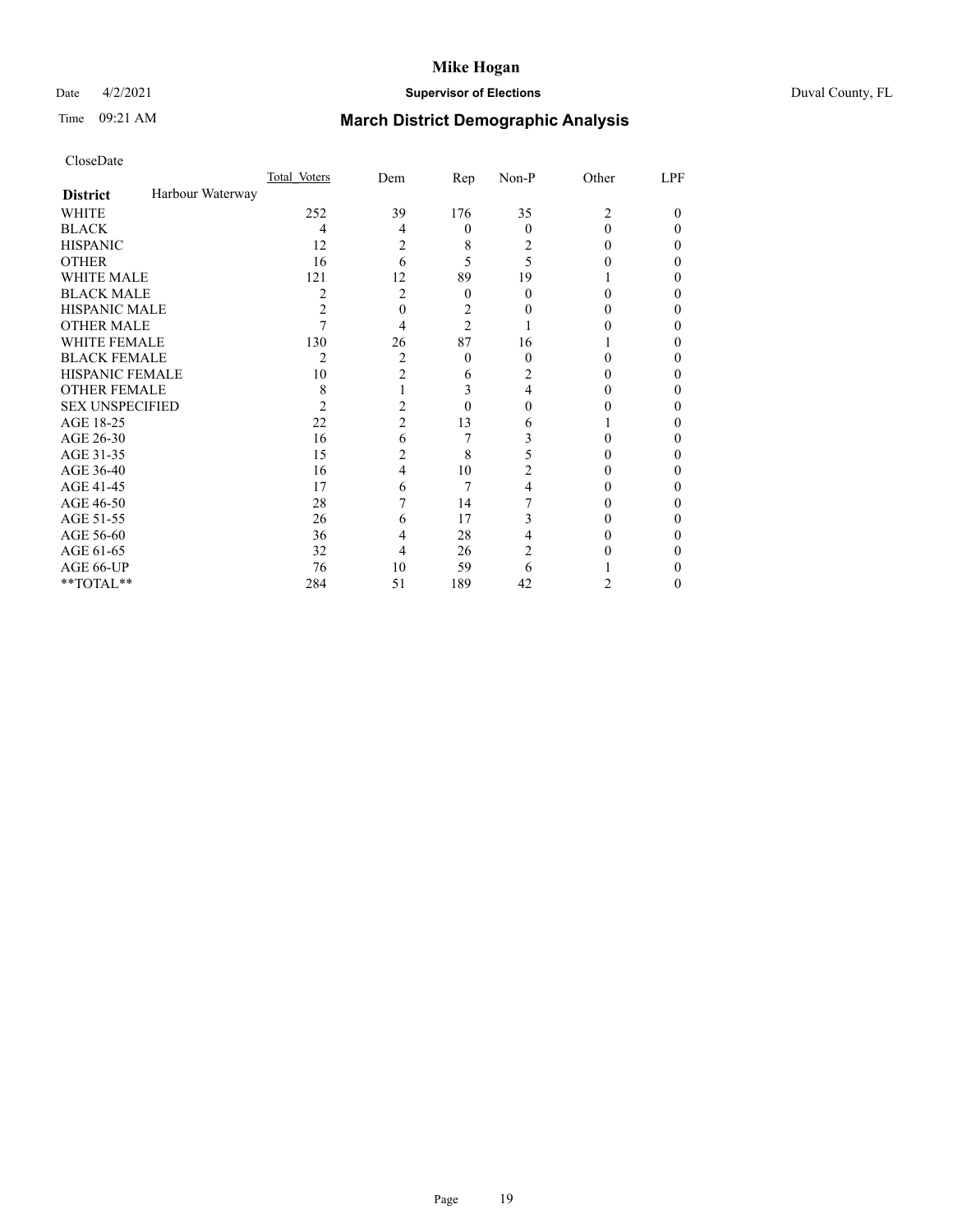## Date 4/2/2021 **Supervisor of Elections** Duval County, FL

# Time 09:21 AM **March District Demographic Analysis**

|                        |               | Total Voters | Dem            | Rep            | Non-P | Other    | LPF |
|------------------------|---------------|--------------|----------------|----------------|-------|----------|-----|
| <b>District</b>        | Principle One |              |                |                |       |          |     |
| WHITE                  |               | 276          | 51             | 135            | 82    | 7        |     |
| <b>BLACK</b>           |               | 86           | 57             | $\overline{4}$ | 25    | 0        | 0   |
| <b>HISPANIC</b>        |               | 43           | 19             | 11             | 12    |          | 0   |
| <b>OTHER</b>           |               | 68           | 20             | 13             | 34    |          | 0   |
| <b>WHITE MALE</b>      |               | 138          | 18             | 64             | 50    | 5.       |     |
| <b>BLACK MALE</b>      |               | 38           | 19             | 3              | 16    | 0        | 0   |
| <b>HISPANIC MALE</b>   |               | 15           | 7              | 4              | 3     |          | 0   |
| <b>OTHER MALE</b>      |               | 33           | 9              | 7              | 16    |          | 0   |
| <b>WHITE FEMALE</b>    |               | 137          | 33             | 71             | 31    | 2        | 0   |
| <b>BLACK FEMALE</b>    |               | 47           | 37             | 1              | 9     | 0        | 0   |
| <b>HISPANIC FEMALE</b> |               | 27           | 12             | 6              | 9     | 0        | 0   |
| <b>OTHER FEMALE</b>    |               | 30           | 10             | 5              | 15    | 0        | 0   |
| <b>SEX UNSPECIFIED</b> |               | 8            | $\overline{2}$ | $\overline{2}$ | 4     | $\theta$ | 0   |
| AGE 18-25              |               | 58           | 18             | 14             | 24    | 2        | 0   |
| AGE 26-30              |               | 70           | 23             | 23             | 22    |          |     |
| AGE 31-35              |               | 78           | 25             | 24             | 26    | 3        | 0   |
| AGE 36-40              |               | 35           | 14             | 7              | 13    |          | 0   |
| AGE 41-45              |               | 30           | 6              | 15             | 9     | 0        | 0   |
| AGE 46-50              |               | 38           | 14             | 13             | 10    |          | 0   |
| AGE 51-55              |               | 25           | 11             | 3              | 11    | 0        | 0   |
| AGE 56-60              |               | 37           | 12             | 14             | 10    |          | 0   |
| AGE 61-65              |               | 29           | 7              | 14             | 8     | 0        | 0   |
| AGE 66-UP              |               | 73           | 17             | 36             | 20    | $\theta$ | 0   |
| **TOTAL**              |               | 473          | 147            | 163            | 153   | 9        |     |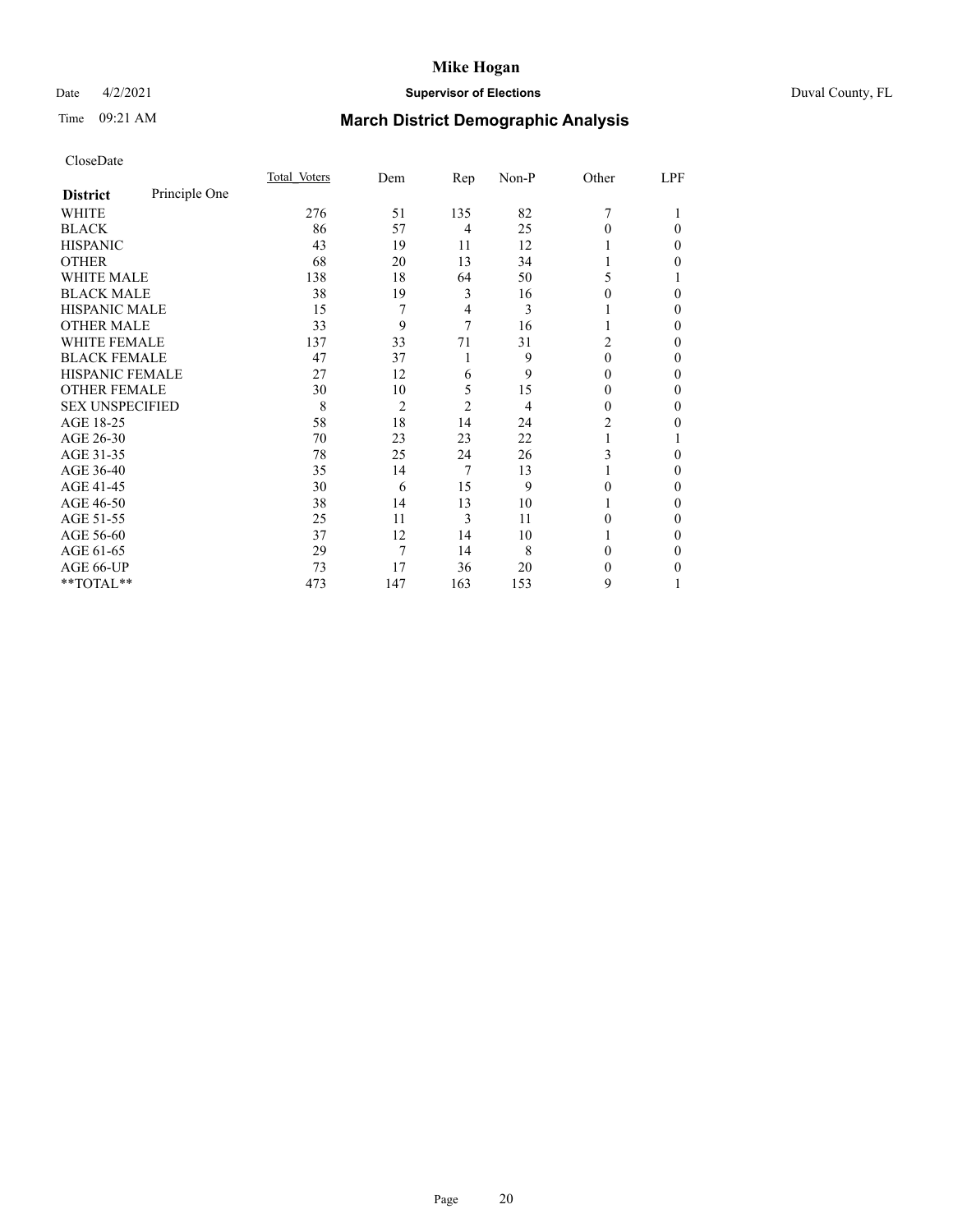## Date 4/2/2021 **Supervisor of Elections** Duval County, FL

# Time 09:21 AM **March District Demographic Analysis**

|                        |          | Total Voters | Dem | Rep   | Non-P | Other          | LPF            |
|------------------------|----------|--------------|-----|-------|-------|----------------|----------------|
| <b>District</b>        | Tolomato |              |     |       |       |                |                |
| WHITE                  |          | 1,709        | 381 | 941   | 340   | 42             | 5              |
| <b>BLACK</b>           |          | 79           | 54  | 6     | 16    | 3              | $\mathbf{0}$   |
| <b>HISPANIC</b>        |          | 88           | 31  | 35    | 22    | $\Omega$       | $\mathbf{0}$   |
| <b>OTHER</b>           |          | 109          | 29  | 38    | 41    | $\theta$       | 1              |
| <b>WHITE MALE</b>      |          | 819          | 144 | 470   | 178   | 24             | 3              |
| <b>BLACK MALE</b>      |          | 42           | 26  | 3     | 11    | 2              | $\mathbf{0}$   |
| <b>HISPANIC MALE</b>   |          | 41           | 14  | 16    | 11    | $\mathbf{0}$   | $\mathbf{0}$   |
| <b>OTHER MALE</b>      |          | 42           | 13  | 13    | 15    | $\theta$       | 1              |
| <b>WHITE FEMALE</b>    |          | 881          | 236 | 465   | 160   | 18             | $\overline{c}$ |
| <b>BLACK FEMALE</b>    |          | 37           | 28  | 3     | 5     |                | $\mathbf{0}$   |
| <b>HISPANIC FEMALE</b> |          | 46           | 17  | 19    | 10    | 0              | $\theta$       |
| <b>OTHER FEMALE</b>    |          | 51           | 14  | 20    | 17    | $\Omega$       | $\mathbf{0}$   |
| <b>SEX UNSPECIFIED</b> |          | 26           | 3   | 11    | 12    | 0              | $\mathbf{0}$   |
| AGE 18-25              |          | 126          | 43  | 43    | 33    | 5              | $\overline{2}$ |
| AGE 26-30              |          | 81           | 16  | 35    | 28    |                | 1              |
| AGE 31-35              |          | 125          | 33  | 52    | 39    |                | $\mathbf{0}$   |
| AGE 36-40              |          | 132          | 33  | 57    | 39    |                | $\overline{c}$ |
| AGE 41-45              |          | 121          | 29  | 50    | 41    |                | $\mathbf{0}$   |
| AGE 46-50              |          | 114          | 33  | 47    | 29    | 5              | $\mathbf{0}$   |
| AGE 51-55              |          | 178          | 37  | 88    | 47    | 6              | $\mathbf{0}$   |
| AGE 56-60              |          | 212          | 46  | 125   | 35    | 5              | 1              |
| AGE 61-65              |          | 230          | 61  | 129   | 38    | $\overline{2}$ | $\mathbf{0}$   |
| AGE 66-UP              |          | 666          | 164 | 394   | 90    | 18             | $\theta$       |
| **TOTAL**              |          | 1,985        | 495 | 1,020 | 419   | 45             | 6              |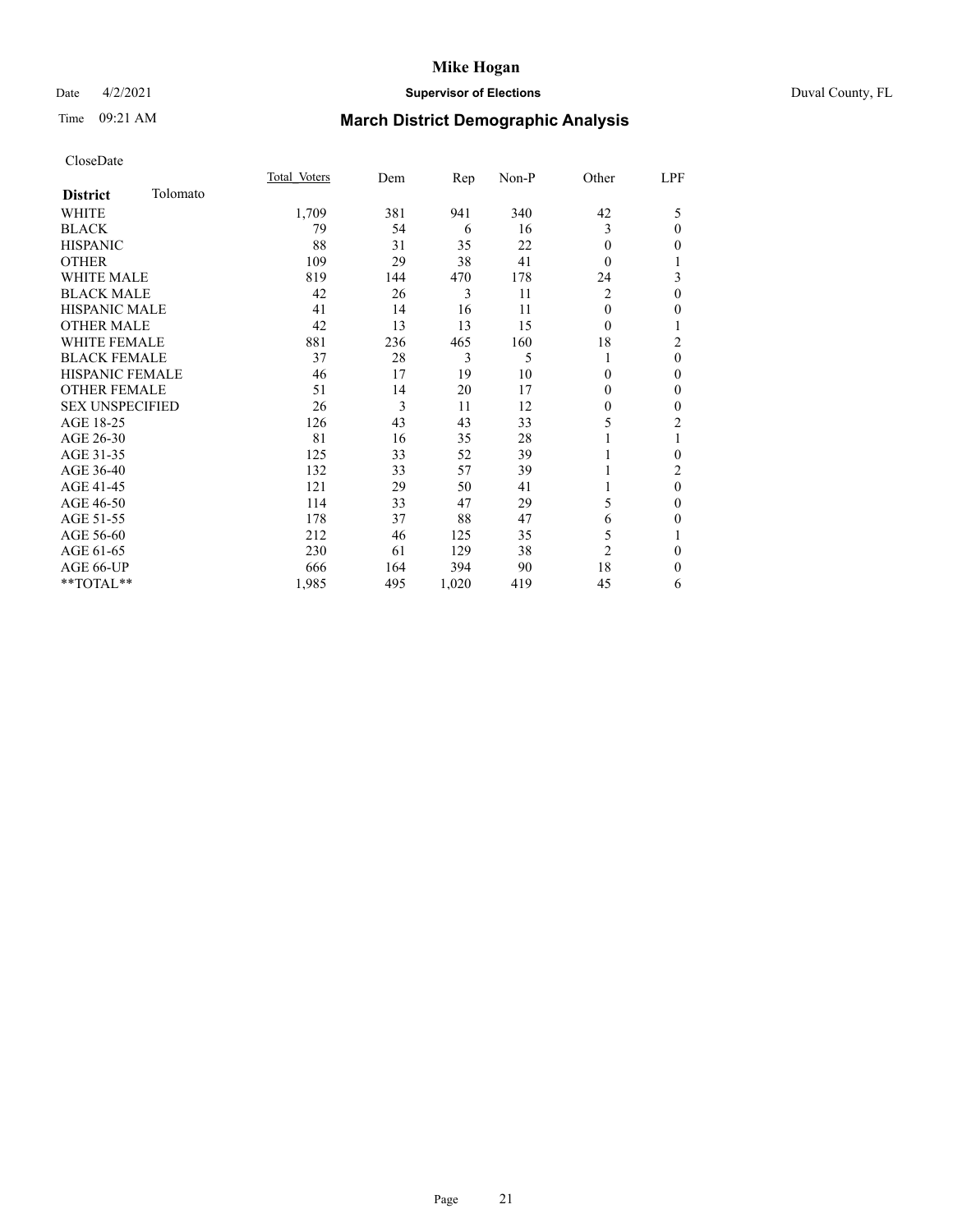## Date 4/2/2021 **Supervisor of Elections** Duval County, FL

# Time 09:21 AM **March District Demographic Analysis**

|                        |             | Total Voters | Dem | Rep            | Non-P | Other          | LPF            |
|------------------------|-------------|--------------|-----|----------------|-------|----------------|----------------|
| <b>District</b>        | Bainebridge |              |     |                |       |                |                |
| WHITE                  |             | 309          | 57  | 153            | 90    | 5              | 4              |
| <b>BLACK</b>           |             | 463          | 366 | 11             | 79    | 7              | 0              |
| <b>HISPANIC</b>        |             | 53           | 20  | 13             | 20    | 0              | 0              |
| <b>OTHER</b>           |             | 74           | 36  | 11             | 23    | 2              | 2              |
| <b>WHITE MALE</b>      |             | 154          | 22  | 84             | 40    | $\overline{4}$ | 4              |
| <b>BLACK MALE</b>      |             | 198          | 152 | 5              | 36    | 5              | 0              |
| <b>HISPANIC MALE</b>   |             | 18           | 8   | 6              | 4     | $\theta$       | 0              |
| <b>OTHER MALE</b>      |             | 22           | 12  | 1              | 7     |                |                |
| <b>WHITE FEMALE</b>    |             | 152          | 35  | 67             | 49    | 1              | 0              |
| <b>BLACK FEMALE</b>    |             | 260          | 211 | 6              | 41    | 2              | 0              |
| <b>HISPANIC FEMALE</b> |             | 34           | 12  | 7              | 15    | $\theta$       | 0              |
| <b>OTHER FEMALE</b>    |             | 32           | 15  | 8              | 7     | 1              |                |
| <b>SEX UNSPECIFIED</b> |             | 29           | 12  | $\overline{4}$ | 13    | $\Omega$       | 0              |
| AGE 18-25              |             | 98           | 55  | 13             | 30    | $\theta$       | 0              |
| AGE 26-30              |             | 97           | 39  | 19             | 34    | 4              |                |
| AGE 31-35              |             | 128          | 53  | 33             | 40    | $\theta$       | $\overline{c}$ |
| AGE 36-40              |             | 117          | 60  | 20             | 34    | 2              |                |
| AGE 41-45              |             | 112          | 62  | 22             | 24    | 2              | 2              |
| AGE 46-50              |             | 92           | 59  | 18             | 13    | $\overline{c}$ | 0              |
| AGE 51-55              |             | 86           | 50  | 17             | 17    | $\overline{c}$ | 0              |
| AGE 56-60              |             | 55           | 31  | 13             | 11    | $\theta$       | 0              |
| AGE 61-65              |             | 48           | 28  | 14             | 6     | $\theta$       | 0              |
| AGE 66-UP              |             | 66           | 42  | 19             | 3     | $\overline{c}$ | 0              |
| **TOTAL**              |             | 899          | 479 | 188            | 212   | 14             | 6              |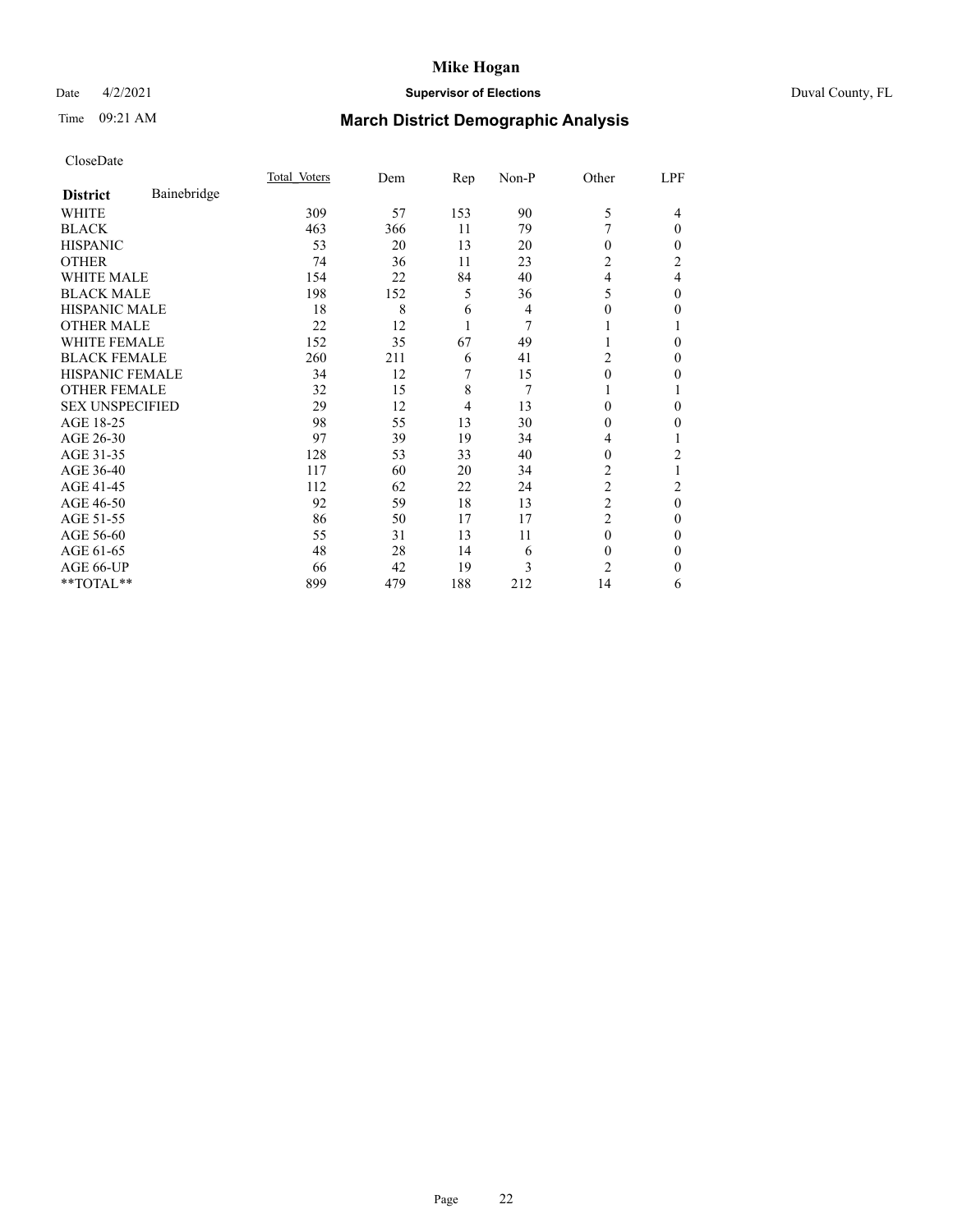### Date 4/2/2021 **Supervisor of Elections** Duval County, FL

# Time 09:21 AM **March District Demographic Analysis**

|                        |                          | Total Voters | Dem     | Rep     | $Non-P$ | Other | LPF   |
|------------------------|--------------------------|--------------|---------|---------|---------|-------|-------|
| <b>District</b>        | Congressional District 4 |              |         |         |         |       |       |
| WHITE                  |                          | 275,819      | 64,334  | 149,905 | 55,823  | 4,139 | 1,618 |
| <b>BLACK</b>           |                          | 44,240       | 33,149  | 2,113   | 8,323   | 592   | 63    |
| <b>HISPANIC</b>        |                          | 21,910       | 7,938   | 6,175   | 7.399   | 316   | 82    |
| <b>OTHER</b>           |                          | 36,537       | 10,814  | 11,086  | 13,919  | 565   | 153   |
| WHITE MALE             |                          | 130,021      | 25,091  | 73,528  | 28,435  | 1,892 | 1,075 |
| <b>BLACK MALE</b>      |                          | 19,211       | 13,193  | 1,208   | 4,465   | 310   | 35    |
| <b>HISPANIC MALE</b>   |                          | 9,921        | 3,191   | 3,047   | 3,499   | 136   | 48    |
| <b>OTHER MALE</b>      |                          | 14,474       | 3,894   | 4,629   | 5,654   | 218   | 79    |
| <b>WHITE FEMALE</b>    |                          | 142,851      | 38,588  | 74,932  | 26,591  | 2,212 | 528   |
| <b>BLACK FEMALE</b>    |                          | 24,358       | 19,483  | 877     | 3,695   | 276   | 27    |
| HISPANIC FEMALE        |                          | 11,532       | 4,576   | 3,019   | 3,732   | 175   | 30    |
| <b>OTHER FEMALE</b>    |                          | 16,506       | 5,590   | 5,105   | 5,494   | 266   | 51    |
| <b>SEX UNSPECIFIED</b> |                          | 9,628        | 2,629   | 2,934   | 3,895   | 127   | 43    |
| AGE 18-25              |                          | 40,831       | 13,298  | 14,106  | 12,014  | 1,123 | 290   |
| AGE 26-30              |                          | 36,749       | 11,643  | 13,019  | 10,968  | 802   | 317   |
| AGE 31-35              |                          | 36,447       | 11,586  | 13,146  | 10,721  | 649   | 345   |
| AGE 36-40              |                          | 33,348       | 10,267  | 12,552  | 9,692   | 528   | 309   |
| AGE 41-45              |                          | 28,979       | 8,956   | 11,303  | 8,128   | 400   | 192   |
| AGE 46-50              |                          | 30,039       | 8,938   | 13,437  | 7,076   | 421   | 167   |
| AGE 51-55              |                          | 30,673       | 8,658   | 15,279  | 6,265   | 377   | 94    |
| AGE 56-60              |                          | 33,456       | 9,328   | 17,674  | 5,989   | 400   | 65    |
| AGE 61-65              |                          | 31,080       | 9,345   | 16,519  | 4,820   | 331   | 65    |
| AGE 66-UP              |                          | 76,904       | 24,216  | 42,244  | 9,791   | 581   | 72    |
| $*$ $TOTAL**$          |                          | 378,506      | 116,235 | 169,279 | 85,464  | 5,612 | 1,916 |
|                        |                          |              |         |         |         |       |       |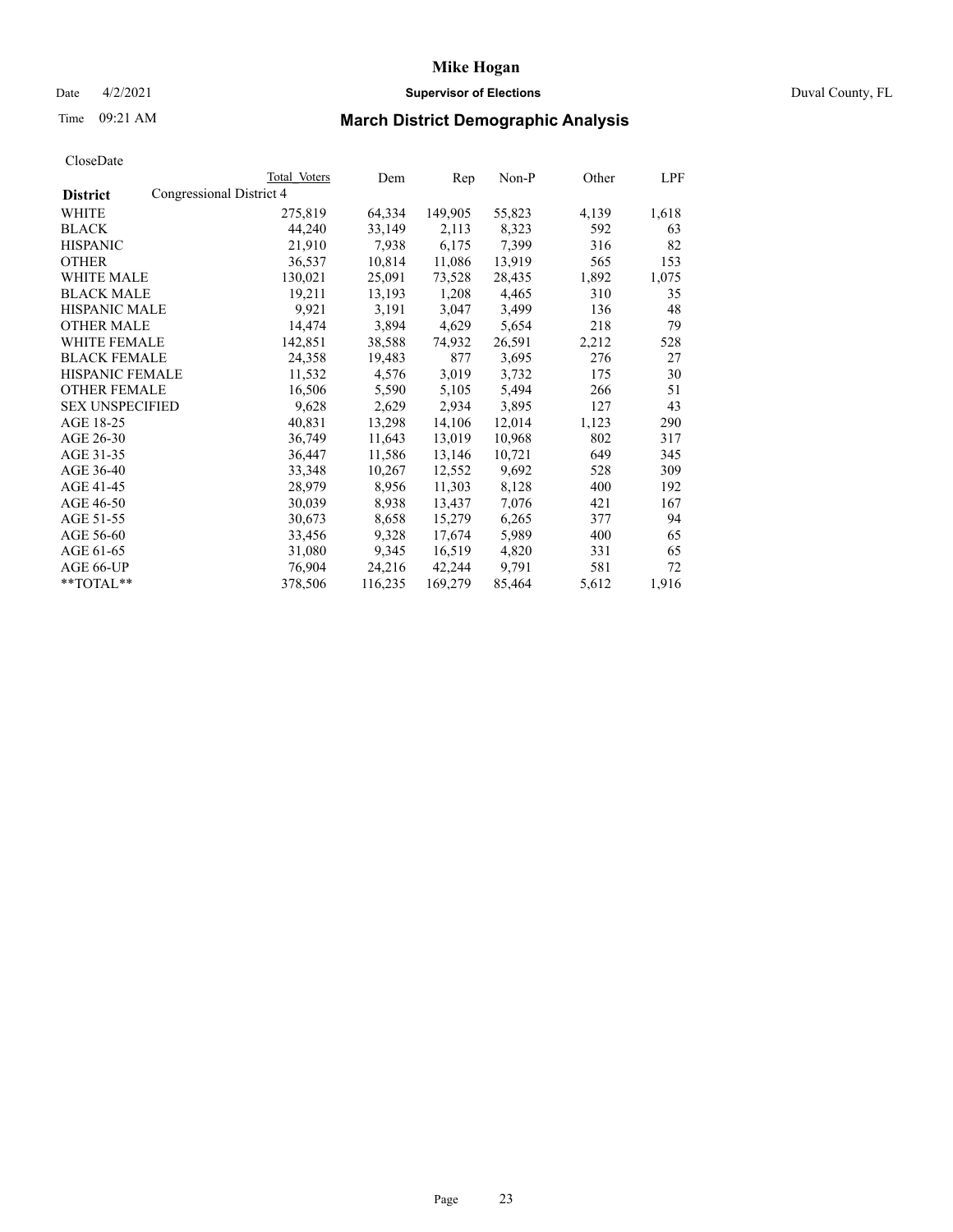## Date 4/2/2021 **Supervisor of Elections** Duval County, FL

# Time 09:21 AM **March District Demographic Analysis**

|                        |                          | Total Voters | Dem     | Rep    | $Non-P$ | Other | LPF |
|------------------------|--------------------------|--------------|---------|--------|---------|-------|-----|
| <b>District</b>        | Congressional District 5 |              |         |        |         |       |     |
| WHITE                  |                          | 99,505       | 24,477  | 51,092 | 21,690  | 1,645 | 601 |
| <b>BLACK</b>           |                          | 142,203      | 117,321 | 4,490  | 19,154  | 1,119 | 119 |
| <b>HISPANIC</b>        |                          | 16,158       | 6,700   | 3,307  | 5,875   | 224   | 52  |
| <b>OTHER</b>           |                          | 24,305       | 9,141   | 5,294  | 9,433   | 344   | 93  |
| <b>WHITE MALE</b>      |                          | 46,558       | 9,601   | 25,237 | 10,552  | 752   | 416 |
| <b>BLACK MALE</b>      |                          | 56,772       | 44,315  | 2,339  | 9,441   | 605   | 72  |
| <b>HISPANIC MALE</b>   |                          | 7,181        | 2,697   | 1,728  | 2,624   | 104   | 28  |
| <b>OTHER MALE</b>      |                          | 8,777        | 3,028   | 2,243  | 3,334   | 122   | 50  |
| <b>WHITE FEMALE</b>    |                          | 51,588       | 14,534  | 25,226 | 10,769  | 878   | 181 |
| <b>BLACK FEMALE</b>    |                          | 82,762       | 70,974  | 2,065  | 9,176   | 501   | 46  |
| HISPANIC FEMALE        |                          | 8,570        | 3,825   | 1,508  | 3,098   | 116   | 23  |
| <b>OTHER FEMALE</b>    |                          | 10,829       | 4,579   | 2,449  | 3,608   | 162   | 31  |
| <b>SEX UNSPECIFIED</b> |                          | 9,129        | 4,085   | 1,388  | 3,546   | 92    | 18  |
| AGE 18-25              |                          | 33,950       | 17,578  | 5,006  | 10,540  | 693   | 133 |
| AGE 26-30              |                          | 28,393       | 14,803  | 4,762  | 8,205   | 448   | 175 |
| AGE 31-35              |                          | 27,938       | 15,163  | 4,776  | 7,429   | 420   | 150 |
| AGE 36-40              |                          | 25,006       | 13,933  | 4,600  | 6,020   | 332   | 121 |
| AGE 41-45              |                          | 22,237       | 12,552  | 4,408  | 4,913   | 291   | 73  |
| AGE 46-50              |                          | 22,644       | 12,725  | 5,269  | 4,285   | 295   | 70  |
| AGE 51-55              |                          | 23,051       | 13,139  | 5,898  | 3,738   | 230   | 46  |
| AGE 56-60              |                          | 25,413       | 14,285  | 7,320  | 3,572   | 203   | 33  |
| AGE 61-65              |                          | 23,509       | 13,759  | 6,699  | 2,864   | 161   | 26  |
| AGE 66-UP              |                          | 50,030       | 29,702  | 15,445 | 4,586   | 259   | 38  |
| **TOTAL**              |                          | 282,171      | 157,639 | 64,183 | 56,152  | 3,332 | 865 |
|                        |                          |              |         |        |         |       |     |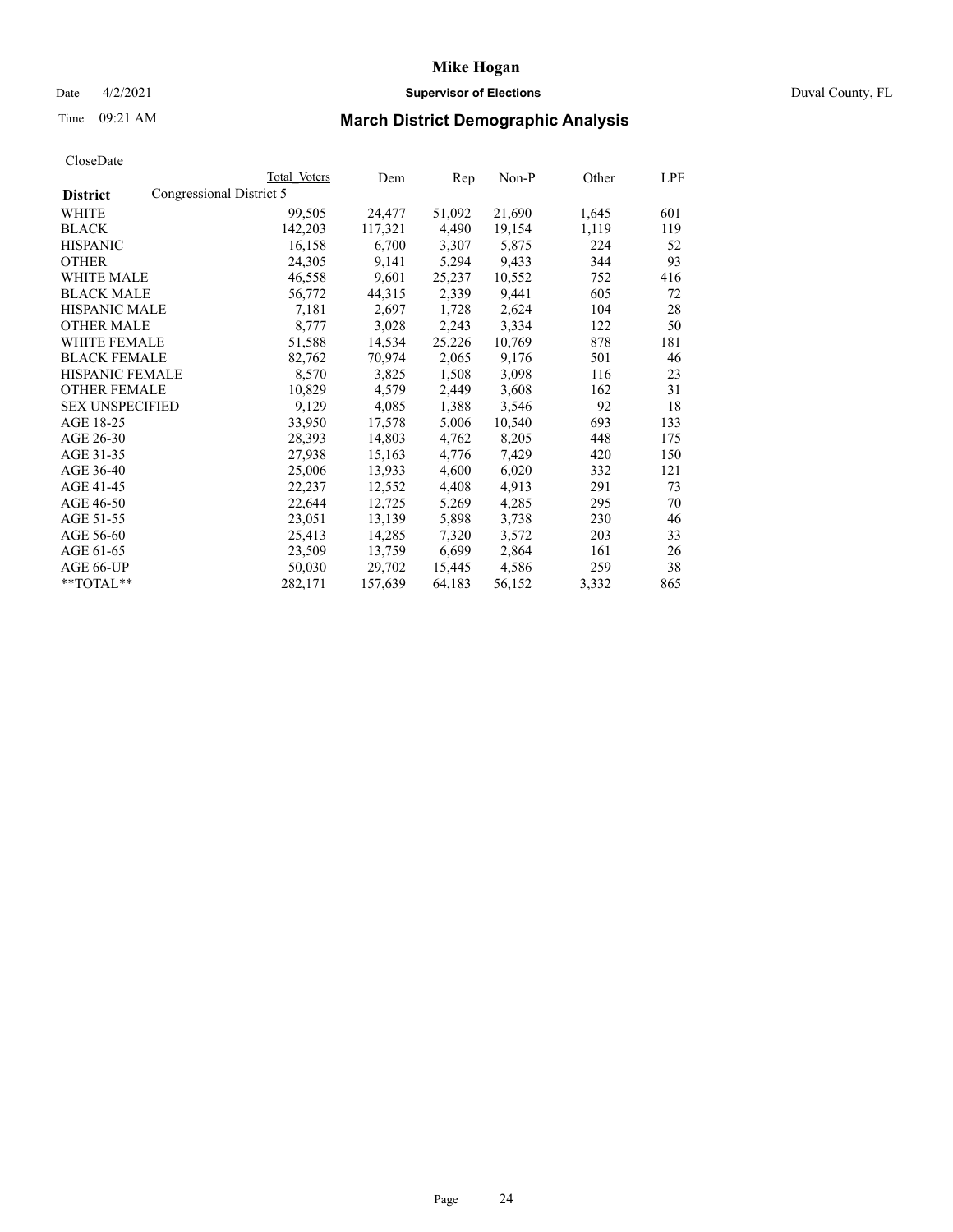## Date 4/2/2021 **Supervisor of Elections** Duval County, FL

# Time 09:21 AM **March District Demographic Analysis**

|                                 | Total Voters | Dem     | Rep     | $Non-P$ | Other | LPF   |
|---------------------------------|--------------|---------|---------|---------|-------|-------|
| Duval County<br><b>District</b> |              |         |         |         |       |       |
| WHITE                           | 341,769      | 80,190  | 183,902 | 70,370  | 5,276 | 2,031 |
| <b>BLACK</b>                    | 184,774      | 149,193 | 6,510   | 27,195  | 1,698 | 178   |
| <b>HISPANIC</b>                 | 37,129       | 14,295  | 9,150   | 13,034  | 520   | 130   |
| <b>OTHER</b>                    | 58,702       | 19,380  | 15,644  | 22,593  | 860   | 225   |
| <b>WHITE MALE</b>               | 160,503      | 31,382  | 90,149  | 35,205  | 2,409 | 1,358 |
| <b>BLACK MALE</b>               | 75,255       | 57,008  | 3,494   | 13,743  | 905   | 105   |
| <b>HISPANIC MALE</b>            | 16,695       | 5,769   | 4,614   | 6,001   | 236   | 75    |
| <b>OTHER MALE</b>               | 22,455       | 6,732   | 6,577   | 8,705   | 320   | 121   |
| <b>WHITE FEMALE</b>             | 177,283      | 47,889  | 91,833  | 34,086  | 2,820 | 655   |
| <b>BLACK FEMALE</b>             | 106,210      | 89,701  | 2,904   | 12,760  | 774   | 71    |
| HISPANIC FEMALE                 | 19,586       | 8,181   | 4,363   | 6,717   | 275   | 50    |
| <b>OTHER FEMALE</b>             | 26,446       | 9,885   | 7,229   | 8,849   | 410   | 73    |
| <b>SEX UNSPECIFIED</b>          | 17,935       | 6,510   | 4,043   | 7,121   | 205   | 56    |
| AGE 18-25                       | 71,267       | 29,881  | 17,713  | 21,575  | 1,708 | 390   |
| AGE 26-30                       | 61,594       | 25,501  | 16,301  | 18,154  | 1,171 | 467   |
| AGE 31-35                       | 60,864       | 25,827  | 16,513  | 17,066  | 997   | 461   |
| AGE 36-40                       | 55,092       | 23,340  | 15,804  | 14,748  | 802   | 398   |
| AGE 41-45                       | 48,459       | 20,745  | 14,544  | 12,278  | 651   | 241   |
| AGE 46-50                       | 49,838       | 20,951  | 17,342  | 10,652  | 679   | 214   |
| AGE 51-55                       | 50,701       | 21,075  | 19,507  | 9,431   | 566   | 122   |
| AGE 56-60                       | 55,305       | 22,719  | 23,022  | 8,931   | 547   | 86    |
| AGE 61-65                       | 51,118       | 22,040  | 21,367  | 7,167   | 458   | 86    |
| AGE 66-UP                       | 118,136      | 50,979  | 53,093  | 13,190  | 775   | 99    |
| **TOTAL**                       | 622,374      | 263,058 | 215,206 | 133,192 | 8,354 | 2,564 |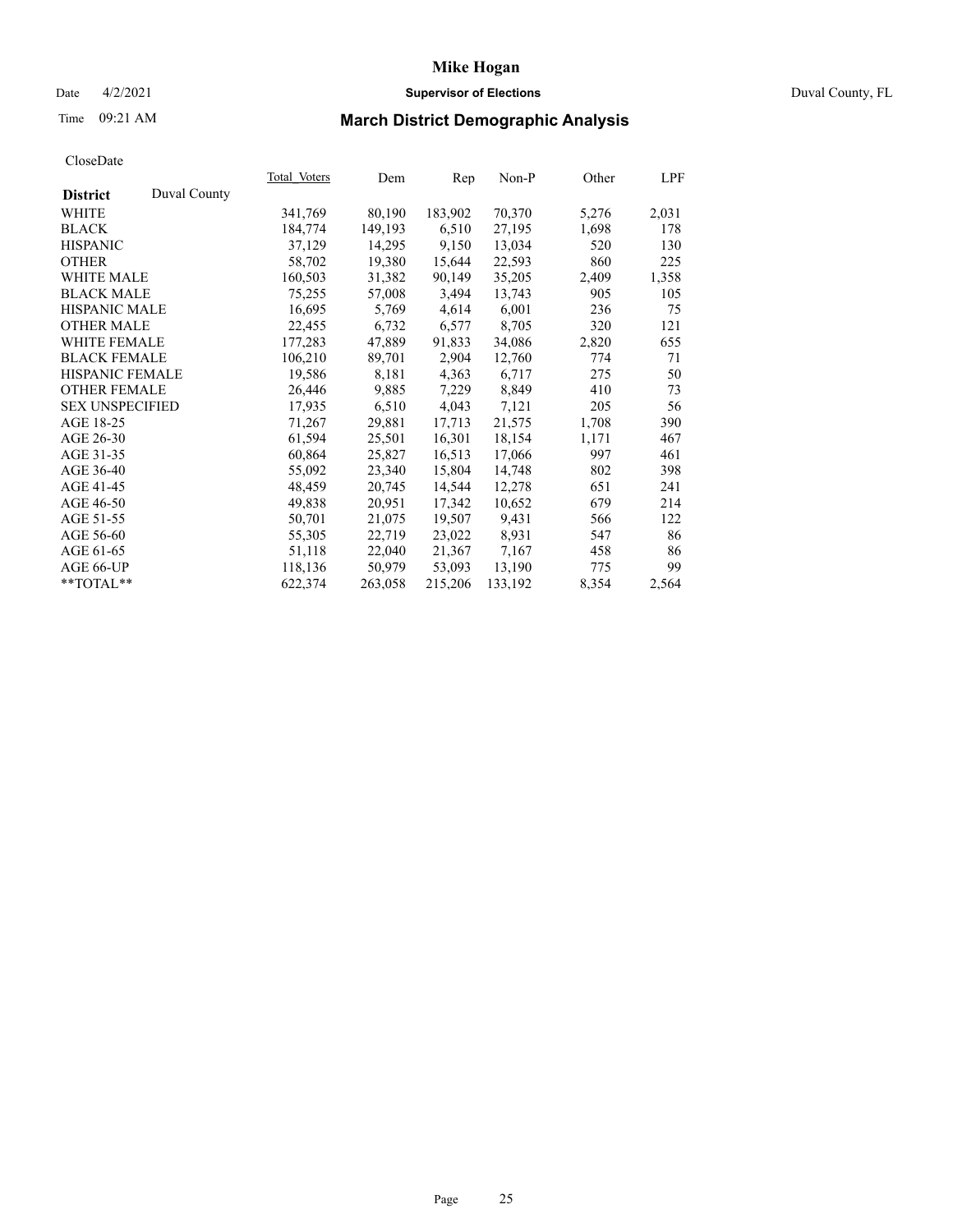## Date 4/2/2021 **Supervisor of Elections** Duval County, FL

# Time 09:21 AM **March District Demographic Analysis**

| <b>Total Voters</b> | Dem   | Rep   | $Non-P$ | Other          | LPF            |
|---------------------|-------|-------|---------|----------------|----------------|
|                     |       |       |         |                |                |
| 9,628               | 2,771 | 4,600 | 2,077   | 131            | 49             |
| 818                 | 626   | 40    | 146     | 4              | 2              |
| 312                 | 135   | 90    | 84      | 3              | $\theta$       |
| 666                 | 196   | 219   | 233     | 13             | 5              |
| 4,522               | 1,037 | 2,305 | 1,093   | 52             | 35             |
| 358                 | 245   | 26    | 84      | 2              | 1              |
| 139                 | 49    | 44    | 46      | $\theta$       | $\theta$       |
| 225                 | 54    | 80    | 88      | 3              | $\theta$       |
| 5,028               | 1,704 | 2,266 | 966     | 78             | 14             |
| 446                 | 372   | 13    | 58      | $\overline{c}$ | 1              |
| 168                 | 85    | 43    | 37      |                | $\mathbf{0}$   |
| 288                 | 100   | 98    | 81      | 6              | 3              |
| 249                 | 82    | 74    | 86      | 5              | $\overline{2}$ |
| 1,056               | 353   | 376   | 290     | 29             | $\,8\,$        |
| 867                 | 282   | 305   | 253     | 21             | 6              |
| 900                 | 297   | 289   | 282     | 25             | 7              |
| 902                 | 276   | 305   | 298     | 13             | 10             |
| 767                 | 247   | 290   | 220     | 5              | 5              |
| 835                 | 248   | 343   | 230     |                | 6              |
| 902                 | 253   | 454   | 177     | 11             | 7              |
| 1,109               | 305   | 586   | 206     | 10             | 2              |
| 1,061               | 395   | 507   | 146     | 11             | $\mathfrak{2}$ |
| 3,025               | 1,072 | 1,494 | 438     | 18             | 3              |
| 11,424              | 3,728 | 4,949 | 2,540   | 151            | 56             |
|                     |       |       |         |                | 3<br>8         |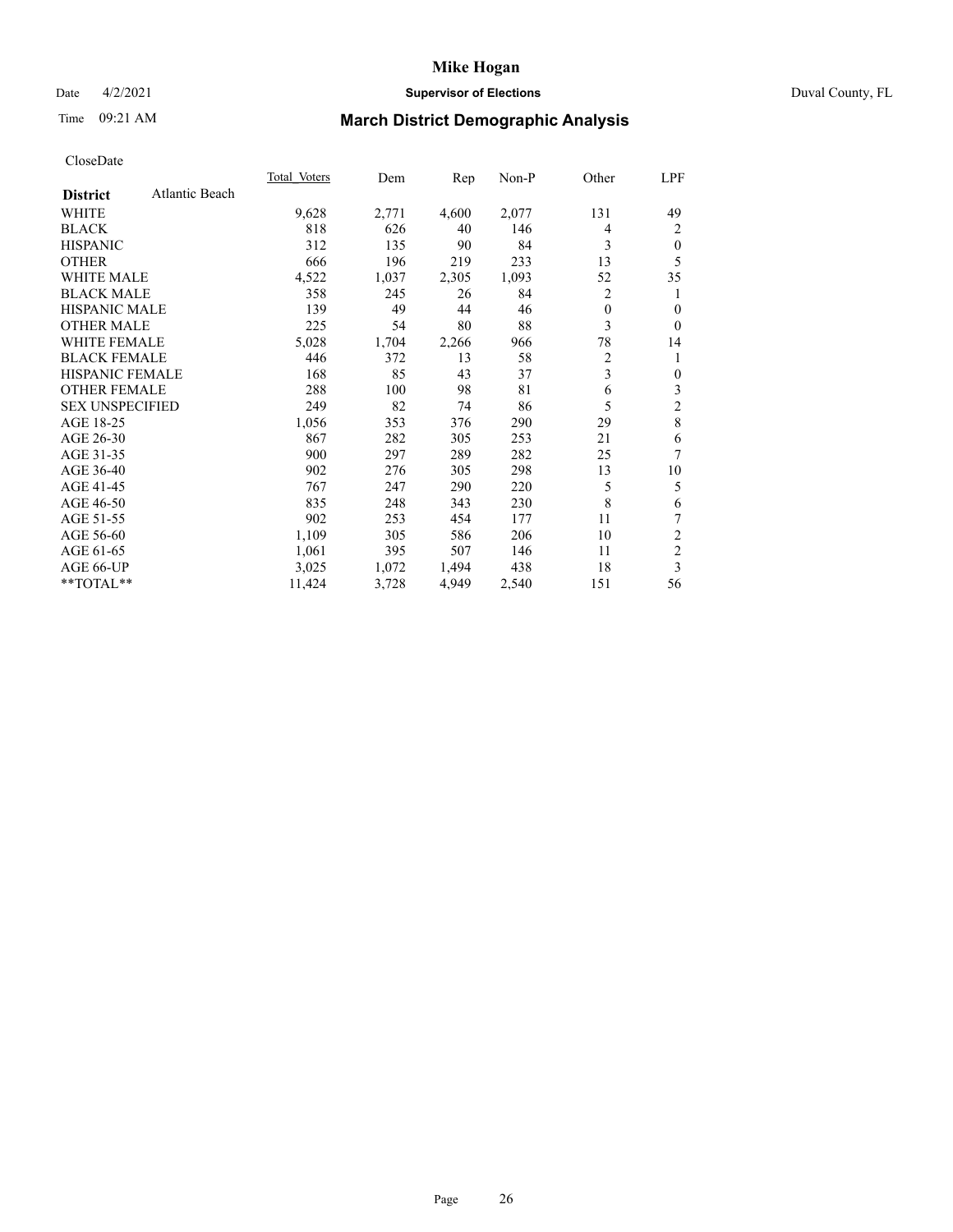## Date 4/2/2021 **Supervisor of Elections** Duval County, FL

# Time 09:21 AM **March District Demographic Analysis**

|                        |         | Total Voters | Dem | Rep | Non-P | Other          | LPF |
|------------------------|---------|--------------|-----|-----|-------|----------------|-----|
| <b>District</b>        | Baldwin |              |     |     |       |                |     |
| WHITE                  |         | 669          | 130 | 407 | 120   | 9              | 3   |
| <b>BLACK</b>           |         | 244          | 218 | 9   | 17    | 0              | 0   |
| <b>HISPANIC</b>        |         | 10           | 2   | 7   |       | 0              | 0   |
| <b>OTHER</b>           |         | 36           | 8   | 13  | 14    |                | 0   |
| <b>WHITE MALE</b>      |         | 299          | 57  | 183 | 51    |                |     |
| <b>BLACK MALE</b>      |         | 87           | 74  | 6   |       | $_{0}$         | 0   |
| <b>HISPANIC MALE</b>   |         | 5            |     | 3   |       | 0              | 0   |
| <b>OTHER MALE</b>      |         | 16           | 6   | 4   | 6     | 0              | 0   |
| <b>WHITE FEMALE</b>    |         | 361          | 72  | 220 | 65    | 2              | 2   |
| <b>BLACK FEMALE</b>    |         | 149          | 139 | 3   |       | 0              | 0   |
| <b>HISPANIC FEMALE</b> |         | 5            |     | 4   | 0     | 0              | 0   |
| <b>OTHER FEMALE</b>    |         | 9            |     | 6   |       |                | 0   |
| <b>SEX UNSPECIFIED</b> |         | 28           | 7   | 7   | 14    | 0              | 0   |
| AGE 18-25              |         | 91           | 31  | 34  | 25    | 0              |     |
| AGE 26-30              |         | 83           | 23  | 40  | 18    | 2              | 0   |
| AGE 31-35              |         | 75           | 20  | 36  | 18    | 0              |     |
| AGE 36-40              |         | 87           | 24  | 46  | 16    |                | 0   |
| AGE 41-45              |         | 59           | 20  | 26  | 11    | $\overline{c}$ | 0   |
| AGE 46-50              |         | 65           | 24  | 31  | 8     |                |     |
| AGE 51-55              |         | 74           | 25  | 38  | 9     | 2              | 0   |
| AGE 56-60              |         | 93           | 36  | 39  | 17    |                | 0   |
| AGE 61-65              |         | 88           | 34  | 46  | 8     | 0              | 0   |
| AGE 66-UP              |         | 244          | 121 | 100 | 22    |                | 0   |
| **TOTAL**              |         | 959          | 358 | 436 | 152   | 10             | 3   |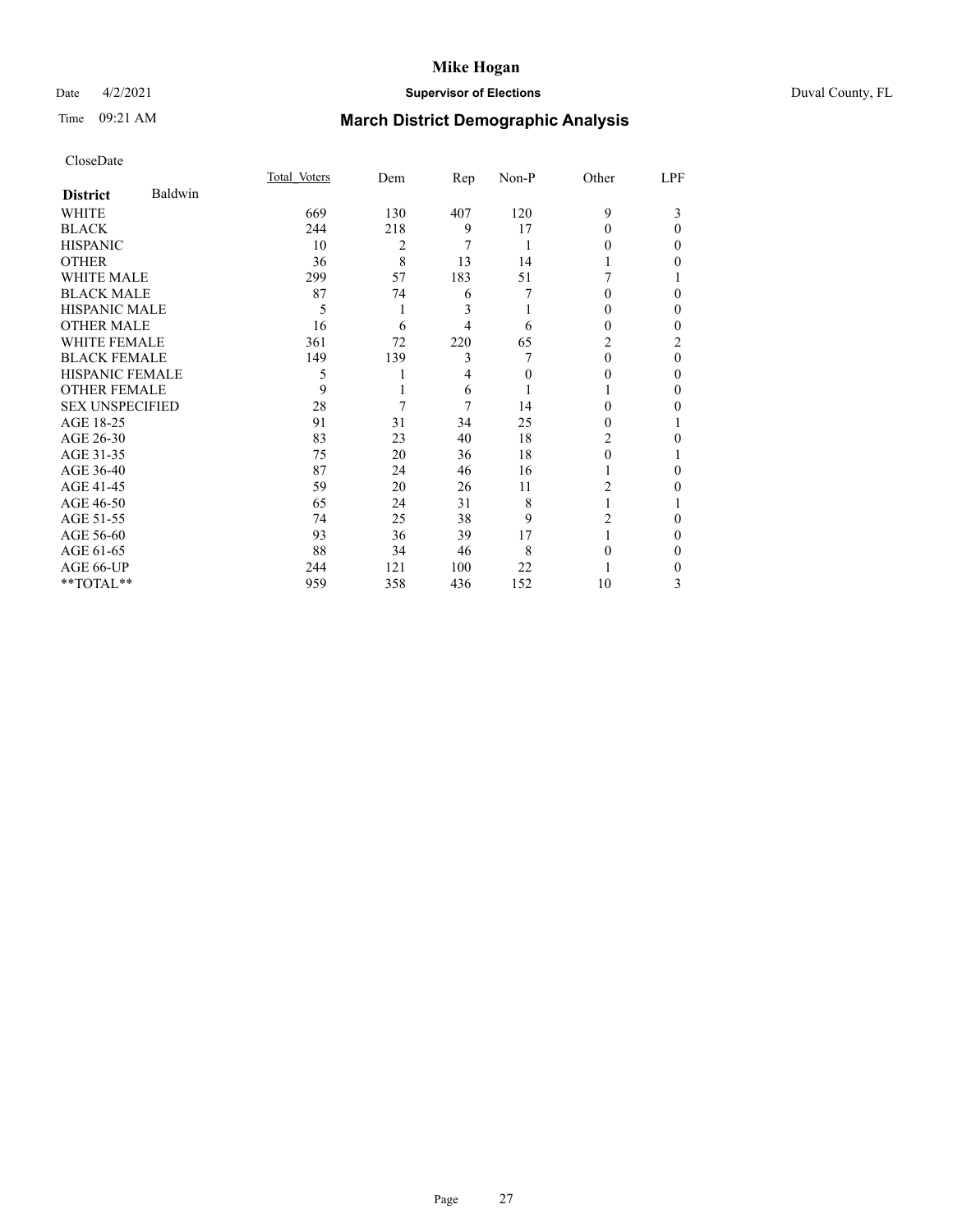## Date 4/2/2021 **Supervisor of Elections** Duval County, FL

# Time 09:21 AM **March District Demographic Analysis**

|                                       | Total Voters | Dem   | Rep   | Non-P | Other          | LPF            |
|---------------------------------------|--------------|-------|-------|-------|----------------|----------------|
| Jacksonville Beach<br><b>District</b> |              |       |       |       |                |                |
| WHITE                                 | 17,710       | 4,250 | 9,279 | 3,789 | 287            | 105            |
| <b>BLACK</b>                          | 545          | 400   | 36    | 103   | $\overline{4}$ | 2              |
| <b>HISPANIC</b>                       | 494          | 164   | 188   | 125   | 15             | $\overline{2}$ |
| <b>OTHER</b>                          | 1,144        | 296   | 407   | 402   | 29             | 10             |
| <b>WHITE MALE</b>                     | 8,628        | 1,703 | 4,687 | 2,029 | 134            | 75             |
| <b>BLACK MALE</b>                     | 249          | 164   | 17    | 63    | 4              | 1              |
| <b>HISPANIC MALE</b>                  | 208          | 54    | 91    | 60    | $\overline{2}$ | 1              |
| <b>OTHER MALE</b>                     | 447          | 106   | 175   | 148   | 13             | 5              |
| WHITE FEMALE                          | 8,911        | 2,513 | 4,503 | 1,714 | 152            | 29             |
| <b>BLACK FEMALE</b>                   | 287          | 229   | 18    | 39    | $\theta$       | 1              |
| <b>HISPANIC FEMALE</b>                | 278          | 108   | 95    | 61    | 13             | 1              |
| <b>OTHER FEMALE</b>                   | 469          | 144   | 179   | 133   | 10             | 3              |
| <b>SEX UNSPECIFIED</b>                | 415          | 89    | 145   | 171   | 7              | 3              |
| AGE 18-25                             | 1,800        | 469   | 759   | 495   | 60             | 17             |
| AGE 26-30                             | 2,077        | 484   | 927   | 605   | 45             | 16             |
| AGE 31-35                             | 1,986        | 459   | 861   | 612   | 33             | 21             |
| AGE 36-40                             | 1,697        | 425   | 731   | 490   | 35             | 16             |
| AGE 41-45                             | 1,476        | 375   | 656   | 406   | 26             | 13             |
| AGE 46-50                             | 1,442        | 330   | 734   | 343   | 24             | 11             |
| AGE 51-55                             | 1,568        | 331   | 921   | 289   | 19             | 8              |
| AGE 56-60                             | 1,846        | 432   | 1,050 | 320   | 36             | 8              |
| AGE 61-65                             | 1,748        | 495   | 968   | 265   | 18             | $\overline{c}$ |
| AGE 66-UP                             | 4,253        | 1,310 | 2,303 | 594   | 39             | 7              |
| **TOTAL**                             | 19,893       | 5,110 | 9,910 | 4,419 | 335            | 119            |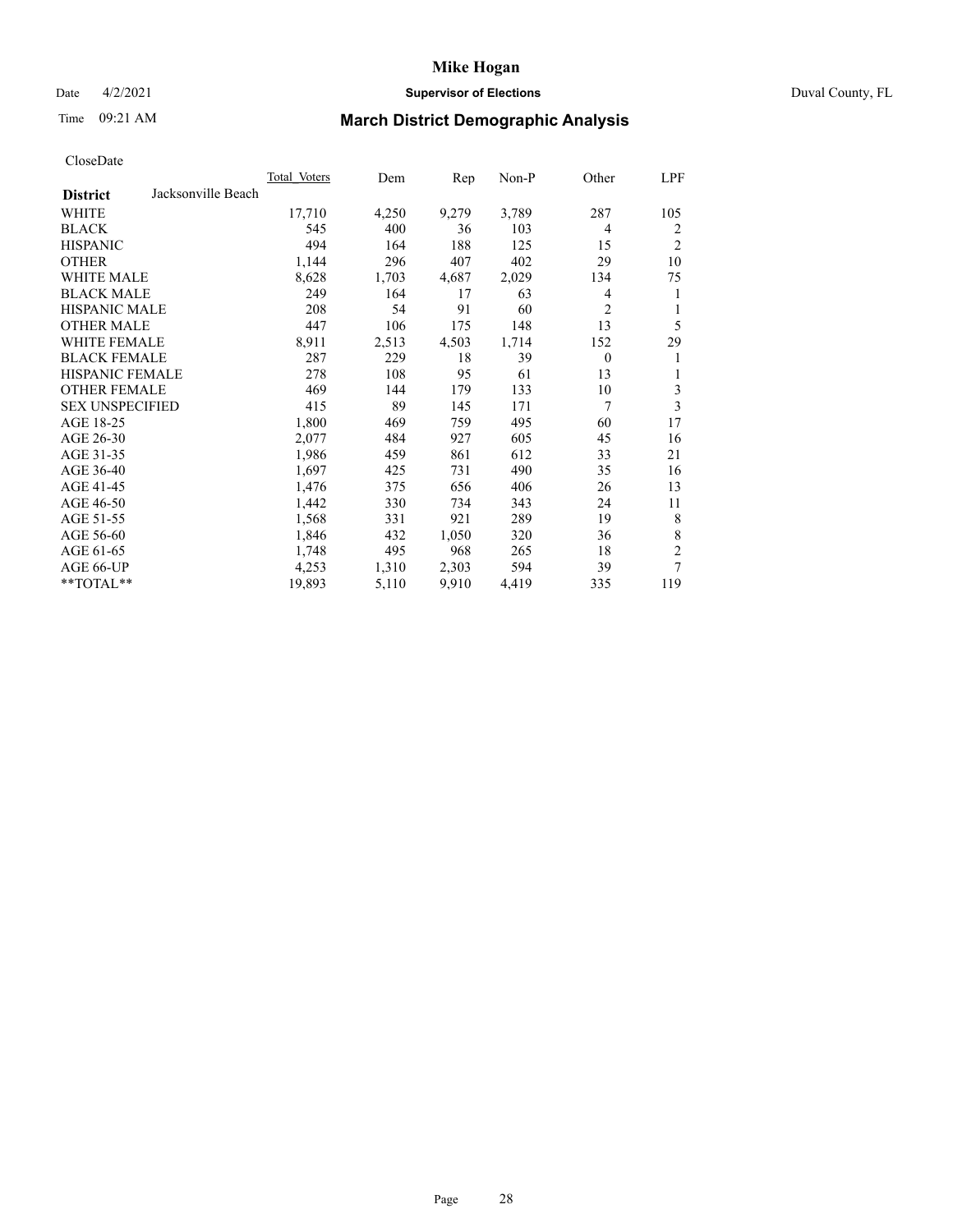## Date 4/2/2021 **Supervisor of Elections** Duval County, FL

# Time 09:21 AM **March District Demographic Analysis**

|                        |               | Total Voters | Dem   | Rep   | Non-P | Other          | LPF            |
|------------------------|---------------|--------------|-------|-------|-------|----------------|----------------|
| <b>District</b>        | Neptune Beach |              |       |       |       |                |                |
| WHITE                  |               | 5,548        | 1,470 | 2,809 | 1,157 | 81             | 31             |
| <b>BLACK</b>           |               | 62           | 33    | 8     | 16    | 5              | $\mathbf{0}$   |
| <b>HISPANIC</b>        |               | 123          | 42    | 47    | 30    | 2              | 2              |
| <b>OTHER</b>           |               | 294          | 75    | 97    | 110   | 6              | 6              |
| WHITE MALE             |               | 2,627        | 513   | 1,441 | 609   | 42             | 22             |
| <b>BLACK MALE</b>      |               | 34           | 17    | 4     | 9     | 4              | $\mathbf{0}$   |
| <b>HISPANIC MALE</b>   |               | 55           | 15    | 23    | 15    | 2              | 0              |
| <b>OTHER MALE</b>      |               | 108          | 24    | 36    | 41    | 4              | 3              |
| WHITE FEMALE           |               | 2,856        | 944   | 1,336 | 529   | 38             | 9              |
| <b>BLACK FEMALE</b>    |               | 28           | 16    | 4     | 7     |                | 0              |
| <b>HISPANIC FEMALE</b> |               | 65           | 26    | 22    | 15    | 0              | $\overline{2}$ |
| <b>OTHER FEMALE</b>    |               | 123          | 39    | 42    | 38    |                | 3              |
| <b>SEX UNSPECIFIED</b> |               | 130          | 26    | 53    | 49    | $\overline{2}$ | $\mathbf{0}$   |
| AGE 18-25              |               | 567          | 142   | 230   | 169   | 19             | 7              |
| AGE 26-30              |               | 521          | 156   | 208   | 143   | 11             | 3              |
| AGE 31-35              |               | 560          | 146   | 223   | 172   | 14             | 5              |
| AGE 36-40              |               | 576          | 135   | 266   | 160   | 9              | 6              |
| AGE 41-45              |               | 455          | 121   | 195   | 126   |                | 6              |
| AGE 46-50              |               | 503          | 110   | 256   | 128   | 4              | 5              |
| AGE 51-55              |               | 479          | 113   | 257   | 97    | 9              | 3              |
| AGE 56-60              |               | 516          | 121   | 297   | 87    | 9              | $\overline{2}$ |
| AGE 61-65              |               | 574          | 140   | 330   | 98    | 5              | 1              |
| AGE 66-UP              |               | 1,276        | 436   | 699   | 133   | 7              |                |
| **TOTAL**              |               | 6,027        | 1,620 | 2,961 | 1,313 | 94             | 39             |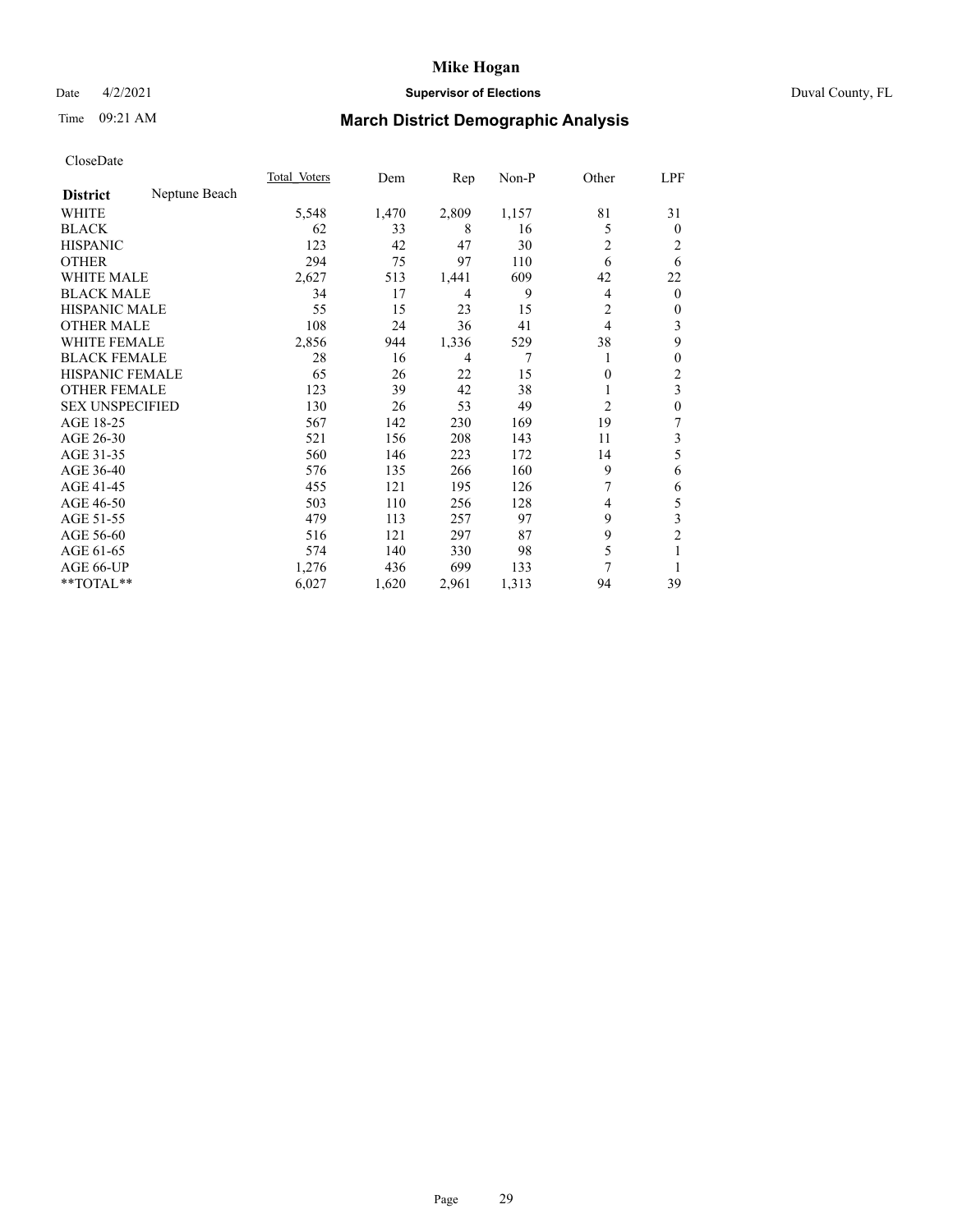## Date 4/2/2021 **Supervisor of Elections** Duval County, FL

# Time 09:21 AM **March District Demographic Analysis**

|                        |                   | Total Voters | Dem    | Rep    | Non-P  | Other | LPF |
|------------------------|-------------------|--------------|--------|--------|--------|-------|-----|
| <b>District</b>        | House District 11 |              |        |        |        |       |     |
| WHITE                  |                   | 57,104       | 13,017 | 30,870 | 12,069 | 837   | 311 |
| <b>BLACK</b>           |                   | 5,895        | 4,342  | 334    | 1,121  | 85    | 13  |
| <b>HISPANIC</b>        |                   | 2,729        | 945    | 875    | 850    | 43    | 16  |
| <b>OTHER</b>           |                   | 4,931        | 1,306  | 1,732  | 1,776  | 84    | 33  |
| <b>WHITE MALE</b>      |                   | 27,573       | 5,016  | 15,616 | 6,330  | 394   | 217 |
| <b>BLACK MALE</b>      |                   | 2,669        | 1,786  | 190    | 635    | 49    | 9   |
| <b>HISPANIC MALE</b>   |                   | 1,263        | 369    | 443    | 425    | 17    | 9   |
| <b>OTHER MALE</b>      |                   | 1,874        | 453    | 702    | 673    | 30    | 16  |
| <b>WHITE FEMALE</b>    |                   | 28,938       | 7,872  | 14,954 | 5,584  | 435   | 93  |
| <b>BLACK FEMALE</b>    |                   | 3,134        | 2,488  | 142    | 465    | 36    | 3   |
| <b>HISPANIC FEMALE</b> |                   | 1,406        | 551    | 415    | 409    | 25    | 6   |
| <b>OTHER FEMALE</b>    |                   | 2,140        | 645    | 789    | 661    | 34    | 11  |
| <b>SEX UNSPECIFIED</b> |                   | 1,659        | 430    | 560    | 631    | 29    | 9   |
| AGE 18-25              |                   | 6,917        | 1,982  | 2,656  | 2,040  | 183   | 56  |
| AGE 26-30              |                   | 6,471        | 1,785  | 2,533  | 1,960  | 134   | 59  |
| AGE 31-35              |                   | 6,554        | 1,759  | 2,632  | 1,986  | 119   | 58  |
| AGE 36-40              |                   | 6,282        | 1,716  | 2,537  | 1,850  | 112   | 67  |
| AGE 41-45              |                   | 5,465        | 1,499  | 2,337  | 1,525  | 69    | 35  |
| AGE 46-50              |                   | 5,644        | 1,502  | 2,722  | 1,310  | 79    | 31  |
| AGE 51-55              |                   | 5,737        | 1,452  | 3,093  | 1,091  | 79    | 22  |
| AGE 56-60              |                   | 6,509        | 1,607  | 3,687  | 1,112  | 86    | 17  |
| AGE 61-65              |                   | 6,214        | 1,783  | 3,378  | 960    | 82    | 11  |
| AGE 66-UP              |                   | 14,866       | 4,525  | 8,236  | 1,982  | 106   | 17  |
| $*$ TOTAL $*$          |                   | 70,659       | 19,610 | 33,811 | 15,816 | 1,049 | 373 |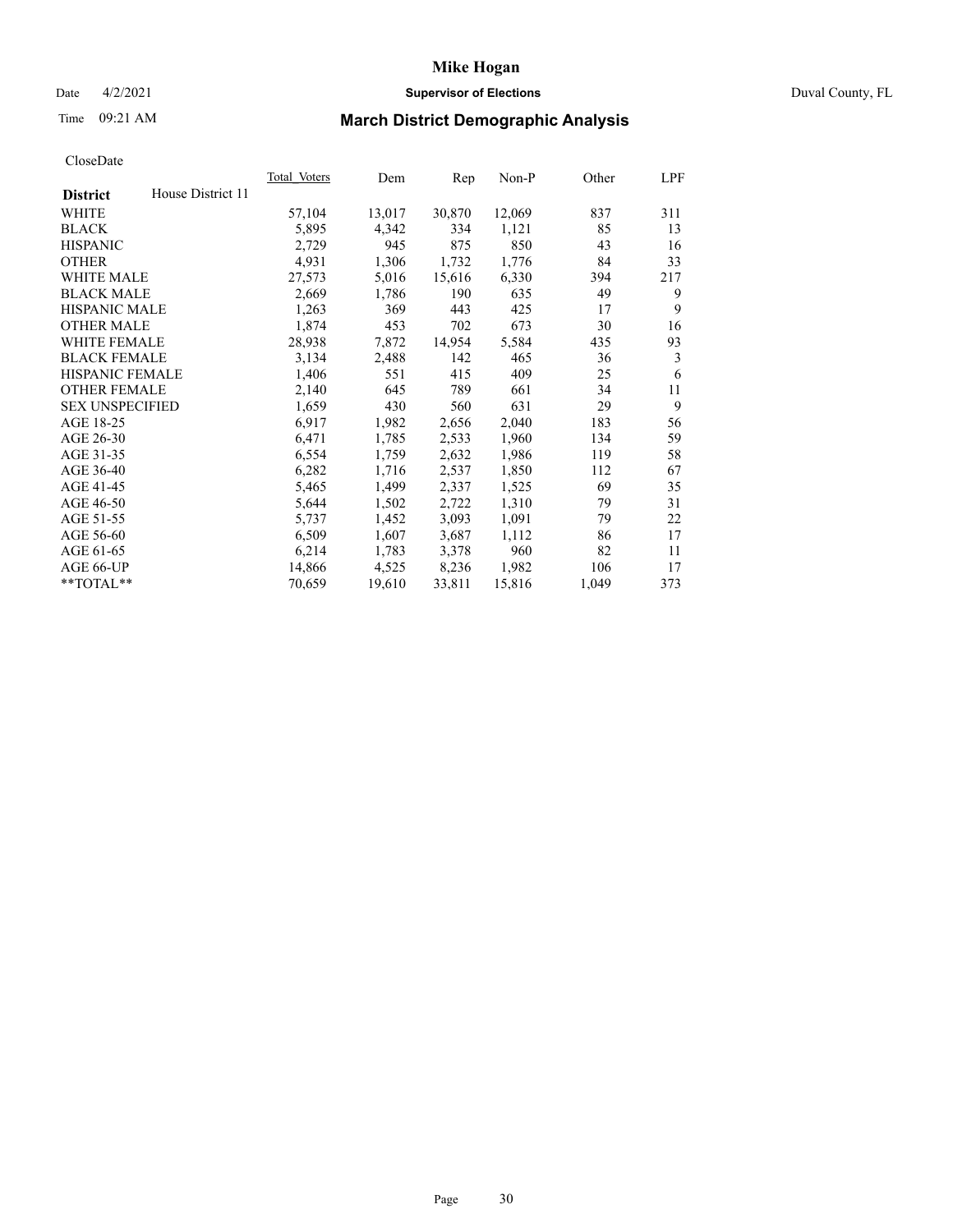## Date 4/2/2021 **Supervisor of Elections** Duval County, FL

# Time 09:21 AM **March District Demographic Analysis**

|                        |                   | Total Voters | Dem    | Rep    | Non-P  | Other | LPF |
|------------------------|-------------------|--------------|--------|--------|--------|-------|-----|
| <b>District</b>        | House District 12 |              |        |        |        |       |     |
| WHITE                  |                   | 75,384       | 16,744 | 40,262 | 16,707 | 1,215 | 456 |
| <b>BLACK</b>           |                   | 16,839       | 12,673 | 797    | 3,143  | 206   | 20  |
| <b>HISPANIC</b>        |                   | 8,829        | 3,316  | 2,265  | 3,097  | 126   | 25  |
| <b>OTHER</b>           |                   | 14,966       | 4,383  | 4,439  | 5,900  | 195   | 49  |
| <b>WHITE MALE</b>      |                   | 35,597       | 6,407  | 19,945 | 8,367  | 568   | 310 |
| <b>BLACK MALE</b>      |                   | 7,236        | 5,018  | 458    | 1,641  | 105   | 14  |
| <b>HISPANIC MALE</b>   |                   | 3,902        | 1,273  | 1,111  | 1,439  | 65    | 14  |
| <b>OTHER MALE</b>      |                   | 5,995        | 1,633  | 1,867  | 2,388  | 81    | 26  |
| <b>WHITE FEMALE</b>    |                   | 38,862       | 10,123 | 19,896 | 8,069  | 634   | 140 |
| <b>BLACK FEMALE</b>    |                   | 9,298        | 7,441  | 324    | 1,428  | 99    | 6   |
| <b>HISPANIC FEMALE</b> |                   | 4,710        | 1,966  | 1,108  | 1,568  | 59    | 9   |
| <b>OTHER FEMALE</b>    |                   | 6,875        | 2,230  | 2,112  | 2,425  | 91    | 17  |
| <b>SEX UNSPECIFIED</b> |                   | 3,541        | 1,025  | 942    | 1,520  | 40    | 14  |
| AGE 18-25              |                   | 13,962       | 4,977  | 4,171  | 4,354  | 374   | 86  |
| AGE 26-30              |                   | 12,103       | 3,987  | 3,922  | 3,833  | 259   | 102 |
| AGE 31-35              |                   | 11,410       | 3,719  | 3,781  | 3,623  | 202   | 85  |
| AGE 36-40              |                   | 10,513       | 3,260  | 3,710  | 3,279  | 174   | 90  |
| AGE 41-45              |                   | 8,999        | 2,887  | 3,241  | 2,692  | 124   | 55  |
| AGE 46-50              |                   | 9,241        | 2,874  | 3,894  | 2,281  | 142   | 50  |
| AGE 51-55              |                   | 9,422        | 2,848  | 4,397  | 2,046  | 96    | 35  |
| AGE 56-60              |                   | 10,318       | 2,971  | 5,149  | 2,071  | 115   | 12  |
| AGE 61-65              |                   | 9,164        | 2,913  | 4,510  | 1,625  | 97    | 19  |
| AGE 66-UP              |                   | 20,886       | 6,680  | 10,988 | 3,043  | 159   | 16  |
| $*$ TOTAL $*$          |                   | 116,018      | 37,116 | 47,763 | 28,847 | 1,742 | 550 |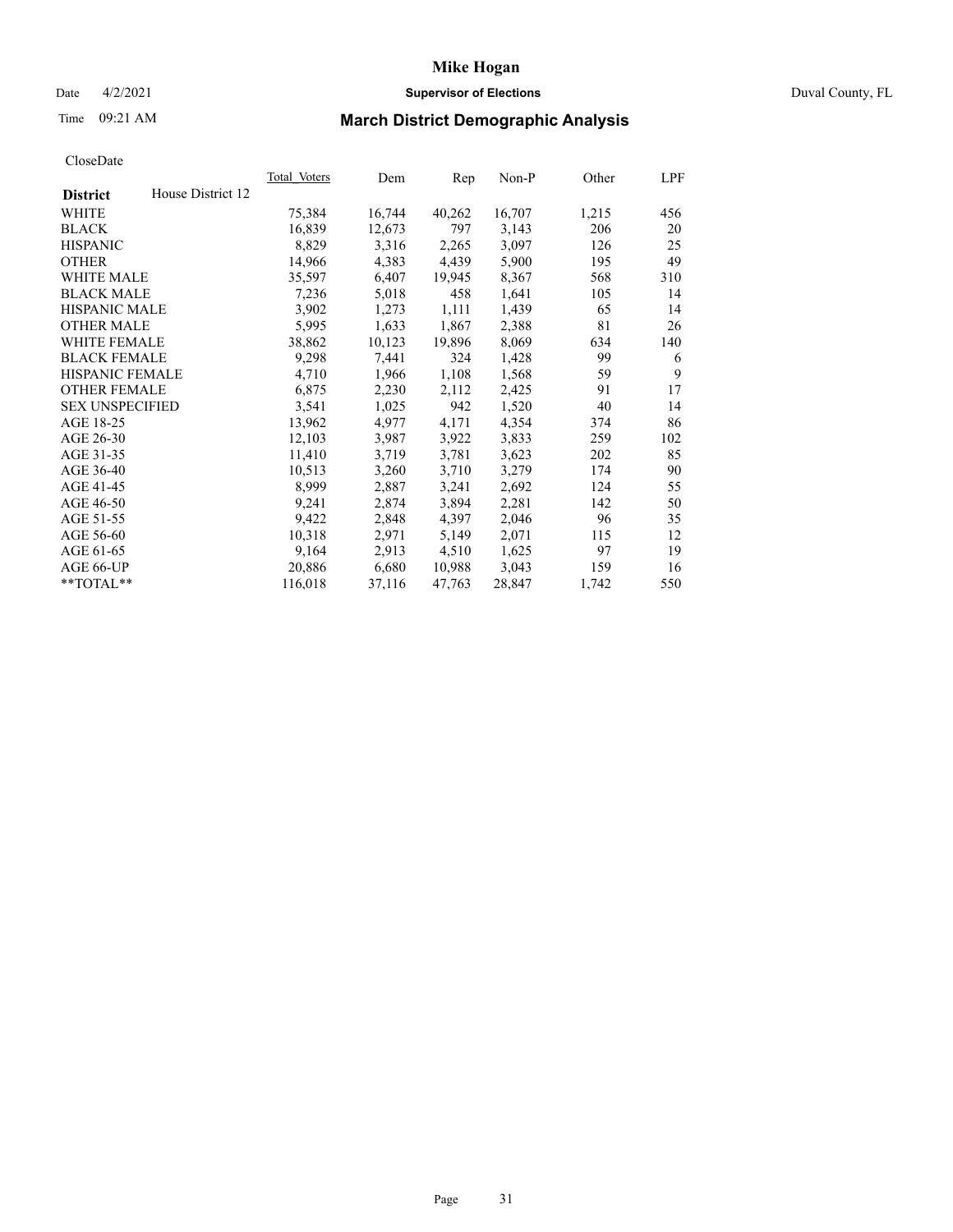## Date 4/2/2021 **Supervisor of Elections** Duval County, FL

# Time 09:21 AM **March District Demographic Analysis**

| Total Voters | Dem    | Rep    | $Non-P$ | Other | LPF |
|--------------|--------|--------|---------|-------|-----|
|              |        |        |         |       |     |
| 39,343       | 11,082 | 18,880 | 8,512   | 638   | 231 |
| 52,041       | 43,029 | 1,668  | 6,922   | 368   | 54  |
| 5,676        | 2,365  | 1,238  | 1,969   | 83    | 21  |
| 8,948        | 3,553  | 1,686  | 3,560   | 112   | 37  |
| 18,474       | 4,462  | 9,340  | 4,239   | 279   | 154 |
| 20,902       | 16,417 | 846    | 3,412   | 194   | 33  |
| 2,470        | 953    | 607    | 864     | 34    | 12  |
| 3,185        | 1,159  | 702    | 1,260   | 45    | 19  |
| 20,292       | 6,465  | 9,288  | 4,111   | 353   | 75  |
| 30,064       | 25,812 | 785    | 3,279   | 168   | 20  |
| 3,055        | 1,349  | 600    | 1,048   | 49    | 9   |
| 3,798        | 1,763  | 749    | 1,225   | 47    | 14  |
| 3,766        | 1,648  | 555    | 1,524   | 32    | 7   |
| 12,356       | 6,450  | 1,795  | 3,820   | 237   | 54  |
| 10,651       | 5,686  | 1,741  | 3,023   | 149   | 52  |
| 10,856       | 5,975  | 1,832  | 2,808   | 173   | 68  |
| 9,356        | 5,142  | 1,727  | 2,324   | 112   | 51  |
| 7,959        | 4,427  | 1,609  | 1,801   | 96    | 26  |
| 8,081        | 4,432  | 1,888  | 1,622   | 106   | 33  |
| 8,212        | 4,692  | 2,105  | 1,322   | 77    | 16  |
| 9,463        | 5,480  | 2,543  | 1,330   | 93    | 17  |
| 9,118        | 5,514  | 2,420  | 1,102   | 70    | 12  |
| 19,956       | 12,231 | 5,812  | 1,811   | 88    | 14  |
| 106,008      | 60,029 | 23,472 | 20,963  | 1,201 | 343 |
|              |        |        |         |       |     |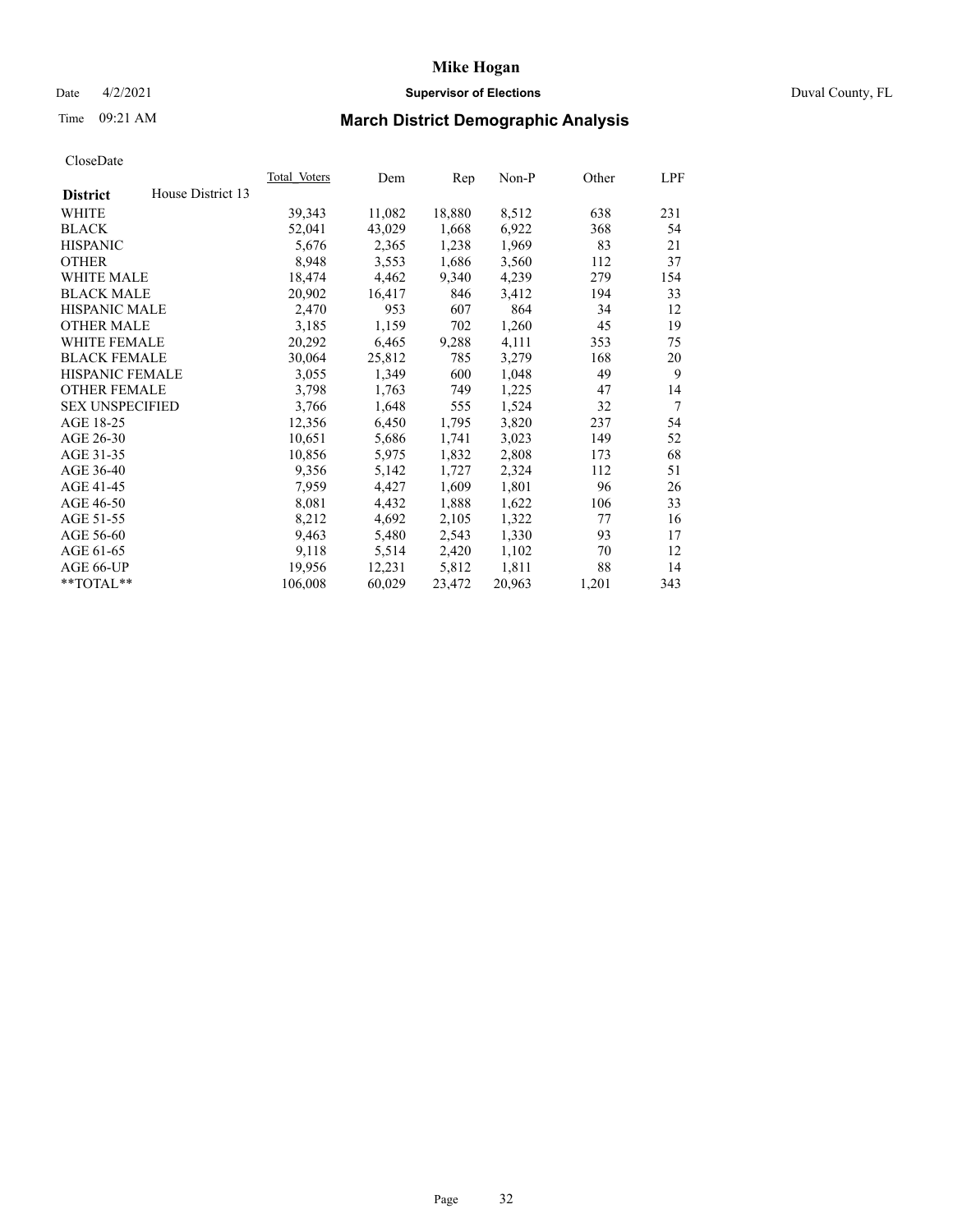### Date 4/2/2021 **Supervisor of Elections** Duval County, FL

# Time 09:21 AM **March District Demographic Analysis**

| Total Voters | Dem    | Rep    | $Non-P$ | Other | LPF |
|--------------|--------|--------|---------|-------|-----|
|              |        |        |         |       |     |
| 42,645       | 10,283 | 22,555 | 8,838   | 689   | 280 |
| 63,208       | 53,141 | 1,816  | 7,784   | 430   | 37  |
| 4,536        | 1,905  | 936    | 1,614   | 67    | 14  |
| 8,146        | 3,222  | 1,649  | 3,131   | 107   | 37  |
| 19,891       | 4,121  | 10,941 | 4,329   | 317   | 183 |
| 25,209       | 20,094 | 960    | 3,892   | 238   | 25  |
| 2,065        | 757    | 513    | 757     | 30    | 8   |
| 2,897        | 1,055  | 664    | 1,115   | 41    | 22  |
| 22,223       | 6,032  | 11,357 | 4,371   | 368   | 95  |
| 36,928       | 32,214 | 830    | 3,684   | 188   | 12  |
| 2,366        | 1,100  | 405    | 819     | 36    | 6   |
| 3,466        | 1,561  | 740    | 1,111   | 45    | 9   |
| 3,490        | 1,617  | 546    | 1,289   | 30    | 8   |
| 14,123       | 7,514  | 2,144  | 4,134   | 280   | 51  |
| 11,512       | 6,124  | 2,044  | 3,105   | 163   | 76  |
| 11,563       | 6,319  | 2,129  | 2,867   | 171   | 77  |
| 10,672       | 6,100  | 2,070  | 2,329   | 123   | 50  |
| 9,468        | 5,557  | 1,866  | 1,901   | 109   | 35  |
| 9,967        | 5,884  | 2,239  | 1,709   | 106   | 29  |
| 9,847        | 5,746  | 2,553  | 1,433   | 101   | 14  |
| 10,402       | 6,078  | 2,905  | 1,320   | 87    | 12  |
| 9,567        | 5,727  | 2,735  | 1,031   | 65    | 9   |
| 21,414       | 13,502 | 6,271  | 1,538   | 88    | 15  |
| 118,535      | 68,551 | 26,956 | 21,367  | 1,293 | 368 |
|              |        |        |         |       |     |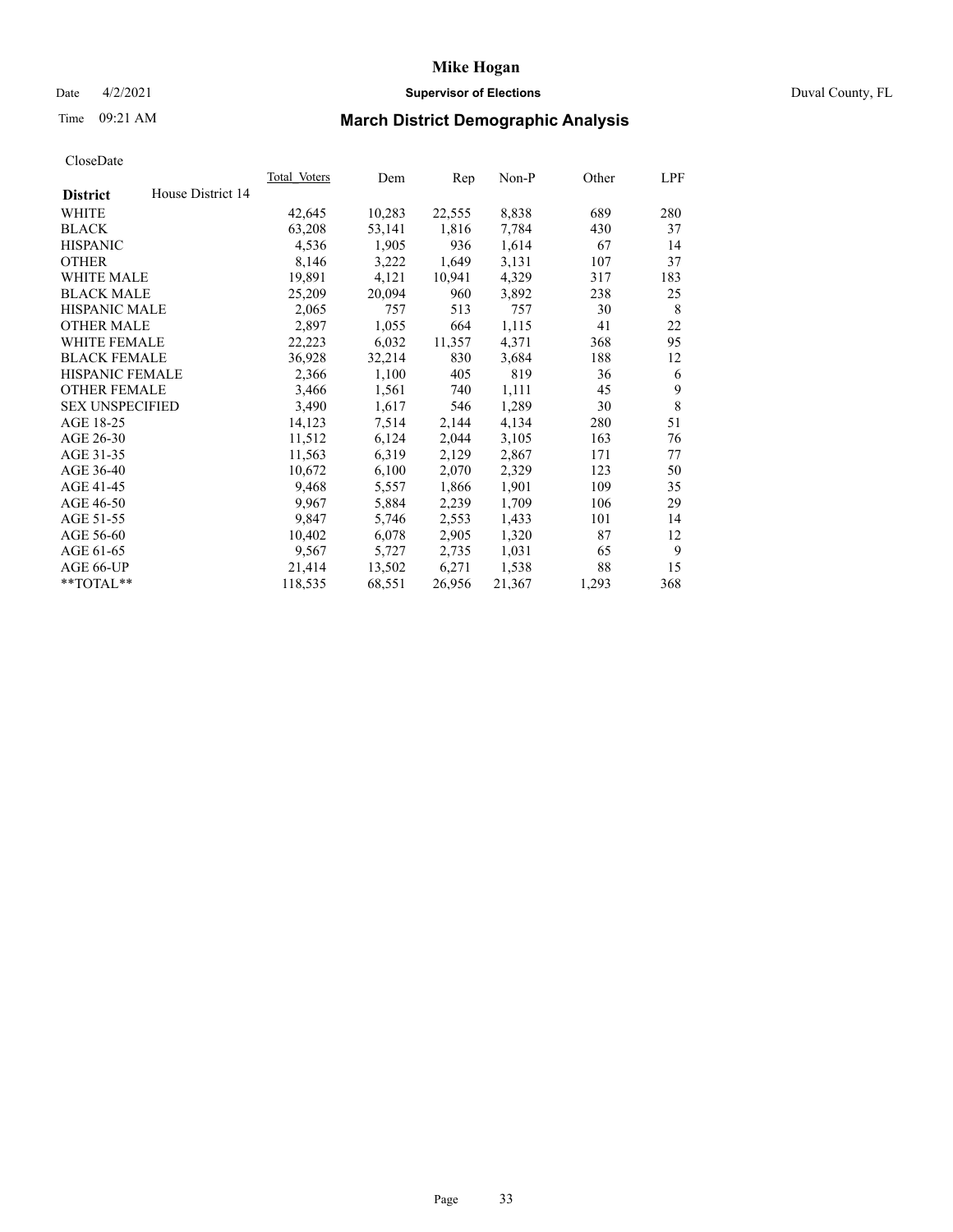## Date 4/2/2021 **Supervisor of Elections** Duval County, FL

# Time 09:21 AM **March District Demographic Analysis**

|                        |                   | Total Voters | Dem    | Rep    | Non-P  | Other | LPF |
|------------------------|-------------------|--------------|--------|--------|--------|-------|-----|
| <b>District</b>        | House District 15 |              |        |        |        |       |     |
| WHITE                  |                   | 66,078       | 15,294 | 36,960 | 12,477 | 958   | 389 |
| <b>BLACK</b>           |                   | 32,161       | 25,222 | 1,259  | 5,271  | 376   | 33  |
| <b>HISPANIC</b>        |                   | 7,350        | 2,898  | 1,665  | 2,658  | 101   | 28  |
| <b>OTHER</b>           |                   | 10,010       | 3,143  | 2,944  | 3,698  | 191   | 34  |
| <b>WHITE MALE</b>      |                   | 30,998       | 6,023  | 18,113 | 6,148  | 451   | 263 |
| <b>BLACK MALE</b>      |                   | 13,105       | 9,553  | 692    | 2,638  | 204   | 18  |
| <b>HISPANIC MALE</b>   |                   | 3,376        | 1,223  | 878    | 1,215  | 47    | 13  |
| <b>OTHER MALE</b>      |                   | 3,730        | 1,066  | 1,226  | 1,360  | 62    | 16  |
| <b>WHITE FEMALE</b>    |                   | 34,305       | 9,120  | 18,436 | 6,126  | 499   | 124 |
| <b>BLACK FEMALE</b>    |                   | 18,485       | 15,240 | 542    | 2,520  | 168   | 15  |
| <b>HISPANIC FEMALE</b> |                   | 3,816        | 1,603  | 758    | 1,391  | 51    | 13  |
| <b>OTHER FEMALE</b>    |                   | 4,654        | 1,633  | 1,387  | 1,526  | 97    | 11  |
| <b>SEX UNSPECIFIED</b> |                   | 3,128        | 1,096  | 796    | 1,178  | 47    | 11  |
| AGE 18-25              |                   | 12,737       | 5,133  | 3,276  | 3,945  | 314   | 69  |
| AGE 26-30              |                   | 11,405       | 4,524  | 3,156  | 3,382  | 257   | 86  |
| AGE 31-35              |                   | 11,455       | 4,721  | 3,262  | 3,203  | 188   | 81  |
| AGE 36-40              |                   | 10,348       | 4,377  | 3,055  | 2,667  | 171   | 78  |
| AGE 41-45              |                   | 9,272        | 3,976  | 2,866  | 2,230  | 147   | 53  |
| AGE 46-50              |                   | 9,364        | 3,896  | 3,474  | 1,825  | 136   | 33  |
| AGE 51-55              |                   | 9,770        | 4,041  | 3,842  | 1,757  | 103   | 27  |
| AGE 56-60              |                   | 10,503       | 4,138  | 4,686  | 1,577  | 81    | 21  |
| AGE 61-65              |                   | 9,686        | 3,858  | 4,481  | 1,253  | 76    | 18  |
| AGE 66-UP              |                   | 21,059       | 7,893  | 10,730 | 2,265  | 153   | 18  |
| $*$ TOTAL $*$          |                   | 115,599      | 46,557 | 42,828 | 24,104 | 1,626 | 484 |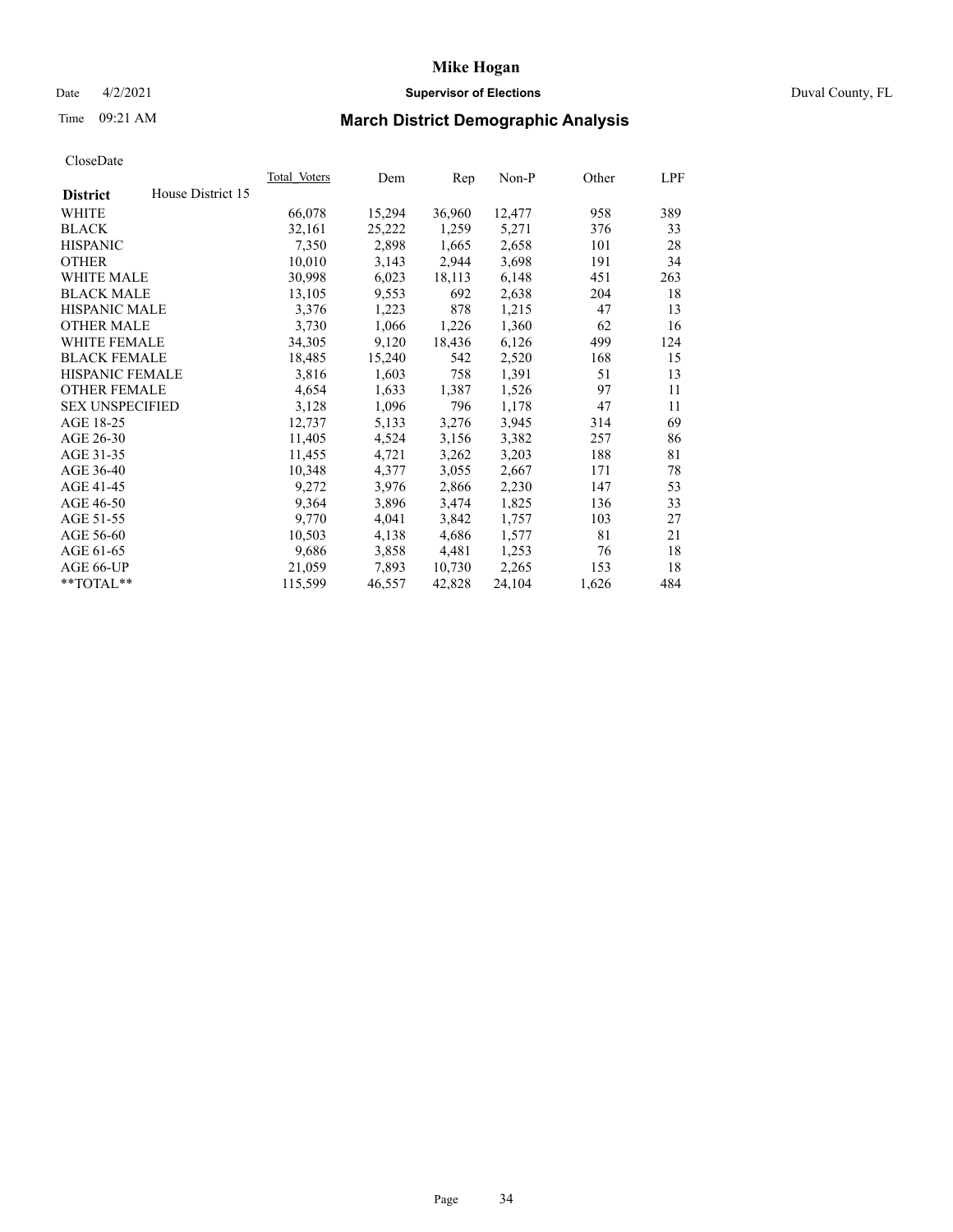## Date 4/2/2021 **Supervisor of Elections** Duval County, FL

# Time 09:21 AM **March District Demographic Analysis**

|                        |                   | Total Voters | Dem    | Rep    | Non-P  | Other | LPF |
|------------------------|-------------------|--------------|--------|--------|--------|-------|-----|
| <b>District</b>        | House District 16 |              |        |        |        |       |     |
| WHITE                  |                   | 94,770       | 22,391 | 51,470 | 18,910 | 1,447 | 552 |
| <b>BLACK</b>           |                   | 16,299       | 12,063 | 729    | 3,236  | 246   | 25  |
| <b>HISPANIC</b>        |                   | 8,948        | 3,209  | 2,503  | 3,086  | 120   | 30  |
| <b>OTHER</b>           |                   | 13,841       | 4,348  | 3,930  | 5,287  | 220   | 56  |
| <b>WHITE MALE</b>      |                   | 44,046       | 8,663  | 24,810 | 9,574  | 635   | 364 |
| <b>BLACK MALE</b>      |                   | 6,862        | 4,640  | 401    | 1,688  | 125   | 8   |
| <b>HISPANIC MALE</b>   |                   | 4,026        | 1,313  | 1,223  | 1,423  | 47    | 20  |
| <b>OTHER MALE</b>      |                   | 5,570        | 1,556  | 1,711  | 2,192  | 81    | 30  |
| <b>WHITE FEMALE</b>    |                   | 49,819       | 13,510 | 26,227 | 9,099  | 801   | 182 |
| <b>BLACK FEMALE</b>    |                   | 9,211        | 7,262  | 319    | 1,495  | 118   | 17  |
| <b>HISPANIC FEMALE</b> |                   | 4,749        | 1,832  | 1,241  | 1,595  | 71    | 10  |
| <b>OTHER FEMALE</b>    |                   | 6,402        | 2,337  | 1,777  | 2,154  | 114   | 20  |
| <b>SEX UNSPECIFIED</b> |                   | 3,173        | 898    | 923    | 1,299  | 41    | 12  |
| AGE 18-25              |                   | 14,686       | 4,820  | 5,070  | 4,261  | 428   | 107 |
| AGE 26-30              |                   | 13,000       | 4,340  | 4,385  | 3,870  | 288   | 117 |
| AGE 31-35              |                   | 12,547       | 4,256  | 4,286  | 3,663  | 216   | 126 |
| AGE 36-40              |                   | 11,183       | 3,605  | 4,053  | 3,263  | 168   | 94  |
| AGE 41-45              |                   | 10,053       | 3,162  | 3,792  | 2,892  | 146   | 61  |
| AGE 46-50              |                   | 10,386       | 3,075  | 4,489  | 2,614  | 147   | 61  |
| AGE 51-55              |                   | 10,736       | 3,018  | 5,187  | 2,354  | 151   | 26  |
| AGE 56-60              |                   | 11,674       | 3,339  | 6,024  | 2,151  | 141   | 19  |
| AGE 61-65              |                   | 10,840       | 3,309  | 5,694  | 1,713  | 102   | 22  |
| AGE 66-UP              |                   | 28,753       | 9,087  | 15,652 | 3,738  | 246   | 30  |
| $*$ TOTAL $*$          |                   | 133,858      | 42,011 | 58,632 | 30,519 | 2,033 | 663 |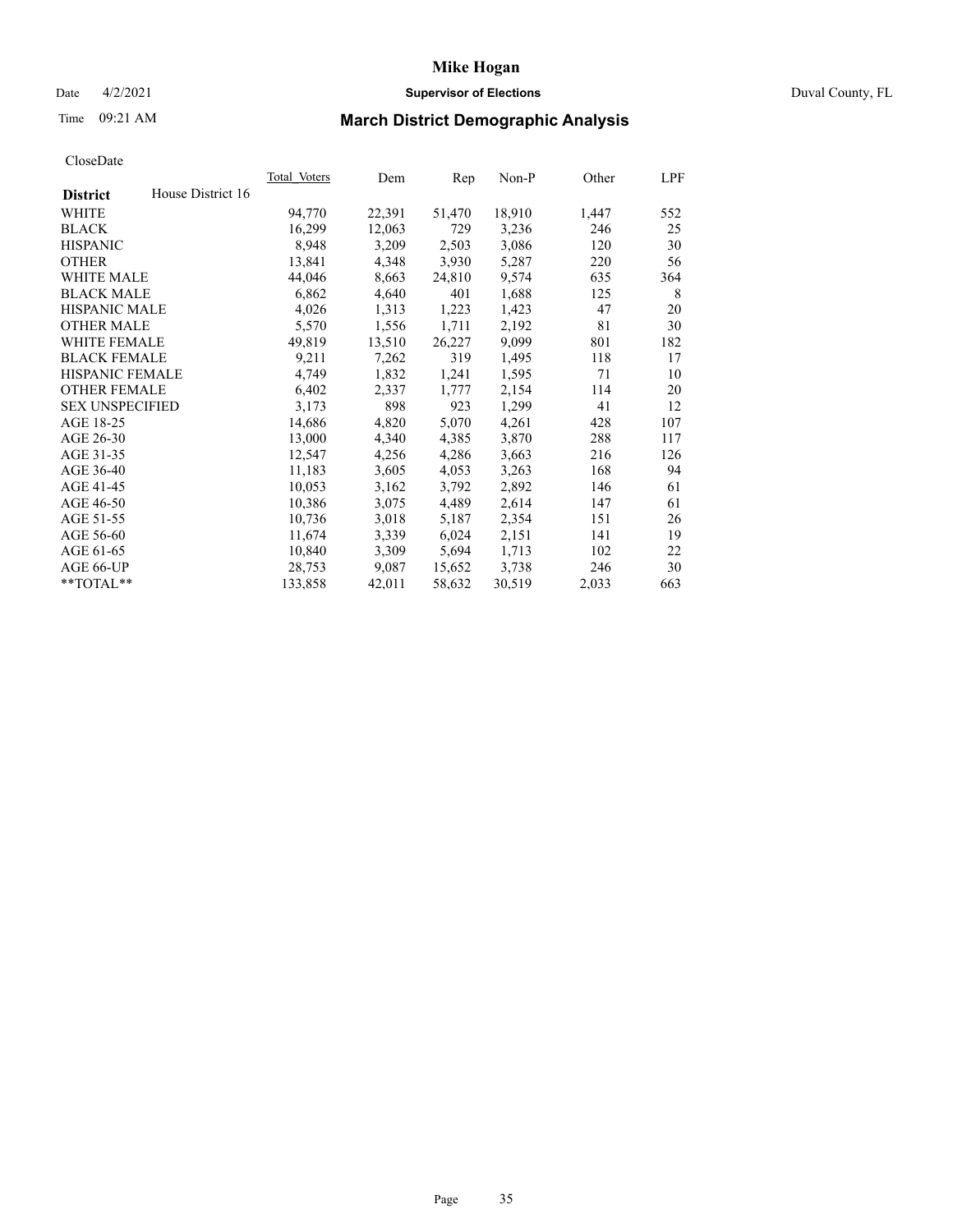## Date 4/2/2021 **Supervisor of Elections** Duval County, FL

# Time 09:21 AM **March District Demographic Analysis**

|                                        | Total Voters | Dem    | Rep    | $Non-P$ | Other | LPF |
|----------------------------------------|--------------|--------|--------|---------|-------|-----|
| School Board Dist 1<br><b>District</b> |              |        |        |         |       |     |
| WHITE                                  | 55,330       | 11,538 | 31,589 | 11,097  | 808   | 298 |
| <b>BLACK</b>                           | 24,605       | 19,029 | 1,058  | 4,201   | 283   | 34  |
| <b>HISPANIC</b>                        | 6,667        | 2,566  | 1,695  | 2,312   | 80    | 14  |
| <b>OTHER</b>                           | 8,962        | 2,759  | 2,635  | 3,418   | 111   | 39  |
| <b>WHITE MALE</b>                      | 26,273       | 4,550  | 15,511 | 5,647   | 371   | 194 |
| <b>BLACK MALE</b>                      | 10,271       | 7,392  | 566    | 2,143   | 147   | 23  |
| <b>HISPANIC MALE</b>                   | 2,976        | 1,038  | 846    | 1,046   | 38    | 8   |
| <b>OTHER MALE</b>                      | 3,374        | 931    | 1,114  | 1,268   | 38    | 23  |
| <b>WHITE FEMALE</b>                    | 28,386       | 6,846  | 15,723 | 5,287   | 430   | 100 |
| <b>BLACK FEMALE</b>                    | 13,842       | 11,293 | 473    | 1,932   | 133   | 11  |
| HISPANIC FEMALE                        | 3,533        | 1,463  | 816    | 1,207   | 41    | 6   |
| <b>OTHER FEMALE</b>                    | 4,040        | 1,428  | 1,192  | 1,348   | 59    | 13  |
| <b>SEX UNSPECIFIED</b>                 | 2,867        | 950    | 736    | 1,149   | 25    | 7   |
| AGE 18-25                              | 10,989       | 4,257  | 3,054  | 3,364   | 259   | 55  |
| AGE 26-30                              | 9,106        | 3,530  | 2,541  | 2,793   | 180   | 62  |
| AGE 31-35                              | 9,591        | 3,633  | 2,937  | 2,804   | 148   | 69  |
| AGE 36-40                              | 8,690        | 3,254  | 2,756  | 2,485   | 126   | 69  |
| AGE 41-45                              | 7,651        | 2,977  | 2,568  | 1,970   | 96    | 40  |
| AGE 46-50                              | 7,813        | 3,019  | 3,006  | 1,643   | 110   | 35  |
| AGE 51-55                              | 8,065        | 3,025  | 3,443  | 1,487   | 92    | 18  |
| AGE 56-60                              | 8,771        | 3,115  | 4,144  | 1,405   | 95    | 12  |
| AGE 61-65                              | 7,709        | 2,856  | 3,682  | 1,089   | 74    | 8   |
| AGE 66-UP                              | 17,179       | 6,226  | 8,846  | 1,988   | 102   | 17  |
| **TOTAL**                              | 95,564       | 35,892 | 36,977 | 21,028  | 1,282 | 385 |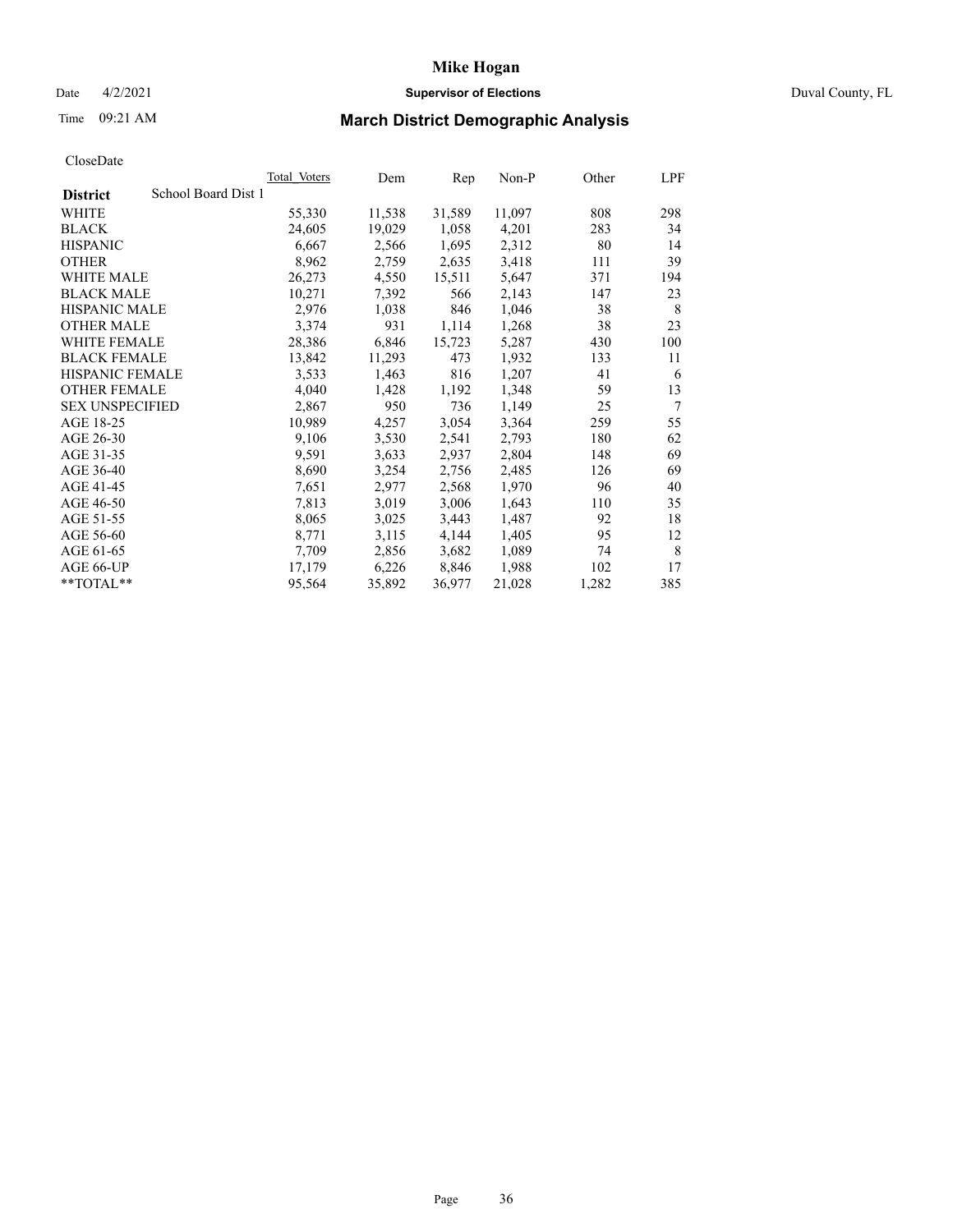## Date 4/2/2021 **Supervisor of Elections** Duval County, FL

# Time 09:21 AM **March District Demographic Analysis**

| Total Voters        | Dem    | Rep    | $Non-P$ | Other | LPF |
|---------------------|--------|--------|---------|-------|-----|
| School Board Dist 2 |        |        |         |       |     |
| 77,967              | 18,001 | 41,147 | 17,191  | 1,183 | 445 |
| 7,408               | 5,422  | 429    | 1,461   | 85    | 11  |
| 4,899               | 1,730  | 1,480  | 1,585   | 85    | 19  |
| 9,823               | 2,674  | 3,257  | 3,701   | 146   | 45  |
| 37,175              | 6,780  | 20,708 | 8,823   | 548   | 316 |
| 3,424               | 2,283  | 259    | 825     | 50    | 7   |
| 2,166               | 644    | 707    | 765     | 39    | 11  |
| 3,858               | 973    | 1,321  | 1,483   | 58    | 23  |
| 39,966              | 11,033 | 20,053 | 8,133   | 622   | 125 |
| 3,876               | 3,065  | 163    | 610     | 35    | 3   |
| 2,623               | 1,050  | 745    | 777     | 45    | 6   |
| 4,498               | 1,350  | 1,568  | 1,501   | 64    | 15  |
| 2,507               | 649    | 789    | 1,017   | 38    | 14  |
| 10,278              | 3,100  | 3,714  | 3,098   | 289   | 77  |
| 9,404               | 2,612  | 3,626  | 2,895   | 183   | 88  |
| 9,289               | 2,565  | 3,531  | 2,950   | 165   | 78  |
| 9,062               | 2,428  | 3,628  | 2,760   | 155   | 91  |
| 7,833               | 2,150  | 3,210  | 2,327   | 101   | 45  |
| 8,012               | 2,083  | 3,756  | 2,012   | 117   | 44  |
| 8,049               | 1,998  | 4,266  | 1,650   | 96    | 39  |
| 9,048               | 2,244  | 4,924  | 1,738   | 120   | 22  |
| 8,487               | 2,450  | 4,453  | 1,457   | 109   | 18  |
| 20,635              | 6,197  | 11,205 | 3,051   | 164   | 18  |
| 100,097             | 27,827 | 46,313 | 23,938  | 1,499 | 520 |
|                     |        |        |         |       |     |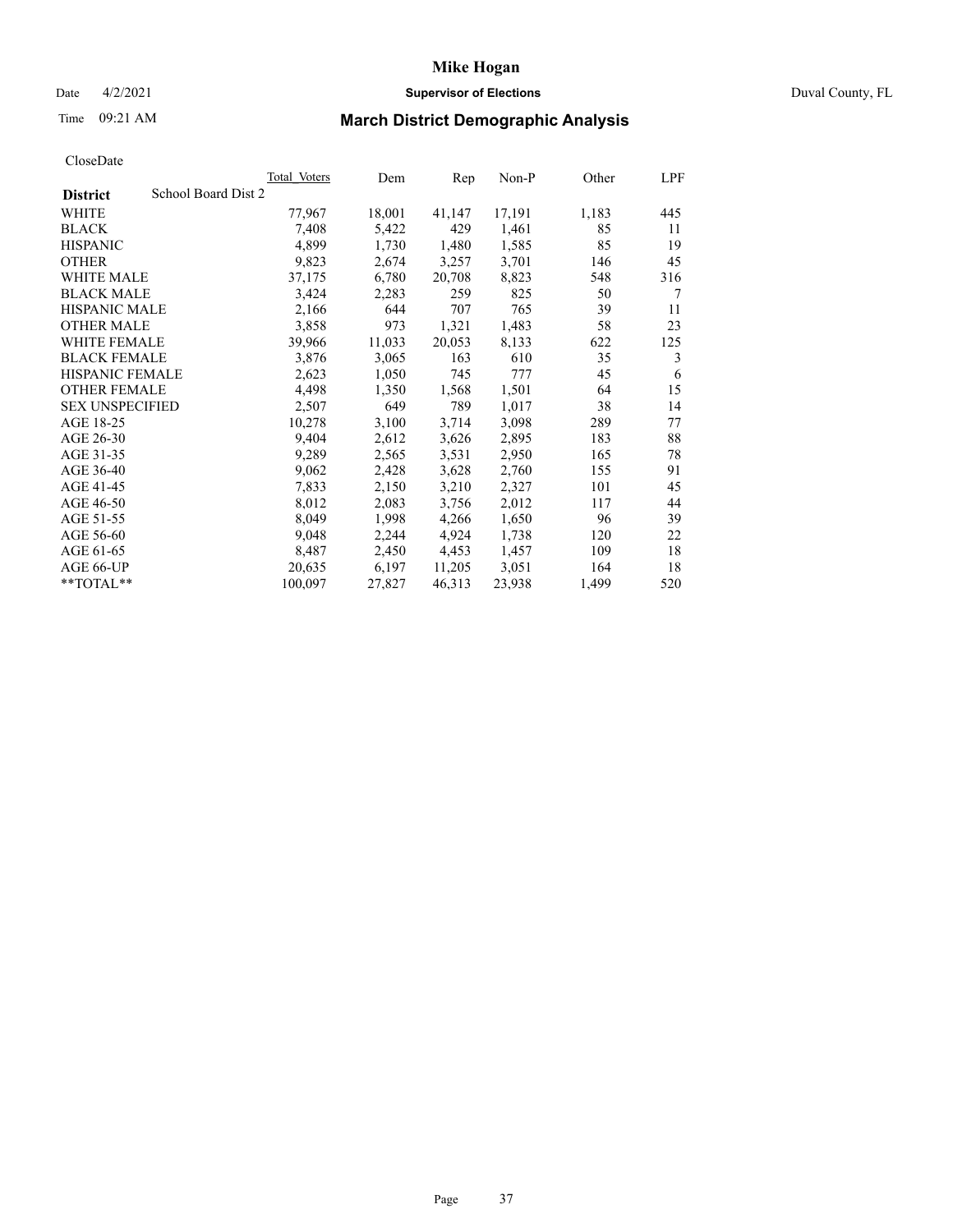## Date 4/2/2021 **Supervisor of Elections** Duval County, FL

# Time 09:21 AM **March District Demographic Analysis**

|                        |                     | Total Voters | Dem    | Rep    | $Non-P$ | Other | LPF |
|------------------------|---------------------|--------------|--------|--------|---------|-------|-----|
| <b>District</b>        | School Board Dist 3 |              |        |        |         |       |     |
| WHITE                  |                     | 55,300       | 14,846 | 27,835 | 11,459  | 817   | 343 |
| <b>BLACK</b>           |                     | 15,055       | 11,505 | 630    | 2,737   | 166   | 17  |
| <b>HISPANIC</b>        |                     | 6,877        | 2,698  | 1,607  | 2,451   | 99    | 22  |
| <b>OTHER</b>           |                     | 9,385        | 2,960  | 2,540  | 3,730   | 121   | 34  |
| <b>WHITE MALE</b>      |                     | 25,691       | 5,850  | 13,486 | 5,758   | 375   | 222 |
| <b>BLACK MALE</b>      |                     | 6,142        | 4,338  | 330    | 1,377   | 86    | 11  |
| <b>HISPANIC MALE</b>   |                     | 3,072        | 1,096  | 814    | 1,107   | 44    | 11  |
| <b>OTHER MALE</b>      |                     | 3,693        | 1,061  | 1,097  | 1,468   | 51    | 16  |
| WHITE FEMALE           |                     | 28,909       | 8,809  | 14,048 | 5,498   | 438   | 116 |
| <b>BLACK FEMALE</b>    |                     | 8,645        | 6,969  | 291    | 1,302   | 77    | 6   |
| HISPANIC FEMALE        |                     | 3,624        | 1,534  | 752    | 1,274   | 53    | 11  |
| <b>OTHER FEMALE</b>    |                     | 4,116        | 1,482  | 1,131  | 1,434   | 57    | 12  |
| <b>SEX UNSPECIFIED</b> |                     | 2,724        | 870    | 663    | 1,158   | 22    | 11  |
| AGE 18-25              |                     | 9,475        | 3,675  | 2,521  | 2,960   | 260   | 59  |
| AGE 26-30              |                     | 9,220        | 3,404  | 2,634  | 2,915   | 190   | 77  |
| AGE 31-35              |                     | 8,697        | 3,308  | 2,556  | 2,607   | 152   | 74  |
| AGE 36-40              |                     | 7,440        | 2,744  | 2,300  | 2,221   | 110   | 65  |
| AGE 41-45              |                     | 6,315        | 2,316  | 2,056  | 1,808   | 94    | 41  |
| AGE 46-50              |                     | 6,473        | 2,306  | 2,427  | 1,620   | 84    | 36  |
| AGE 51-55              |                     | 6,676        | 2,334  | 2,813  | 1,452   | 56    | 21  |
| AGE 56-60              |                     | 7,636        | 2,675  | 3,427  | 1,431   | 90    | 13  |
| AGE 61-65              |                     | 7,263        | 2,626  | 3,368  | 1,188   | 66    | 15  |
| AGE 66-UP              |                     | 17,422       | 6,621  | 8,510  | 2,175   | 101   | 15  |
| **TOTAL**              |                     | 86,617       | 32,009 | 32,612 | 20,377  | 1,203 | 416 |
|                        |                     |              |        |        |         |       |     |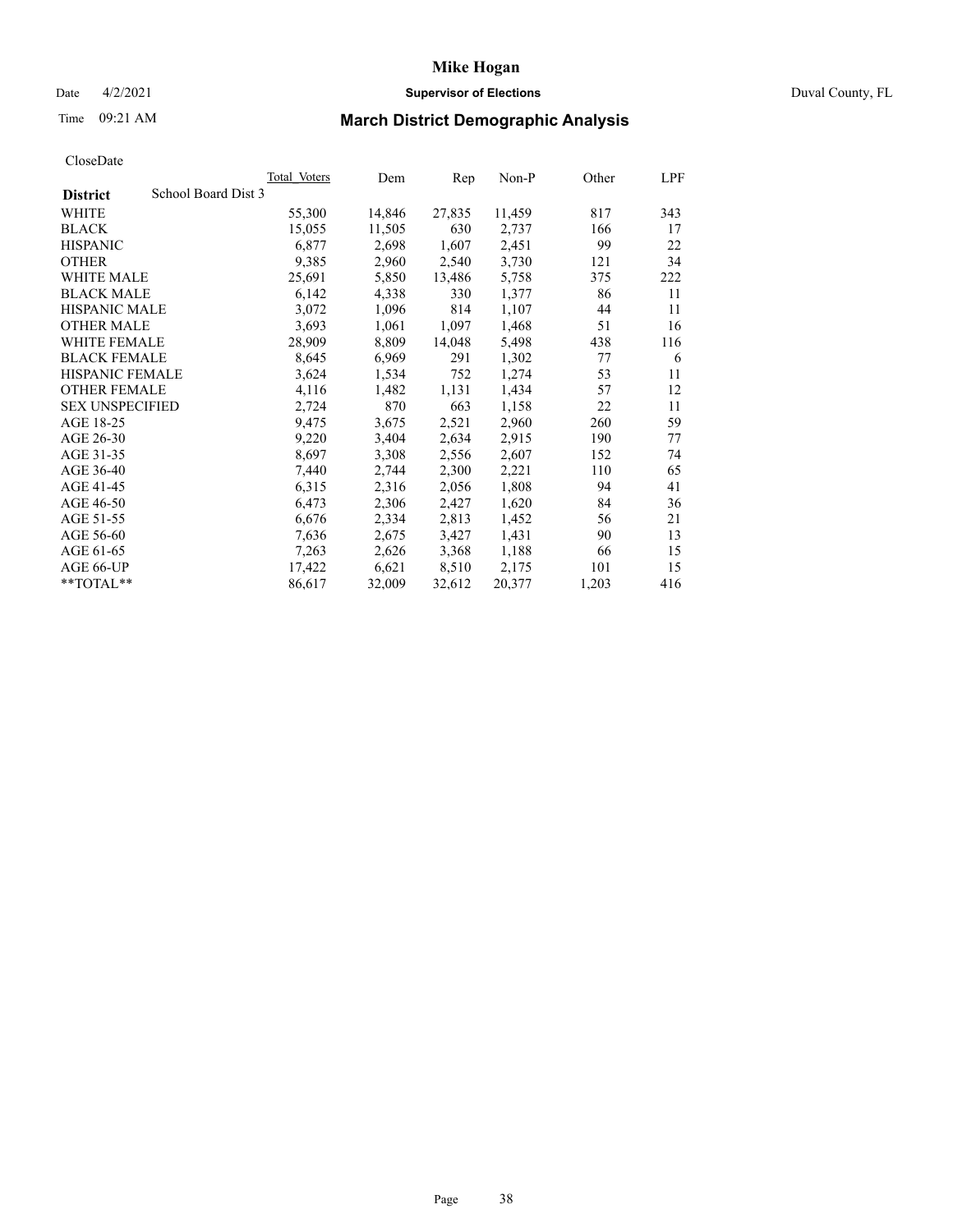### Date 4/2/2021 **Supervisor of Elections** Duval County, FL

# Time 09:21 AM **March District Demographic Analysis**

|                                        | Total Voters | Dem    | Rep    | Non-P  | Other | LPF            |
|----------------------------------------|--------------|--------|--------|--------|-------|----------------|
| School Board Dist 4<br><b>District</b> |              |        |        |        |       |                |
| WHITE                                  | 24,255       | 5,740  | 12,900 | 5,062  | 409   | 144            |
| <b>BLACK</b>                           | 55,299       | 46,967 | 1,511  | 6,436  | 345   | 40             |
| <b>HISPANIC</b>                        | 2,469        | 1,063  | 497    | 863    | 34    | 12             |
| <b>OTHER</b>                           | 5,762        | 2,582  | 820    | 2,247  | 84    | 29             |
| <b>WHITE MALE</b>                      | 11,652       | 2,367  | 6,456  | 2,538  | 195   | 96             |
| <b>BLACK MALE</b>                      | 22,246       | 17,976 | 812    | 3,235  | 199   | 24             |
| <b>HISPANIC MALE</b>                   | 1,133        | 431    | 275    | 405    | 15    | 7              |
| <b>OTHER MALE</b>                      | 1,988        | 849    | 323    | 768    | 35    | 13             |
| WHITE FEMALE                           | 12,271       | 3,299  | 6,279  | 2,432  | 213   | 48             |
| <b>BLACK FEMALE</b>                    | 32,095       | 28,252 | 680    | 3,007  | 141   | 15             |
| <b>HISPANIC FEMALE</b>                 | 1,281        | 608    | 212    | 437    | 19    | 5              |
| <b>OTHER FEMALE</b>                    | 2,385        | 1,247  | 363    | 730    | 32    | 13             |
| <b>SEX UNSPECIFIED</b>                 | 2,734        | 1,323  | 328    | 1,056  | 23    | $\overline{4}$ |
| AGE 18-25                              | 10,575       | 6,072  | 1,305  | 2,991  | 162   | 45             |
| AGE 26-30                              | 8,157        | 4,745  | 1,188  | 2,099  | 83    | 42             |
| AGE 31-35                              | 8,254        | 5,016  | 1,189  | 1,891  | 110   | 48             |
| AGE 36-40                              | 7,875        | 4,933  | 1,254  | 1,577  | 86    | 25             |
| AGE 41-45                              | 6,978        | 4,479  | 1,110  | 1,290  | 83    | 16             |
| AGE 46-50                              | 7,356        | 4,652  | 1,425  | 1,188  | 78    | 13             |
| AGE 51-55                              | 7,432        | 4,815  | 1,578  | 943    | 84    | 12             |
| AGE 56-60                              | 7,830        | 5,151  | 1,700  | 904    | 69    | 6              |
| AGE 61-65                              | 7,652        | 5,324  | 1,554  | 713    | 50    | 11             |
| AGE 66-UP                              | 15,676       | 11,165 | 3,425  | 1,012  | 67    | 7              |
| $*$ $TOTAL**$                          | 87,785       | 56,352 | 15,728 | 14,608 | 872   | 225            |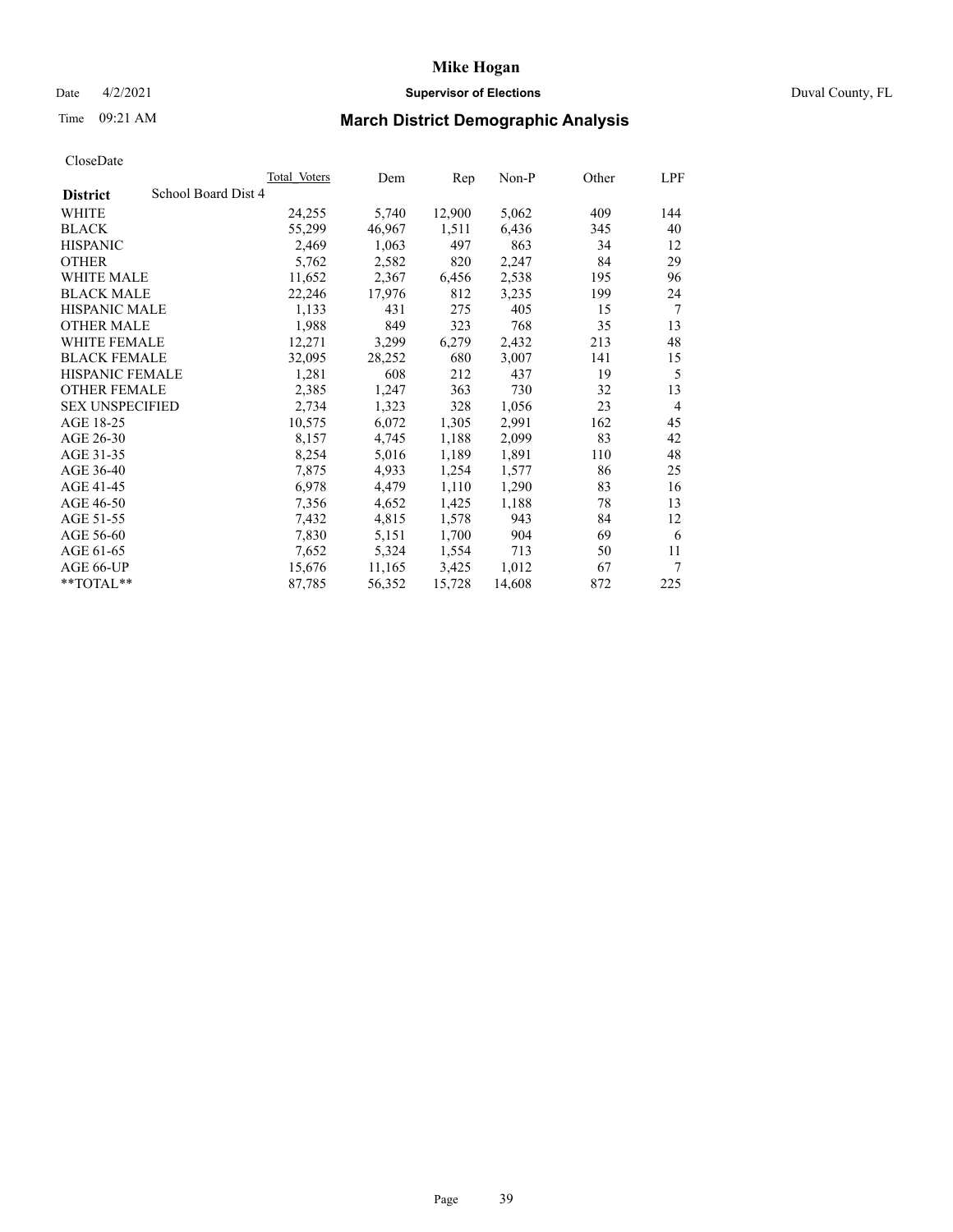### Date 4/2/2021 **Supervisor of Elections** Duval County, FL

# Time 09:21 AM **March District Demographic Analysis**

|                                        | Total Voters | Dem    | Rep    | Non-P  | Other | LPF            |
|----------------------------------------|--------------|--------|--------|--------|-------|----------------|
| School Board Dist 5<br><b>District</b> |              |        |        |        |       |                |
| WHITE                                  | 24,071       | 6,368  | 11,718 | 5,390  | 425   | 170            |
| <b>BLACK</b>                           | 49,189       | 40,969 | 1,451  | 6,374  | 360   | 35             |
| <b>HISPANIC</b>                        | 3,985        | 1,676  | 709    | 1,527  | 60    | 13             |
| <b>OTHER</b>                           | 6,779        | 2,643  | 1,399  | 2,631  | 84    | 22             |
| <b>WHITE MALE</b>                      | 11,130       | 2,506  | 5,755  | 2,547  | 203   | 119            |
| <b>BLACK MALE</b>                      | 19,299       | 15,251 | 720    | 3,121  | 186   | 21             |
| <b>HISPANIC MALE</b>                   | 1,757        | 648    | 380    | 690    | 31    | 8              |
| <b>OTHER MALE</b>                      | 2,442        | 872    | 584    | 947    | 28    | 11             |
| WHITE FEMALE                           | 12,625       | 3,772  | 5,840  | 2,746  | 217   | 50             |
| <b>BLACK FEMALE</b>                    | 28,957       | 24,979 | 703    | 3,093  | 168   | 14             |
| <b>HISPANIC FEMALE</b>                 | 2,119        | 975    | 317    | 796    | 26    | 5              |
| <b>OTHER FEMALE</b>                    | 3,006        | 1,319  | 664    | 978    | 38    | 7              |
| <b>SEX UNSPECIFIED</b>                 | 2,689        | 1,334  | 314    | 1,004  | 32    | 5              |
| AGE 18-25                              | 10,091       | 5,548  | 1,140  | 3,179  | 189   | 35             |
| AGE 26-30                              | 8,616        | 4,910  | 1,145  | 2,376  | 132   | 53             |
| AGE 31-35                              | 8,400        | 5,038  | 1,056  | 2,134  | 130   | 42             |
| AGE 36-40                              | 7,347        | 4,486  | 1,042  | 1,694  | 98    | 27             |
| AGE 41-45                              | 6,451        | 3,981  | 1,042  | 1,329  | 77    | 22             |
| AGE 46-50                              | 6,650        | 4,146  | 1,208  | 1,201  | 77    | 18             |
| AGE 51-55                              | 6,539        | 4,090  | 1,358  | 1,025  | 53    | 13             |
| AGE 56-60                              | 7,337        | 4,631  | 1,681  | 955    | 57    | 13             |
| AGE 61-65                              | 6,879        | 4,342  | 1,679  | 807    | 47    | $\overline{4}$ |
| AGE 66-UP                              | 15,714       | 10,484 | 3,926  | 1,222  | 69    | 13             |
| $*$ $TOTAL**$                          | 84,024       | 51,656 | 15,277 | 15,922 | 929   | 240            |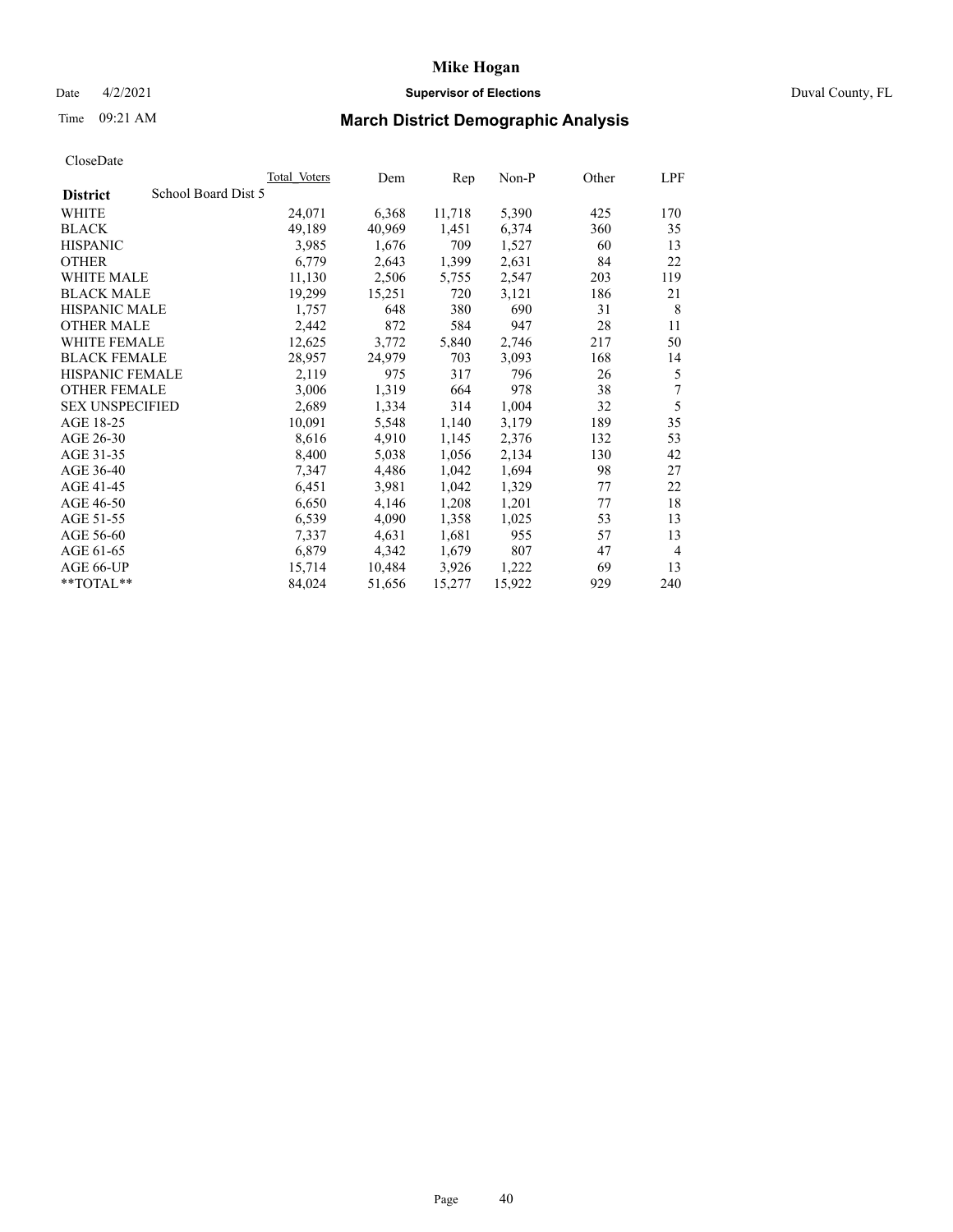## Date 4/2/2021 **Supervisor of Elections** Duval County, FL

# Time 09:21 AM **March District Demographic Analysis**

| School Board Dist 6<br><b>District</b><br>WHITE<br>60,101<br>14,684<br>33,035<br>22,169<br><b>BLACK</b><br>17,302<br>919 | 11,164<br>3,674<br>1,929 | 859<br>252 | 359 |
|--------------------------------------------------------------------------------------------------------------------------|--------------------------|------------|-----|
|                                                                                                                          |                          |            |     |
|                                                                                                                          |                          |            |     |
|                                                                                                                          |                          |            | 22  |
| 1,341<br><b>HISPANIC</b><br>5,615<br>2,243                                                                               |                          | 81         | 21  |
| <b>OTHER</b><br>7,846<br>2,317<br>2,451                                                                                  | 2,886                    | 164        | 28  |
| <b>WHITE MALE</b><br>28,148<br>5,852<br>16,140                                                                           | 5,520                    | 399        | 237 |
| <b>BLACK MALE</b><br>9,196<br>6,684<br>523                                                                               | 1,837                    | 138        | 14  |
| <b>HISPANIC MALE</b><br>2,612<br>966<br>708                                                                              | 897                      | 32         | 9   |
| 2,932<br><b>OTHER MALE</b><br>841<br>966                                                                                 | 1,056                    | 54         | 15  |
| WHITE FEMALE<br>16,520<br>31,255<br>8,689                                                                                | 5,472                    | 454        | 120 |
| <b>BLACK FEMALE</b><br>12,577<br>10,333<br>375                                                                           | 1,747                    | 114        | 8   |
| HISPANIC FEMALE<br>608<br>2,885<br>1,225                                                                                 | 994                      | 48         | 10  |
| <b>OTHER FEMALE</b><br>3,576<br>1,249<br>1,067                                                                           | 1,171                    | 83         | 6   |
| 2,548<br>841<br>705<br><b>SEX UNSPECIFIED</b>                                                                            | 957                      | 34         | 11  |
| AGE 18-25<br>10,130<br>3,889<br>2,828                                                                                    | 3,092                    | 265        | 56  |
| AGE 26-30<br>9,356<br>2,810<br>3,551                                                                                     | 2,707                    | 219        | 69  |
| 9,694<br>AGE 31-35<br>3,005<br>3,784                                                                                     | 2,659                    | 169        | 77  |
| 2,741<br>AGE 36-40<br>8,682<br>3,496                                                                                     | 2,232                    | 136        | 77  |
| AGE 41-45<br>7,625<br>3,058<br>2,536                                                                                     | 1,861                    | 121        | 49  |
| AGE 46-50<br>3,052<br>7,677<br>2,986                                                                                     | 1,491                    | 114        | 34  |
| AGE 51-55<br>8,051<br>3,152<br>3,348                                                                                     | 1,444                    | 87         | 20  |
| AGE 56-60<br>8,701<br>3,235<br>4,096                                                                                     | 1,295                    | 58         | 17  |
| 8,019<br>AGE 61-65<br>3,874<br>3,052                                                                                     | 1,014                    | 62         | 17  |
| 9,322<br>AGE 66-UP<br>17,796<br>6,477                                                                                    | 1,858                    | 125        | 14  |
| **TOTAL**<br>95,731<br>37,612<br>36,680                                                                                  | 19,653                   | 1,356      | 430 |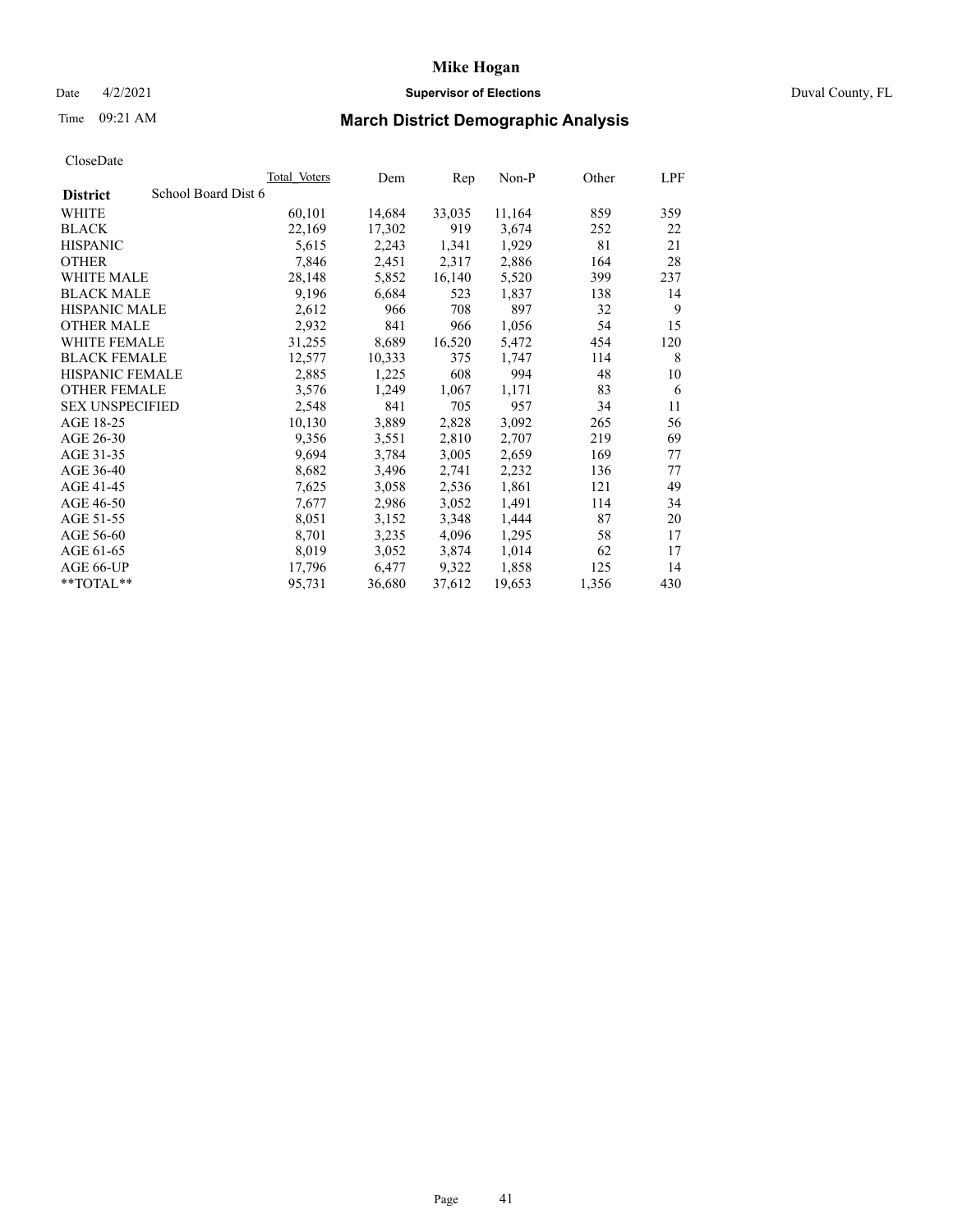## Date 4/2/2021 **Supervisor of Elections** Duval County, FL

# Time 09:21 AM **March District Demographic Analysis**

|                        |                     | Total Voters | Dem    | Rep    | Non-P  | Other | LPF |
|------------------------|---------------------|--------------|--------|--------|--------|-------|-----|
| <b>District</b>        | School Board Dist 7 |              |        |        |        |       |     |
| WHITE                  |                     | 78,300       | 17,634 | 42,773 | 16,150 | 1,283 | 460 |
| <b>BLACK</b>           |                     | 12,718       | 9,276  | 605    | 2,594  | 220   | 23  |
| <b>HISPANIC</b>        |                     | 7,556        | 2,662  | 2,153  | 2,607  | 101   | 33  |
| <b>OTHER</b>           |                     | 12,285       | 3,886  | 3,412  | 4,739  | 199   | 49  |
| WHITE MALE             |                     | 36,510       | 6,787  | 20,709 | 8,154  | 553   | 307 |
| <b>BLACK MALE</b>      |                     | 5,405        | 3,584  | 337    | 1,368  | 109   | 7   |
| <b>HISPANIC MALE</b>   |                     | 3,386        | 1,065  | 1,045  | 1,213  | 41    | 22  |
| <b>OTHER MALE</b>      |                     | 4,964        | 1,395  | 1,467  | 1,998  | 76    | 28  |
| <b>WHITE FEMALE</b>    |                     | 41,027       | 10,674 | 21,695 | 7,792  | 716   | 150 |
| <b>BLACK FEMALE</b>    |                     | 7,128        | 5,566  | 257    | 1,180  | 109   | 16  |
| <b>HISPANIC FEMALE</b> |                     | 4,037        | 1,546  | 1,077  | 1,345  | 59    | 10  |
| <b>OTHER FEMALE</b>    |                     | 5,714        | 2,094  | 1,569  | 1,940  | 95    | 16  |
| <b>SEX UNSPECIFIED</b> |                     | 2,688        | 747    | 787    | 1,100  | 45    | 9   |
| AGE 18-25              |                     | 13,243       | 4,335  | 4,550  | 3,870  | 392   | 96  |
| AGE 26-30              |                     | 11,283       | 3,694  | 3,837  | 3,388  | 263   | 101 |
| AGE 31-35              |                     | 10,460       | 3,405  | 3,648  | 3,105  | 195   | 107 |
| AGE 36-40              |                     | 9,258        | 2,859  | 3,431  | 2,743  | 149   | 76  |
| AGE 41-45              |                     | 8,363        | 2,547  | 3,189  | 2,456  | 119   | 52  |
| AGE 46-50              |                     | 8,702        | 2,471  | 3,832  | 2,206  | 136   | 57  |
| AGE 51-55              |                     | 8,912        | 2,383  | 4,371  | 2,002  | 139   | 17  |
| AGE 56-60              |                     | 9,546        | 2,562  | 5,022  | 1,833  | 114   | 15  |
| AGE 61-65              |                     | 8,580        | 2,454  | 4,608  | 1,416  | 84    | 18  |
| AGE 66-UP              |                     | 22,512       | 6,748  | 12,455 | 3,071  | 212   | 26  |
| $*$ $TOTAL**$          |                     | 110,859      | 33,458 | 48,943 | 26,090 | 1,803 | 565 |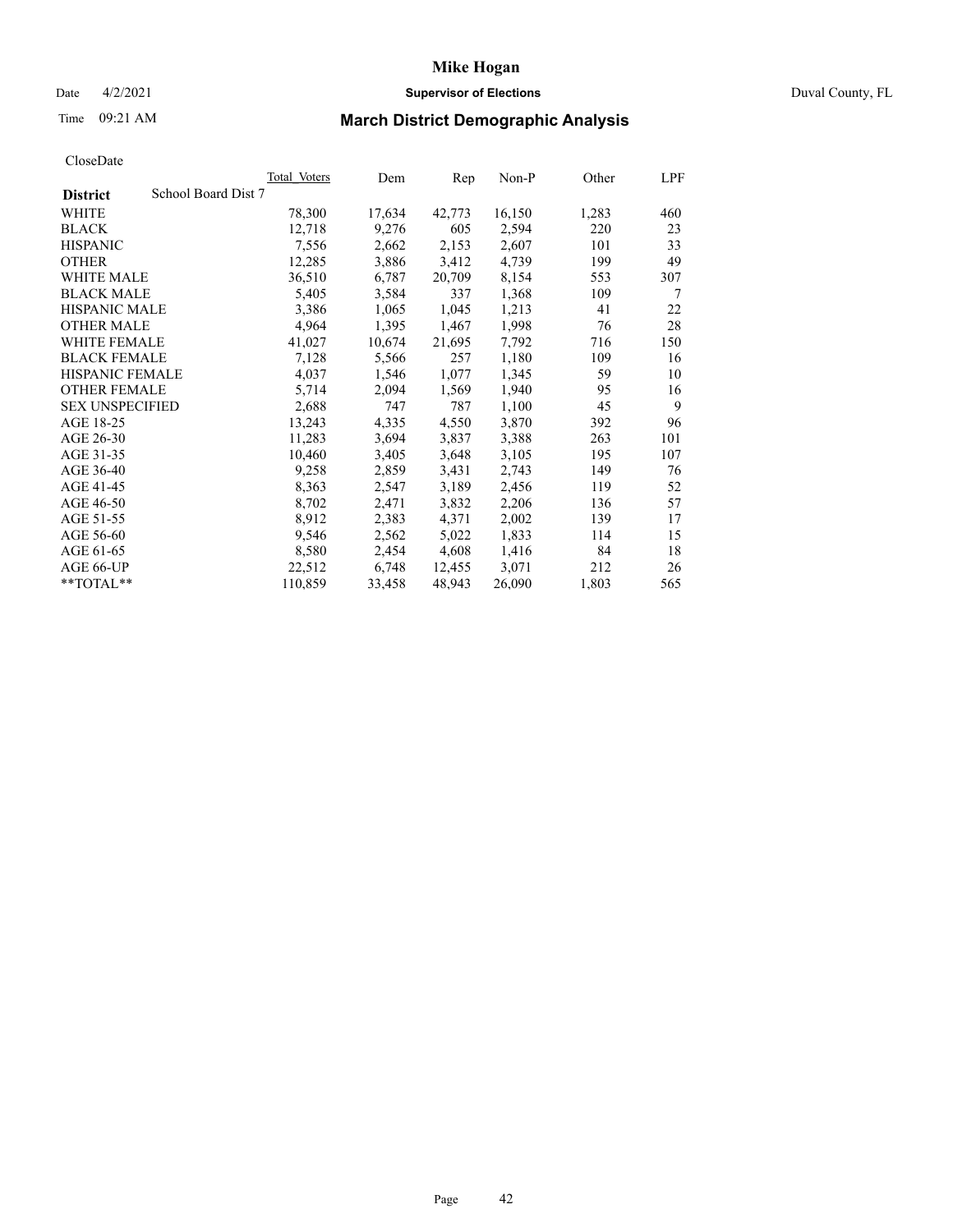## Date 4/2/2021 **Supervisor of Elections** Duval County, FL

# Time 09:21 AM **March District Demographic Analysis**

|                        |                       | Total Voters | Dem     | Rep     | $Non-P$ | Other | LPF   |
|------------------------|-----------------------|--------------|---------|---------|---------|-------|-------|
| <b>District</b>        | Florida Senate Dist 4 |              |         |         |         |       |       |
| WHITE                  |                       | 232,792      | 51,205  | 128,820 | 47,912  | 3,532 | 1,323 |
| <b>BLACK</b>           |                       | 43,234       | 32,604  | 2,029   | 7,972   | 580   | 49    |
| <b>HISPANIC</b>        |                       | 19,763       | 7,075   | 5,611   | 6,725   | 283   | 69    |
| <b>OTHER</b>           |                       | 32,720       | 9,589   | 10,047  | 12,453  | 493   | 138   |
| <b>WHITE MALE</b>      |                       | 110,267      | 19,742  | 63,580  | 24,429  | 1,631 | 885   |
| <b>BLACK MALE</b>      |                       | 18,756       | 13,007  | 1,165   | 4,247   | 308   | 29    |
| <b>HISPANIC MALE</b>   |                       | 8,947        | 2,810   | 2,785   | 3,183   | 128   | 41    |
| <b>OTHER MALE</b>      |                       | 12,950       | 3,485   | 4,187   | 5,018   | 187   | 73    |
| <b>WHITE FEMALE</b>    |                       | 120,066      | 30,950  | 63,985  | 22,832  | 1,872 | 427   |
| <b>BLACK FEMALE</b>    |                       | 23,843       | 19,151  | 839     | 3,568   | 266   | 19    |
| HISPANIC FEMALE        |                       | 10,408       | 4,117   | 2,730   | 3,386   | 151   | 24    |
| <b>OTHER FEMALE</b>    |                       | 14,962       | 4,956   | 4,690   | 5,039   | 229   | 48    |
| <b>SEX UNSPECIFIED</b> |                       | 8,306        | 2,255   | 2,546   | 3,356   | 116   | 33    |
| AGE 18-25              |                       | 36,420       | 11,817  | 12,566  | 10,796  | 1,000 | 241   |
| AGE 26-30              |                       | 31,139       | 9,626   | 11,152  | 9,425   | 661   | 275   |
| AGE 31-35              |                       | 30,877       | 9,591   | 11,258  | 9,223   | 533   | 272   |
| AGE 36-40              |                       | 28,837       | 8,812   | 10,843  | 8,489   | 447   | 246   |
| AGE 41-45              |                       | 25,624       | 7,991   | 9,956   | 7,165   | 353   | 159   |
| AGE 46-50              |                       | 26,708       | 8,074   | 11,821  | 6,282   | 390   | 141   |
| AGE 51-55              |                       | 27,308       | 7,806   | 13,523  | 5,553   | 348   | 78    |
| AGE 56-60              |                       | 29,612       | 8,285   | 15,607  | 5,319   | 347   | 54    |
| AGE 61-65              |                       | 26,835       | 8,143   | 14,129  | 4,232   | 282   | 49    |
| AGE 66-UP              |                       | 65,149       | 20,328  | 35,652  | 8,578   | 527   | 64    |
| **TOTAL**              |                       | 328,509      | 100,473 | 146,507 | 75,062  | 4,888 | 1,579 |
|                        |                       |              |         |         |         |       |       |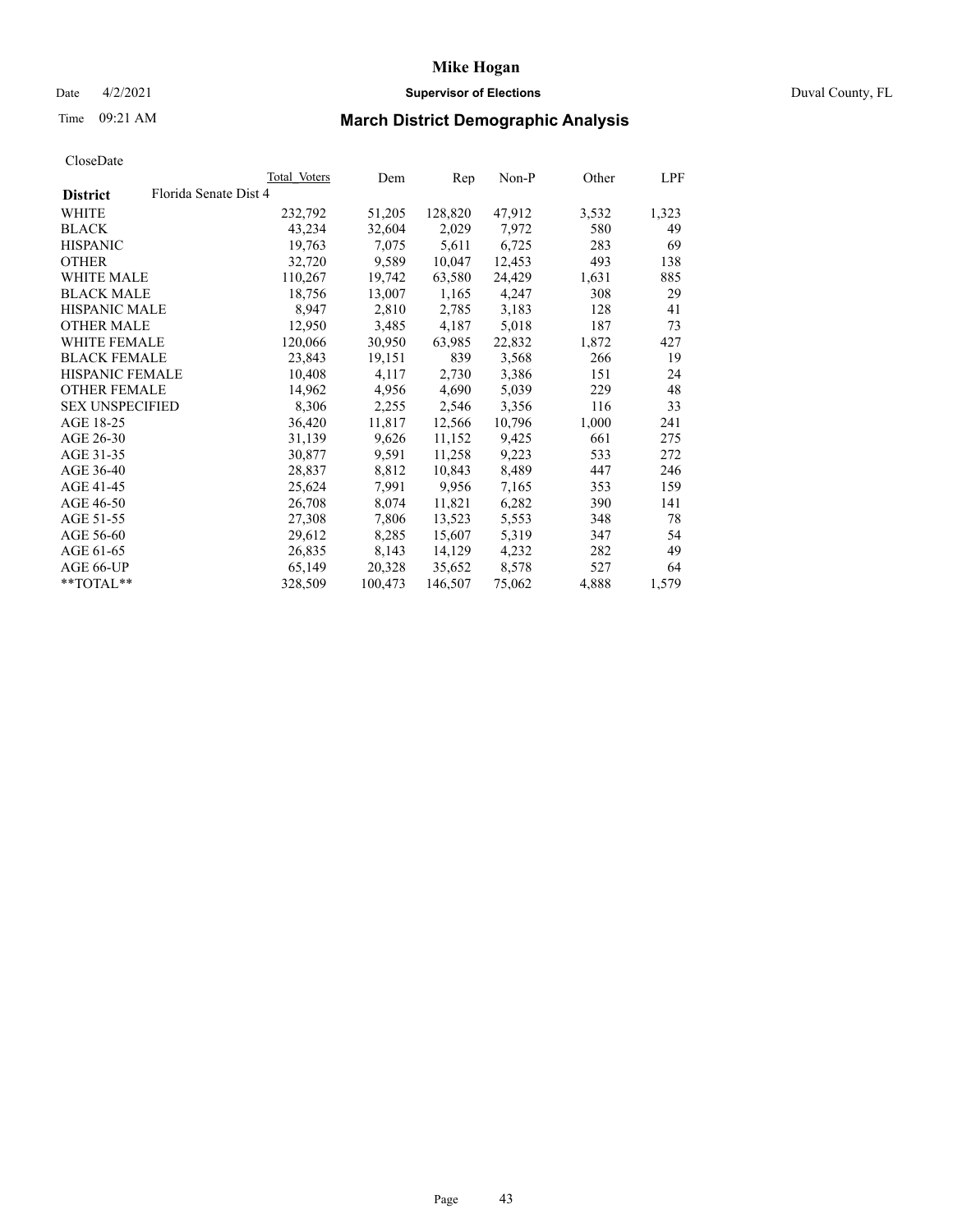## Date 4/2/2021 **Supervisor of Elections** Duval County, FL

# Time 09:21 AM **March District Demographic Analysis**

|                        |                       | Total Voters | Dem     | Rep    | $Non-P$ | Other | <b>LPF</b> |
|------------------------|-----------------------|--------------|---------|--------|---------|-------|------------|
| <b>District</b>        | Florida Senate Dist 6 |              |         |        |         |       |            |
| WHITE                  |                       | 142,532      | 37,606  | 72,177 | 29,601  | 2,252 | 896        |
| <b>BLACK</b>           |                       | 143,209      | 117,866 | 4,574  | 19,505  | 1,131 | 133        |
| <b>HISPANIC</b>        |                       | 18,305       | 7,563   | 3,871  | 6,549   | 257   | 65         |
| <b>OTHER</b>           |                       | 28,122       | 10,366  | 6,333  | 10,899  | 416   | 108        |
| WHITE MALE             |                       | 66,312       | 14,950  | 35,185 | 14,558  | 1,013 | 606        |
| <b>BLACK MALE</b>      |                       | 57,227       | 44,501  | 2,382  | 9,659   | 607   | 78         |
| <b>HISPANIC MALE</b>   |                       | 8,155        | 3,078   | 1,990  | 2,940   | 112   | 35         |
| <b>OTHER MALE</b>      |                       | 10,301       | 3,437   | 2,685  | 3,970   | 153   | 56         |
| <b>WHITE FEMALE</b>    |                       | 74,373       | 22,172  | 36,173 | 14,528  | 1,218 | 282        |
| <b>BLACK FEMALE</b>    |                       | 83,277       | 71,306  | 2,103  | 9,303   | 511   | 54         |
| HISPANIC FEMALE        |                       | 9,694        | 4,284   | 1,797  | 3,444   | 140   | 29         |
| <b>OTHER FEMALE</b>    |                       | 12,373       | 5,213   | 2,864  | 4,063   | 199   | 34         |
| <b>SEX UNSPECIFIED</b> |                       | 10,451       | 4,459   | 1,776  | 4,085   | 103   | 28         |
| AGE 18-25              |                       | 38,361       | 19,059  | 6,546  | 11,758  | 816   | 182        |
| AGE 26-30              |                       | 34,003       | 16,820  | 6,629  | 9,748   | 589   | 217        |
| AGE 31-35              |                       | 33,508       | 17,158  | 6,664  | 8,927   | 536   | 223        |
| AGE 36-40              |                       | 29,517       | 15,388  | 6,309  | 7,223   | 413   | 184        |
| AGE 41-45              |                       | 25,592       | 13,517  | 5,755  | 5,876   | 338   | 106        |
| AGE 46-50              |                       | 25,975       | 13,589  | 6,885  | 5,079   | 326   | 96         |
| AGE 51-55              |                       | 26,416       | 13,991  | 7,654  | 4,450   | 259   | 62         |
| AGE 56-60              |                       | 29,257       | 15,328  | 9,387  | 4,242   | 256   | 44         |
| AGE 61-65              |                       | 27,754       | 14,961  | 9,089  | 3,452   | 210   | 42         |
| AGE 66-UP              |                       | 61,785       | 33,590  | 22,037 | 5,799   | 313   | 46         |
| **TOTAL**              |                       | 332,168      | 173,401 | 86,955 | 66,554  | 4,056 | 1,202      |
|                        |                       |              |         |        |         |       |            |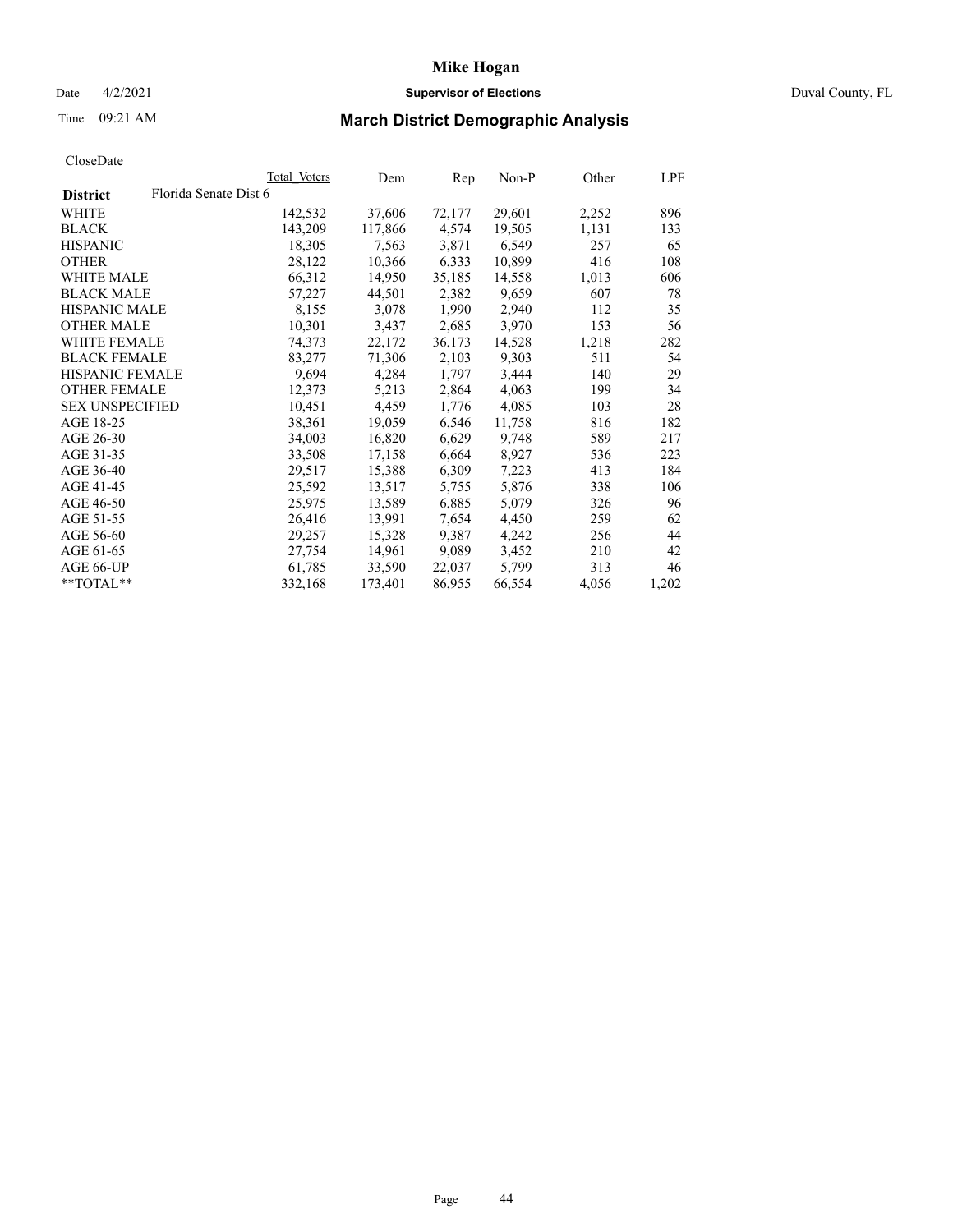## Date 4/2/2021 **Supervisor of Elections** Duval County, FL

# Time 09:21 AM **March District Demographic Analysis**

|                        | Total Voters          | Dem | Rep      | Non-P | Other | LPF |
|------------------------|-----------------------|-----|----------|-------|-------|-----|
| <b>District</b>        | Florida Senate Dist 9 |     |          |       |       |     |
| WHITE                  | 0                     | 0   | $\Omega$ | 0     | 0     | 0   |
| <b>BLACK</b>           |                       |     | $_{0}$   |       |       |     |
| <b>HISPANIC</b>        |                       |     | $_{0}$   |       |       |     |
| <b>OTHER</b>           |                       |     |          |       |       |     |
| WHITE MALE             |                       |     |          |       |       |     |
| <b>BLACK MALE</b>      |                       |     |          |       |       |     |
| <b>HISPANIC MALE</b>   |                       |     |          |       |       |     |
| <b>OTHER MALE</b>      |                       |     |          |       |       |     |
| <b>WHITE FEMALE</b>    |                       |     |          |       |       |     |
| <b>BLACK FEMALE</b>    |                       |     | 0        |       |       |     |
| <b>HISPANIC FEMALE</b> |                       |     |          |       |       |     |
| <b>OTHER FEMALE</b>    |                       |     |          |       |       |     |
| <b>SEX UNSPECIFIED</b> |                       |     |          |       |       |     |
| AGE 18-25              |                       |     |          |       |       |     |
| AGE 26-30              |                       |     |          |       |       |     |
| AGE 31-35              |                       |     |          |       |       |     |
| AGE 36-40              |                       |     | 0        |       |       |     |
| AGE 41-45              |                       |     |          |       |       |     |
| AGE 46-50              |                       |     |          |       |       |     |
| AGE 51-55              |                       |     |          |       |       |     |
| AGE 56-60              |                       |     |          |       |       |     |
| AGE 61-65              |                       |     |          |       |       |     |
| AGE 66-UP              |                       |     |          |       |       |     |
| **TOTAL**              |                       |     |          |       |       |     |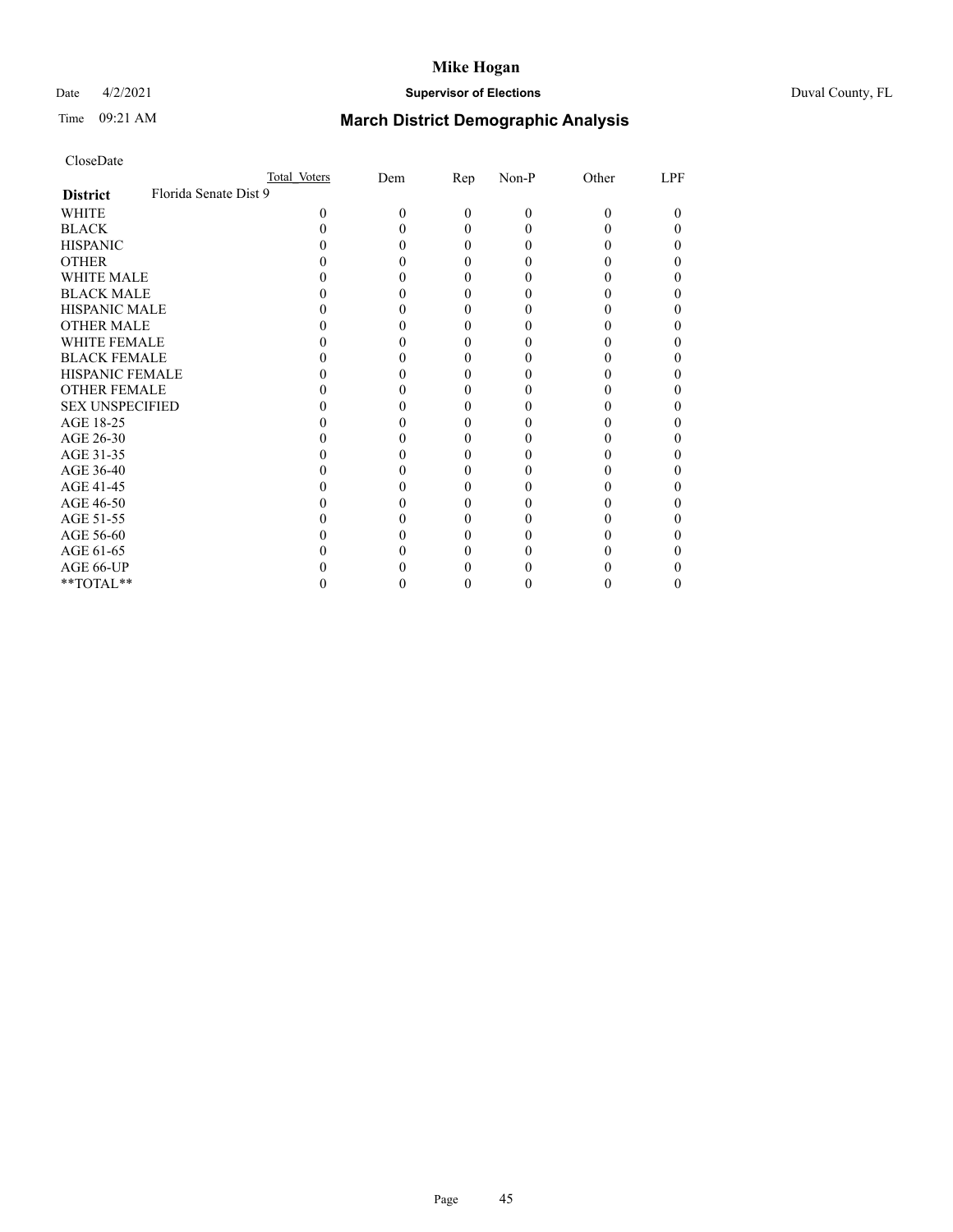## Date 4/2/2021 **Supervisor of Elections** Duval County, FL

# Time 09:21 AM **March District Demographic Analysis**

|                        |                               | Total Voters | Dem   | Rep   | $Non-P$ | Other    | <b>LPF</b>       |
|------------------------|-------------------------------|--------------|-------|-------|---------|----------|------------------|
| <b>District</b>        | Jacksonville Beach District 1 |              |       |       |         |          |                  |
| WHITE                  |                               | 5,304        | 1,328 | 2,619 | 1,233   | 96       | 28               |
| <b>BLACK</b>           |                               | 370          | 283   | 15    | 70      | 1        | 1                |
| <b>HISPANIC</b>        |                               | 194          | 65    | 74    | 51      | 4        | $\mathbf{0}$     |
| <b>OTHER</b>           |                               | 383          | 95    | 129   | 144     | 13       | $\overline{2}$   |
| <b>WHITE MALE</b>      |                               | 2,597        | 540   | 1,327 | 666     | 46       | 18               |
| <b>BLACK MALE</b>      |                               | 149          | 101   | 5     | 41      | 1        | 1                |
| <b>HISPANIC MALE</b>   |                               | 93           | 21    | 43    | 29      | 0        | $\mathbf{0}$     |
| <b>OTHER MALE</b>      |                               | 144          | 34    | 51    | 53      | 5        | 1                |
| WHITE FEMALE           |                               | 2,663        | 780   | 1,267 | 557     | 50       | 9                |
| <b>BLACK FEMALE</b>    |                               | 216          | 177   | 10    | 29      | $\theta$ | $\mathbf{0}$     |
| <b>HISPANIC FEMALE</b> |                               | 97           | 42    | 30    | 21      | 4        | $\boldsymbol{0}$ |
| <b>OTHER FEMALE</b>    |                               | 160          | 47    | 55    | 52      | 6        | $\boldsymbol{0}$ |
| <b>SEX UNSPECIFIED</b> |                               | 131          | 29    | 49    | 49      | 2        | $\sqrt{2}$       |
| AGE 18-25              |                               | 592          | 181   | 216   | 175     | 15       | 5                |
| AGE 26-30              |                               | 813          | 202   | 336   | 254     | 18       | 3                |
| AGE 31-35              |                               | 639          | 175   | 244   | 201     | 13       | 6                |
| AGE 36-40              |                               | 561          | 147   | 206   | 190     | 12       | 6                |
| AGE 41-45              |                               | 433          | 112   | 189   | 118     | 12       | $\sqrt{2}$       |
| AGE 46-50              |                               | 426          | 103   | 211   | 104     | 6        | $\sqrt{2}$       |
| AGE 51-55              |                               | 448          | 116   | 232   | 91      | 7        | $\overline{2}$   |
| AGE 56-60              |                               | 542          | 140   | 284   | 106     | 10       | $\mathfrak{2}$   |
| AGE 61-65              |                               | 481          | 163   | 235   | 76      | 7        | $\boldsymbol{0}$ |
| AGE 66-UP              |                               | 1,316        | 432   | 684   | 183     | 14       | 3                |
| **TOTAL**              |                               | 6,251        | 1,771 | 2,837 | 1,498   | 114      | 31               |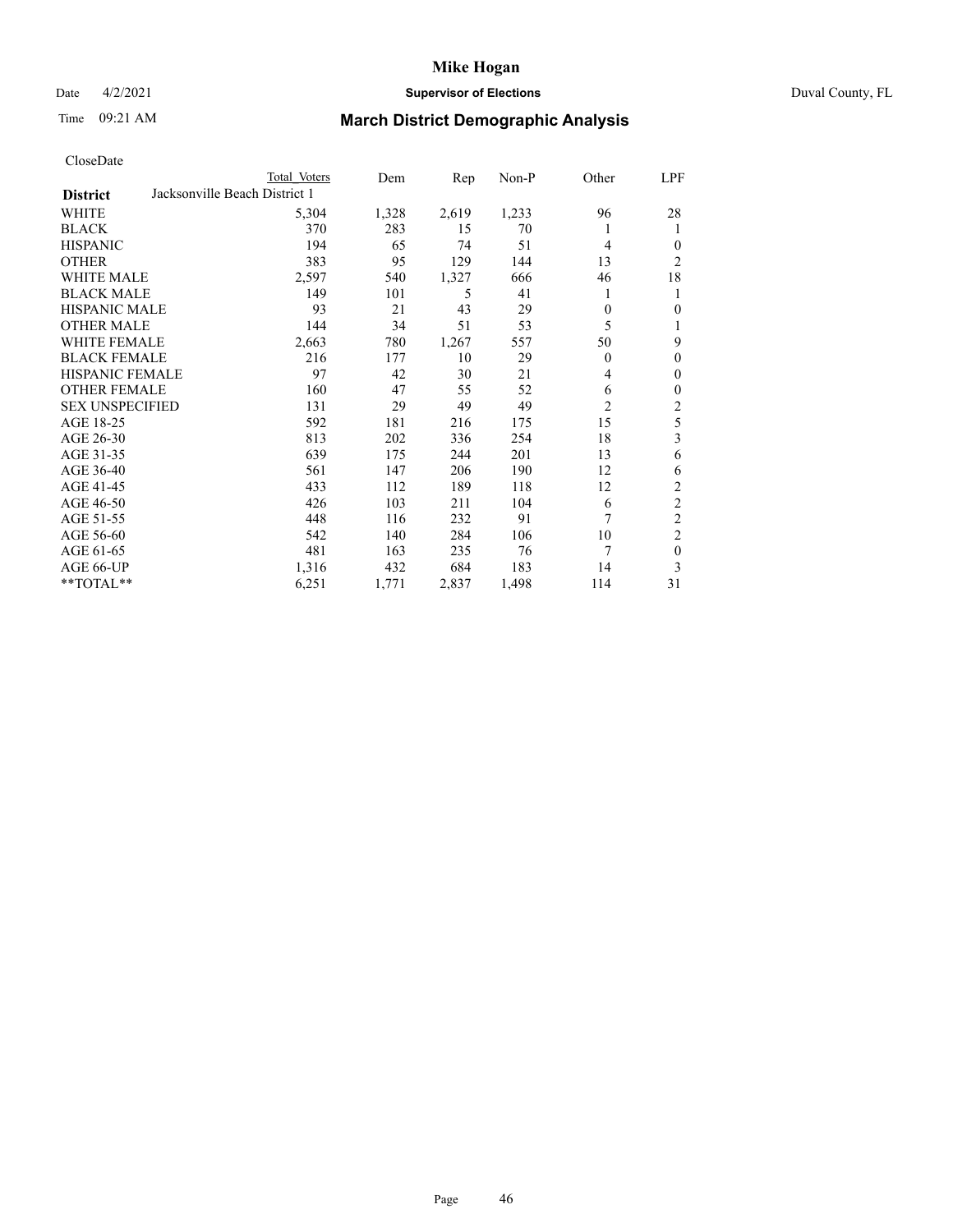## Date 4/2/2021 **Supervisor of Elections** Duval County, FL

# Time 09:21 AM **March District Demographic Analysis**

|                                                  | Total Voters | Dem   | Rep   | $Non-P$ | Other          | LPF              |
|--------------------------------------------------|--------------|-------|-------|---------|----------------|------------------|
| Jacksonville Beach District 2<br><b>District</b> |              |       |       |         |                |                  |
| WHITE                                            | 6,519        | 1,549 | 3,488 | 1,332   | 111            | 39               |
| <b>BLACK</b>                                     | 109          | 77    | 10    | 20      |                | 1                |
| <b>HISPANIC</b>                                  | 146          | 54    | 52    | 37      | 3              | $\theta$         |
| <b>OTHER</b>                                     | 412          | 119   | 150   | 131     | 7              | 5                |
| <b>WHITE MALE</b>                                | 3,111        | 599   | 1,754 | 688     | 46             | 24               |
| <b>BLACK MALE</b>                                | 62           | 43    | 6     | 12      | 1              | $\mathbf{0}$     |
| <b>HISPANIC MALE</b>                             | 51           | 17    | 18    | 16      | $\theta$       | $\boldsymbol{0}$ |
| <b>OTHER MALE</b>                                | 162          | 43    | 70    | 44      | $\overline{c}$ | 3                |
| <b>WHITE FEMALE</b>                              | 3,340        | 932   | 1,706 | 623     | 64             | 15               |
| <b>BLACK FEMALE</b>                              | 45           | 33    | 4     | 7       | $\mathbf{0}$   | 1                |
| <b>HISPANIC FEMALE</b>                           | 91           | 37    | 33    | 18      | 3              | $\overline{0}$   |
| <b>OTHER FEMALE</b>                              | 179          | 60    | 66    | 48      | 3              | $\overline{2}$   |
| <b>SEX UNSPECIFIED</b>                           | 145          | 35    | 43    | 64      | 3              | $\boldsymbol{0}$ |
| AGE 18-25                                        | 624          | 146   | 276   | 173     | 23             | 6                |
| AGE 26-30                                        | 604          | 138   | 287   | 159     | 11             | 9                |
| AGE 31-35                                        | 661          | 128   | 309   | 204     | 13             | 7                |
| AGE 36-40                                        | 548          | 141   | 246   | 147     | 10             | 4                |
| AGE 41-45                                        | 534          | 140   | 231   | 151     | 7              | $\mathfrak s$    |
| AGE 46-50                                        | 546          | 115   | 282   | 130     | 14             | 5                |
| AGE 51-55                                        | 598          | 104   | 376   | 107     | 7              | $\overline{4}$   |
| AGE 56-60                                        | 694          | 171   | 393   | 110     | 17             | 3                |
| AGE 61-65                                        | 694          | 187   | 405   | 96      | 5              | 1                |
| AGE 66-UP                                        | 1,683        | 529   | 895   | 243     | 15             |                  |
| **TOTAL**                                        | 7,186        | 1,799 | 3,700 | 1,520   | 122            | 45               |